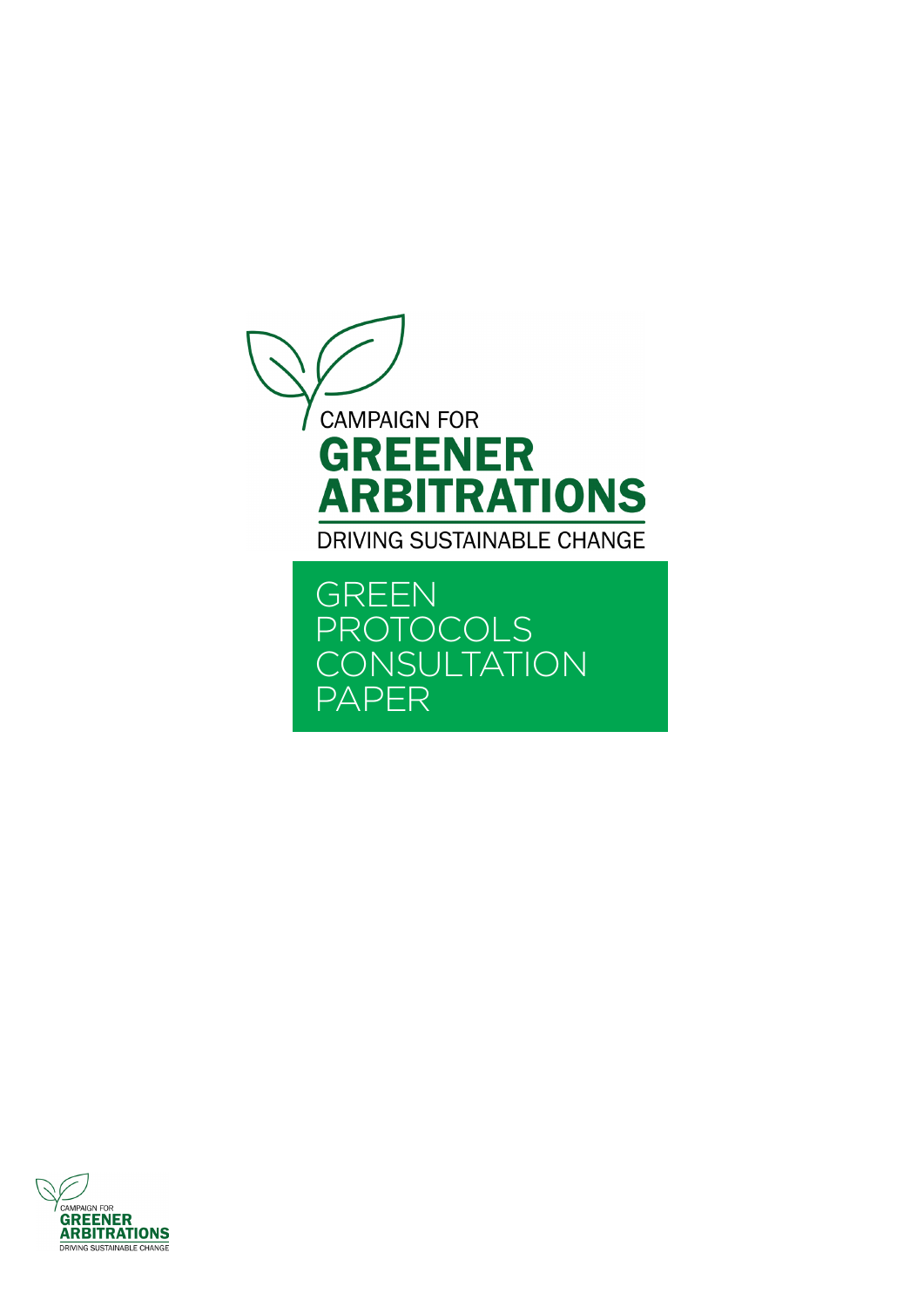The Campaign for Greener Arbitrations is an initiative to reduce the environmental impact of international arbitrations. The campaign was founded by International Arbitrator, Lucy Greenwood, in 2019, with the aim of significantly reducing the carbon footprint of the arbitration community.

In 2020 the Campaign for Greener Arbitrations established a Steering Committee comprised of members of the arbitration community, including practitioners, institutions, and legal service providers who each have a stake in the continued improvement of international arbitration.

A fundamental objective of the Steering Committee was the establishment of a Framework and set of Protocols to promote better environmental behaviour through a series of action items. Through the efforts of a dedicated Working Group the Campaign is pleased to launch for public consultation its suggested Framework and six associated Protocols.

The Working Group began work in mid-2020 and considered all aspects of international arbitration, including the roles played by arbitrators, counsel, institutions, and vendors. The Working Group examined behaviours throughout international arbitration cases. They also expanded their review to conferences (hosting and attendance), and practices at firms, chambers and institutions. In doing so they identified a number of areas where each of the stakeholders within these groups could significantly improve and adjust their behaviours to reduce their environmental footprint.

The [Framework](#page-3-0) provides an overall introduction to the Protocols and is designed to assist readers with selecting and navigating the applicable Protocols. Each Protocol is targeted at specific stakeholders with guidance on how each user might adopt more sustainable environmental behaviours. The Working Group does not expect each Protocol to contain guidance that is applicable to every user and recognises that only certain elements might be adopted by that stakeholder.

Through this public consultation, comment is now sought on the Framework and Protocols. Having benefitted from Steering Committee's review, whose members comprise a number of experienced arbitration users, the Working Group is most interested in:

- Best environmental practices that might not have been considered within each Protocol
- Whether the language should be mandatory or opt-in. Specifically, on this point the Working Group hopes that when using language from the Protocols that they are adopted almost verbatim, however it recognises that in some instances stronger language might not be possible for certain users
- Whether users see a benefit to each of these Protocols, and can they see them being adopted either whole or in part.

The Working Group seeks to avoid a rewrite of each Protocol, and their provisions, and is instead focused on the above few points.

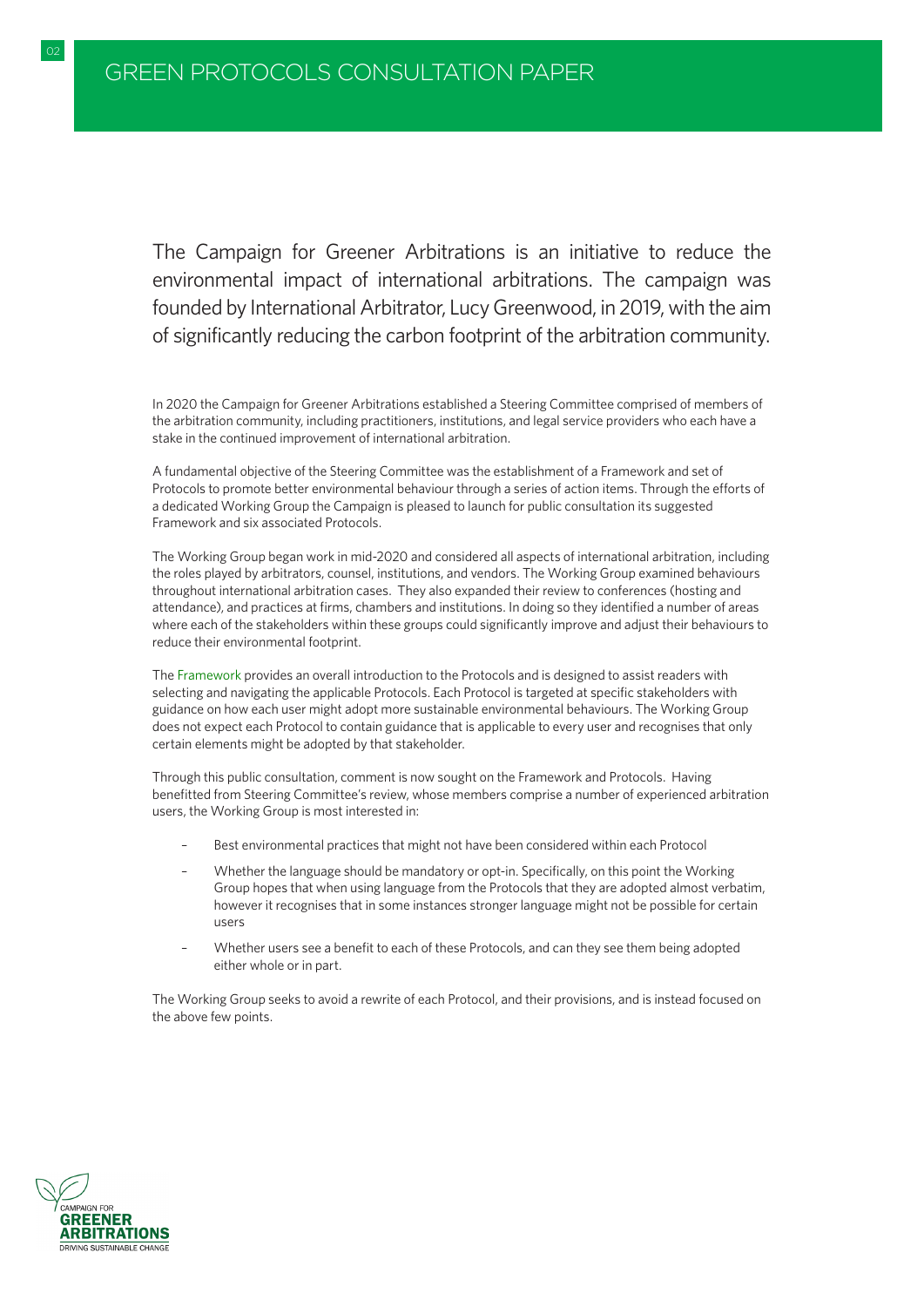The Working Group welcomes feedback in writing, but also plans to hold a series of Townhalls in early 2021 to discuss the feedback and ultimately make the Protocols available to the public through the Campaign's website.

- 1. **Late January Mid-February 2021**: Series of Townhalls and Workshops for Public Comment *(details to follow)*
- 2. **Mid-March 2021**: Deadline for Comments

The Campaign recognises that many readers will not necessarily have a complete understanding of the environmental behavioural changes that might be available to them, and plans to address these through a series of "FAQs" on its website which will supplement the Framework and Protocols. It also recognises that these documents will from time-to-time need updating, in order for them to remain current.

# **Working Group**



**Anish Patel** Three Crowns [anish.patel@threecrownsllp.com](mailto:anish.patel%40threecrownsllp.com?subject=Protocols%20for%20Greener%20Arbitration)



**Cherine Foty** Jones Day [cfoty@jonesday.com](mailto:cfoty%40jonesday.com?subject=Protocols%20for%20Greener%20Arbitration)



**Christine Falcicchio** Sopra Legal [christine@sopralegal.com](mailto:christine%40sopralegal.com?subject=Protocols%20for%20Greener%20Arbitration)



**Kiran Sanghera**  HKIAC [ksanghera@hkiac.org](mailto:ksanghera%40hkiac.org?subject=Protocols%20for%20Greener%20Arbitration)



**Maguelonne de Brugiere** Herbert Smith Freehills [maguelonne.debrugiere@hsf.com](mailto:maguelonne.debrugiere%40hsf.com%20?subject=Protocols%20for%20Greener%20Arbitration) 



**Nicola Peart** Three Crowns [nicola.peart@threecrownsllp.com](mailto:nicola.peart%40threecrownsllp.com?subject=Protocols%20for%20Greener%20Arbitration)



**Rekha Rangachari** NYIAC [rrangachari@nyiac.org](mailto:rrangachari%40nyiac.org?subject=Protocols%20for%20Greener%20Arbitration)



**Stuart Bruce**  Vice Chair, ICC UK Energy & Environment Committee [stuart.a.bruce@gmail.com](mailto:stuart.a.bruce%40gmail.com?subject=Protocols%20for%20Greener%20Arbitration)

**Sarah Vasani** Addleshaw Goddard [sarah.vasani@addleshawgoddard.com](mailto:sarah.vasani%40addleshawgoddard.com?subject=Protocols%20for%20Greener%20Arbitration)

Comments and queries may be sent to: [protocols@greenerarbitrations.com](mailto:protocols%40greenerarbitrations.com?subject=Protocols%20for%20Greener%20Arbitration)



#### **Disclaimer**

The Framework and the Green Protocols are not binding and are not intended to displace applicable rules or derogate from the arbitration agreement unless and to the extent the parties so agree (either in the arbitration agreement or subsequently) or the tribunal so orders. The Framework and the Green Protocols do not establish liability or a liability standard for legal or regulatory purposes.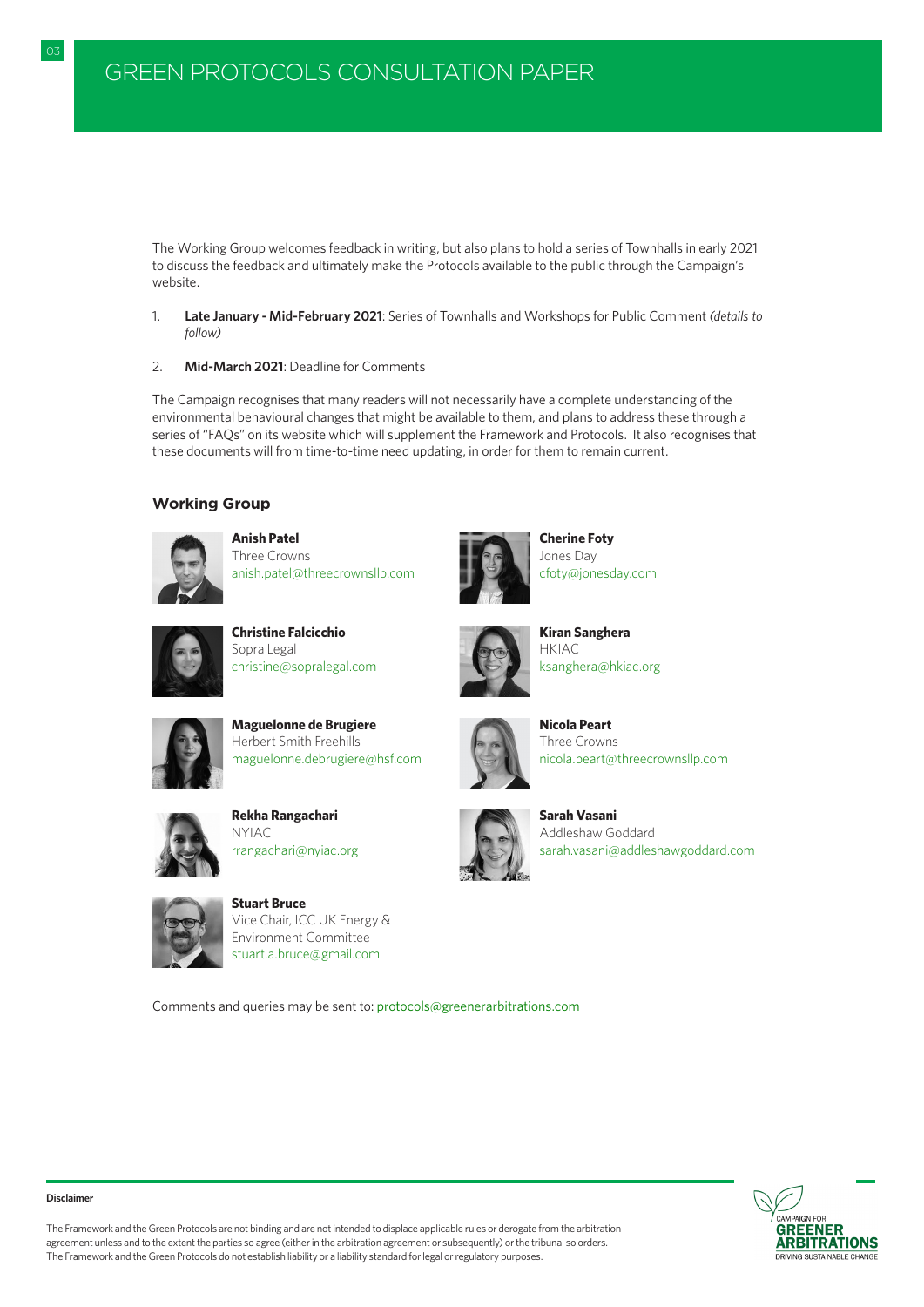# <span id="page-3-0"></span>CAMPAIGN FOR GREENER ARBITRATIONS

Framework for the Adoption of the Green Protocols

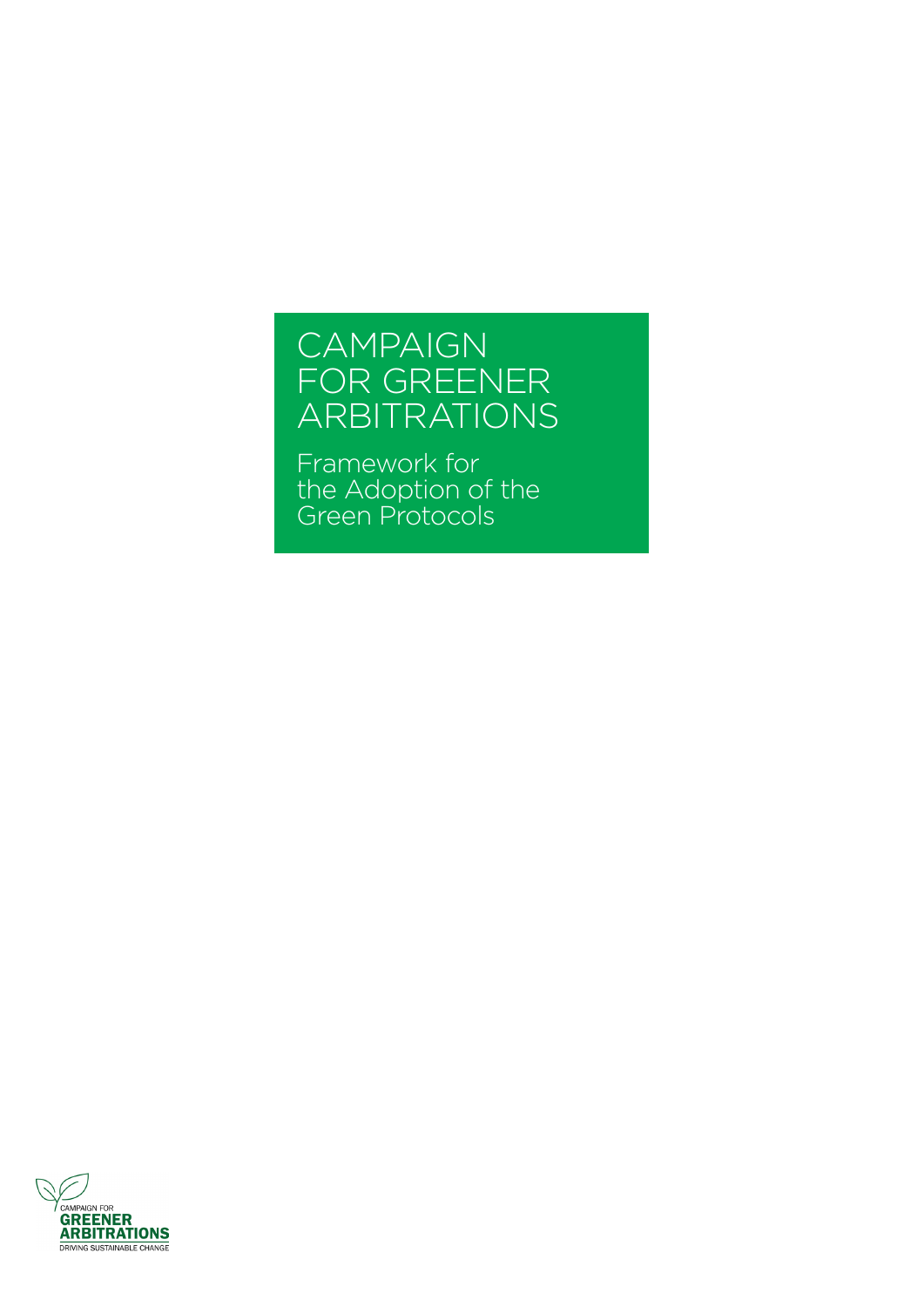# **Introduction**

The work of the international arbitration community has a significant environmental footprint. An initial study conducted by the Campaign for Greener Arbitrations of a large scale arbitration projected that just under **20,000 trees** could be required to offset the total carbon emissions resulting from just **one arbitration**.

The Campaign's work indicates that by focusing on **three areas**: (i) adopting clean forms of energy, (ii) reducing use of long–haul travel and (iii) reducing waste, for example by eliminating hard copy filings altogether practitioners could **substantially reduce** these carbon emissions.

All members of the arbitration community share the responsibility to reduce the carbon footprint of our industry.

The Campaign for Greener Arbitrations has developed a set of protocols (Green Protocols) to encourage fellow stakeholders to adopt more sustainable practices. This framework provides guidance on the adoption of the Green Protocols.

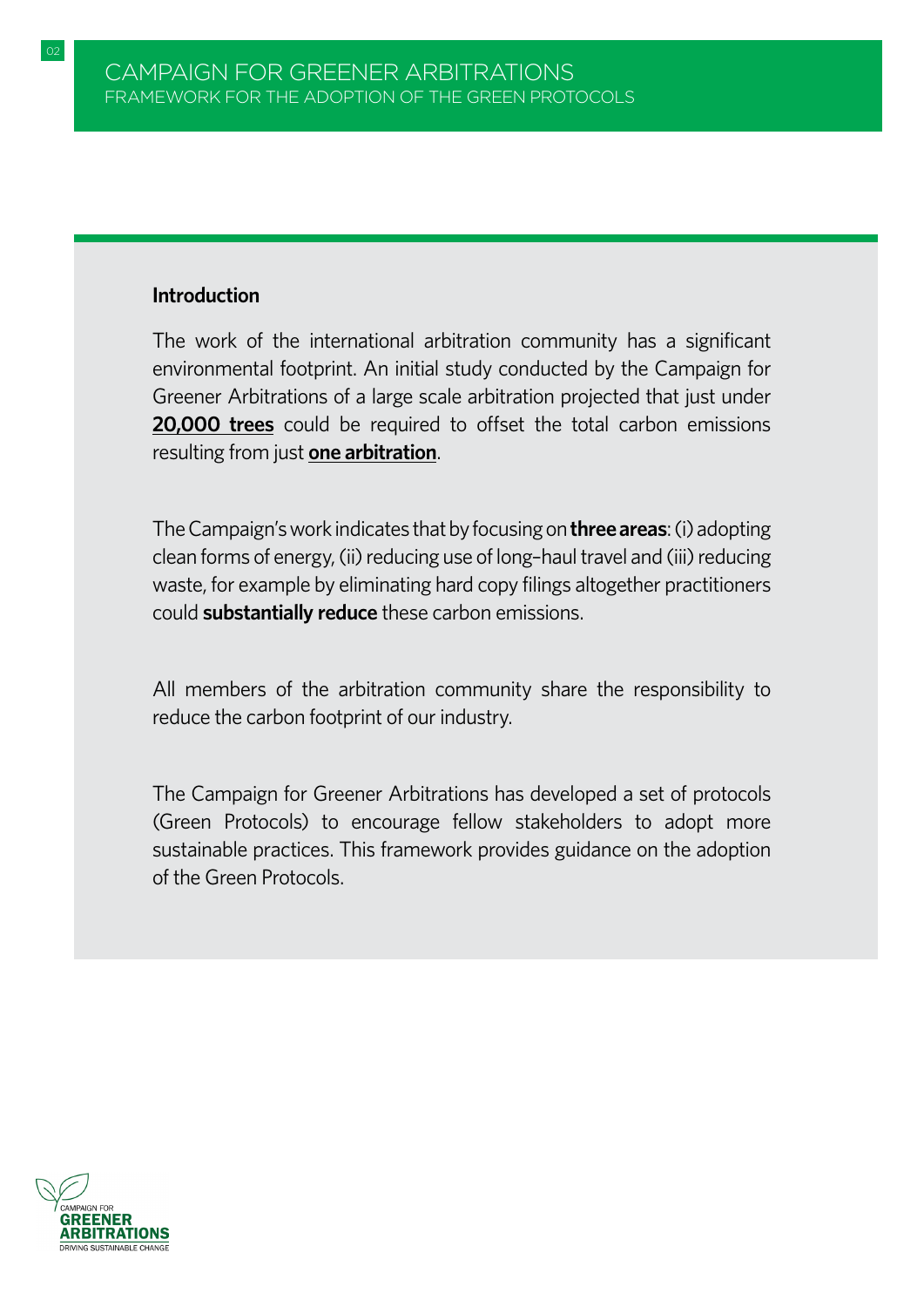The Green Protocols provide practical ways to implement the [Campaign for Greener Arbitrations' Guiding](https://www.greenerarbitrations.com/greenpledge)  [Principles,](https://www.greenerarbitrations.com/greenpledge) which asks the arbitration community to commit to:

- 1. Creating a workspace with a reduced environmental footprint by looking for opportunities to reduce energy consumption and waste;
- 2. Corresponding electronically, unless hard copy correspondence is expressly needed in the circumstances, while also being mindful that email has a carbon footprint;
- 3. Encouraging the use of videoconferencing facilities as an alternative to travel (including for the purposes of conducting fact finding or interviews with witnesses);
- 4. Avoiding printing, requesting the use of electronic rather than hard copies of documents and promoting the use of electronic bundles at hearings;
- 5. Using, where possible, suppliers and service providers who are committed to reducing their environmental footprint (including for the purposes of arranging an arbitration hearing);
- 6. Considering and/or suggesting, where appropriate, that witnesses or experts give evidence through videoconferencing facilities, rather than attend hearings in person;
- 7. Avoiding unnecessary travel and using videoconferencing facilities as an alternative;
- 8. Considering and questioning the need to fly at all times and offsetting carbon emissions for any arbitration–related travel.



# **SELECTING THE RELEVANT GREEN PROTOCOL(S)**

The Green Protocols propose sustainable measures which can be adopted in arbitral proceedings and in the activities of the wider arbitration community by all relevant players in the field of arbitration. These measures can be integrated individually or in their entirety, as appropriate. They can be adopted by entire organisations, or by individuals within those organisations seeking to move towards greener practices.

Each Green Protocol is to be read together with this Framework and can be adopted individually or in combination as appropriate. There are six Green Protocols to choose from:

- The **[Green Protocol for Arbitral Proceedings](#page-8-0)** provides Parties and arbitrators with tangible measures to implement in specific arbitral proceedings by party agreement or by Tribunal order. The **[Model Green Procedural Order](#page-15-0)** provides draft language which can be easily adopted by Tribunals to implement sustainability measures in the conduct of an arbitration.
- The **[Green Protocol for Law Firms, Chambers and Legal Service Providers Working in Arbitration](#page-21-0)** provides legal advisors and their employees with suggested sustainability measures for minimising their environmental impact which can be integrated into daily operations or adopted on a case by case basis.
- The **[Green Protocol for Arbitrators](#page-29-0)** provides individual arbitrators with practical guidance to minimise their environmental impact during the course of arbitral proceedings.
- The **[Green Protocol for Arbitral Institutions](#page-34-0)** provides arbitral institutions with practical guidance on minimising their environmental impact.

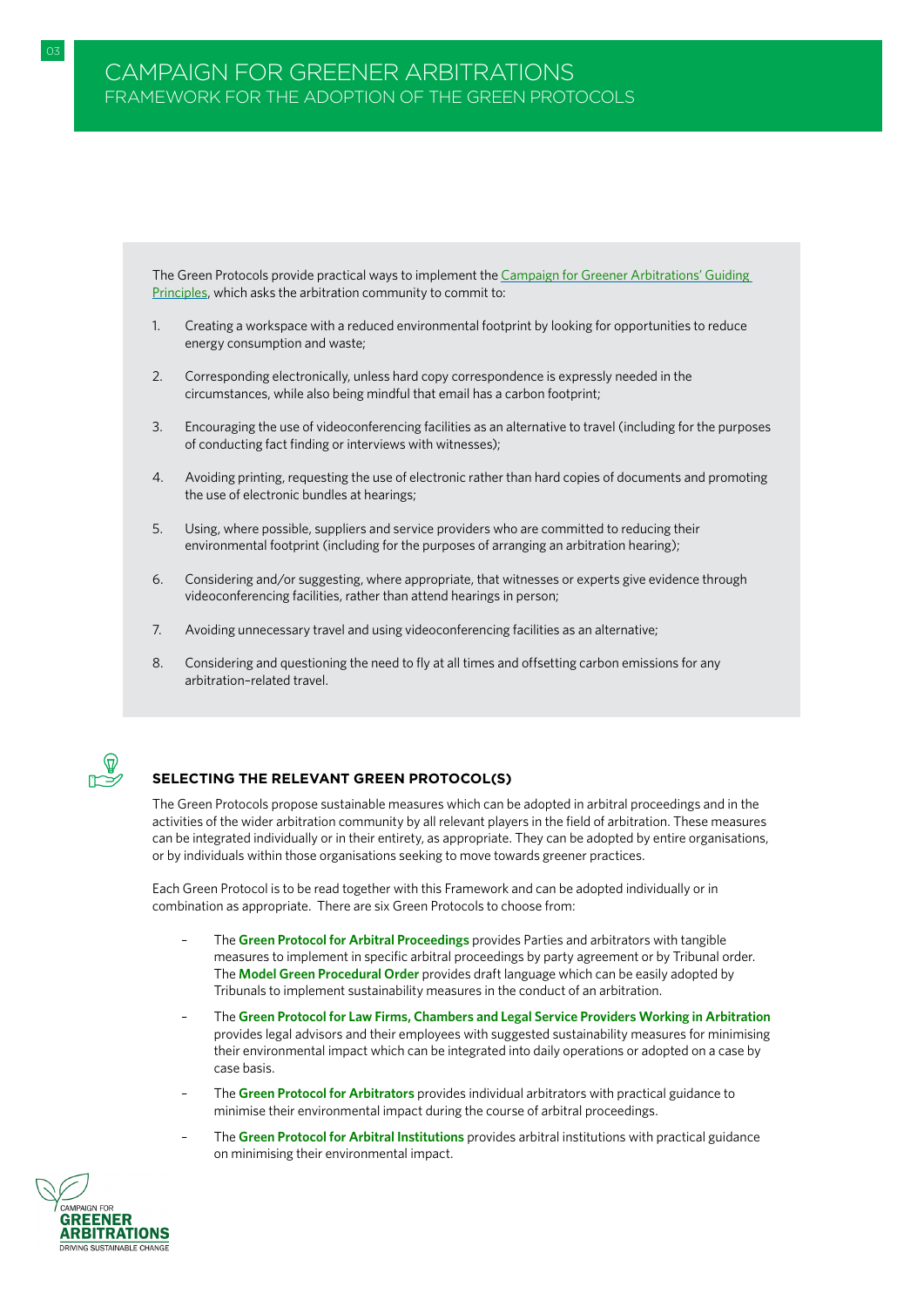In addition to arbitration proceedings, the Green Protocols also contribute measures which can be adopted by the wider arbitration community, including those who organise conferences and provide hearing venues.

- The **[Green Protocol for Arbitration Conferences](#page-41-0)** suggests measures which can be adopted to reduce the environmental impact of arbitration conferences.
- The **[Green Protocol for Arbitration Hearing Venues](#page-47-0)** provides arbitration facilities and hearing centres with measures to minimise their environmental impact as regards their daily operating procedures or as related to a particular arbitration.



# **SUSTAINABLE MEASURES**

The sustainable measures in the Green Protocols focus on the use of clean energy, the avoidance or reduction of travel, and the avoidance or reduction of waste. These areas are specifically addressed under the following categories:

- Using clean energy
- Reducing energy consumption
- Minimising printing and use of paper
- Encouraging recycling
- Limiting use of single use items/eliminating plastic
- Partnering with "green" organisations
- Travelling responsibly
- Incentivising staff
- Engaging in social responsibility initiatives
- Offsetting carbon emissions



#### **ADOPTING APPROPRIATE SUSTAINABLE MEASURES**

In determining which sustainable measures are appropriate for a particular arbitration, the Parties or the Tribunal, as appropriate, should consider, amongst other matters:

- 1. the applicable law(s), including but not limited to: the law governing the dispute; requirements of the seat of arbitration; the requirements in jurisdictions where Parties may seek to enforce their award; and the institutional or ad hoc procedural rules adopted;
- 2. the size of the arbitration, including: the number of Parties; the location of the Parties and the arbitrators; the anticipated volume of witness and expert evidence; the range of issues in dispute; and the complexity of the issues;
- 3. the arbitrators' and Parties' ability to communicate and prepare documents electronically, including the availability and reliability of such electronic resources;
- 4. the burden and costs of implementing sustainable measures incurred by the Parties, arbitrators and/or the administering institutions;
- 5. the impact of any such measures on the efficiency of the arbitral process;

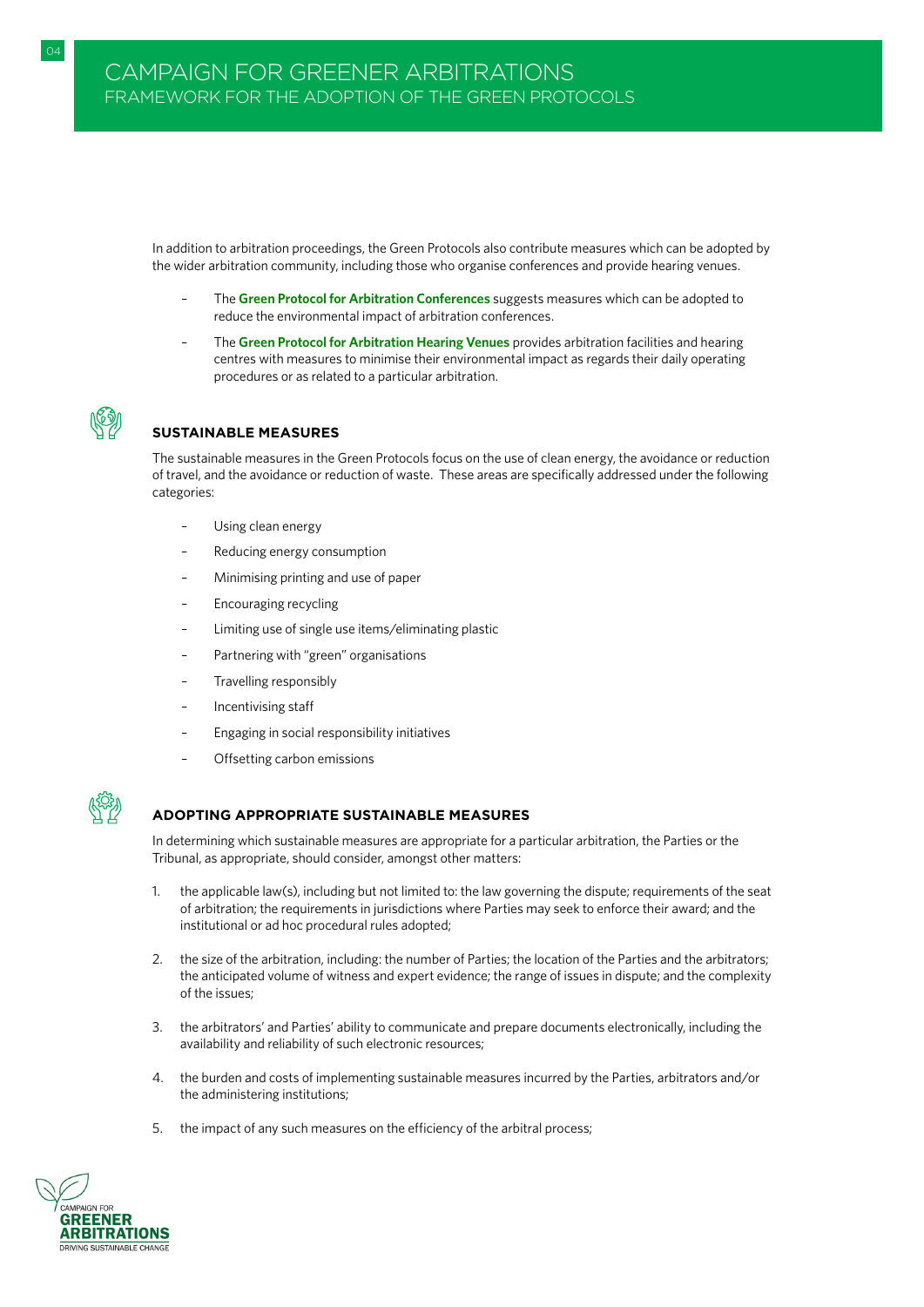6. the impact of any such measures on the diversity of appointments of counsel and arbitrators; and

05 GREEN PROTOCOL FOR ARBITRATORS IN A GREEN PROTOCOL FOR ARBITRATORS IN A GREEN PROTOCOL FOR ARBITRATORS IN A

7. the availability of cybersecurity measures to protect the integrity and confidentiality of arbitral proceedings.



#### **APPLICATION OF THE FRAMEWORK AND GREEN PROTOCOLS**

The Framework and the Green Protocols are not binding and are not intended to displace applicable rules or derogate from the arbitration agreement unless and to the extent the Parties so agree (either in the arbitration agreement or subsequently) or the Tribunal so orders. The Framework and the Green Protocols do not establish liability or a liability standard for legal or regulatory purposes.



The Framework and the Green Protocols are not binding and are not intended to displace applicable rules or derogate from the arbitration agreement unless and to the extent the parties so agree (either in the arbitration agreement or subsequently) or the tribunal so orders. The Framework and the Green Protocols do not establish liability or a liability standard for legal or regulatory purposes.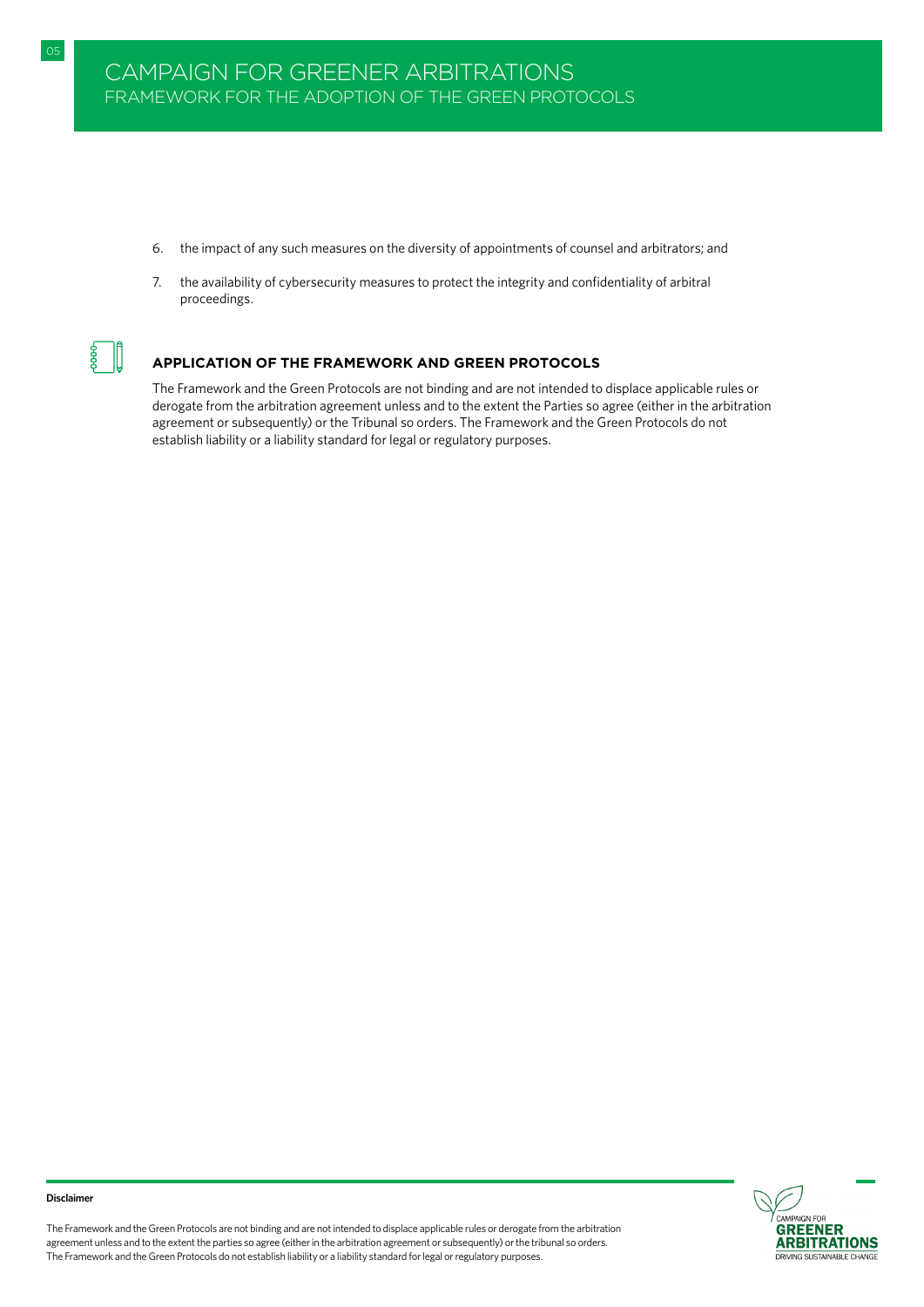<span id="page-8-0"></span>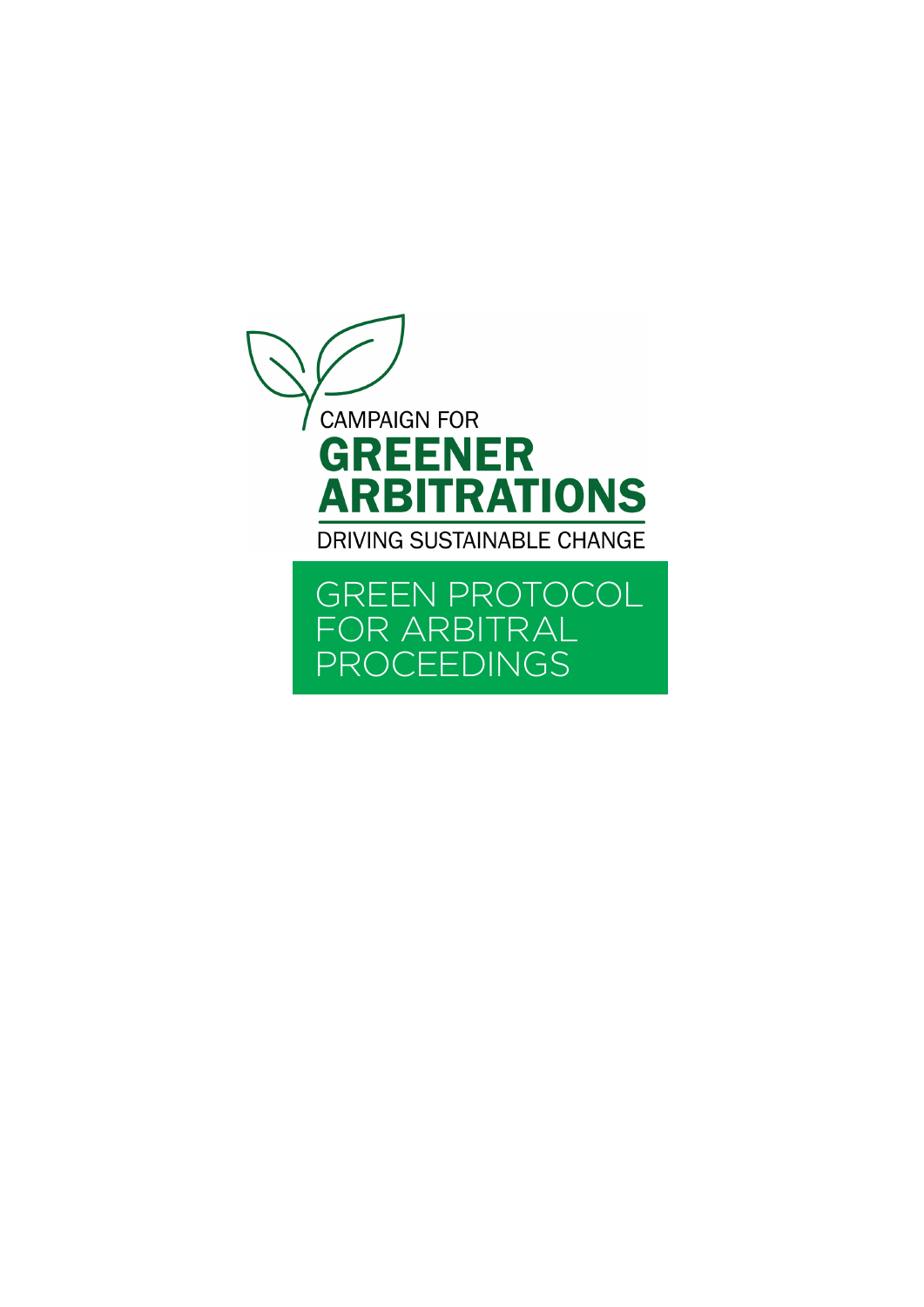This Green Protocol for Arbitral Proceedings contains suggested Sustainability Measures for minimising the environmental impact of arbitral proceedings. These Sustainability Measures can be integrated into arbitration matters individually or in their entirety, as appropriate.

Additional guidance may be found in related Campaign for Greener Arbitration Protocols: **[Green Protocol for Law Firms, Chambers and Legal](#page-21-0) [Service Providers;](#page-21-0) [Green Protocol for Arbitrators;](#page-29-0) [Green Protocol for](#page-41-0) [Arbitration Conferences;](#page-41-0) [Green Protocol for Arbitral Hearing Venues,](#page-47-0) [Green Protocol for Arbitral Institutions](#page-34-0)**.

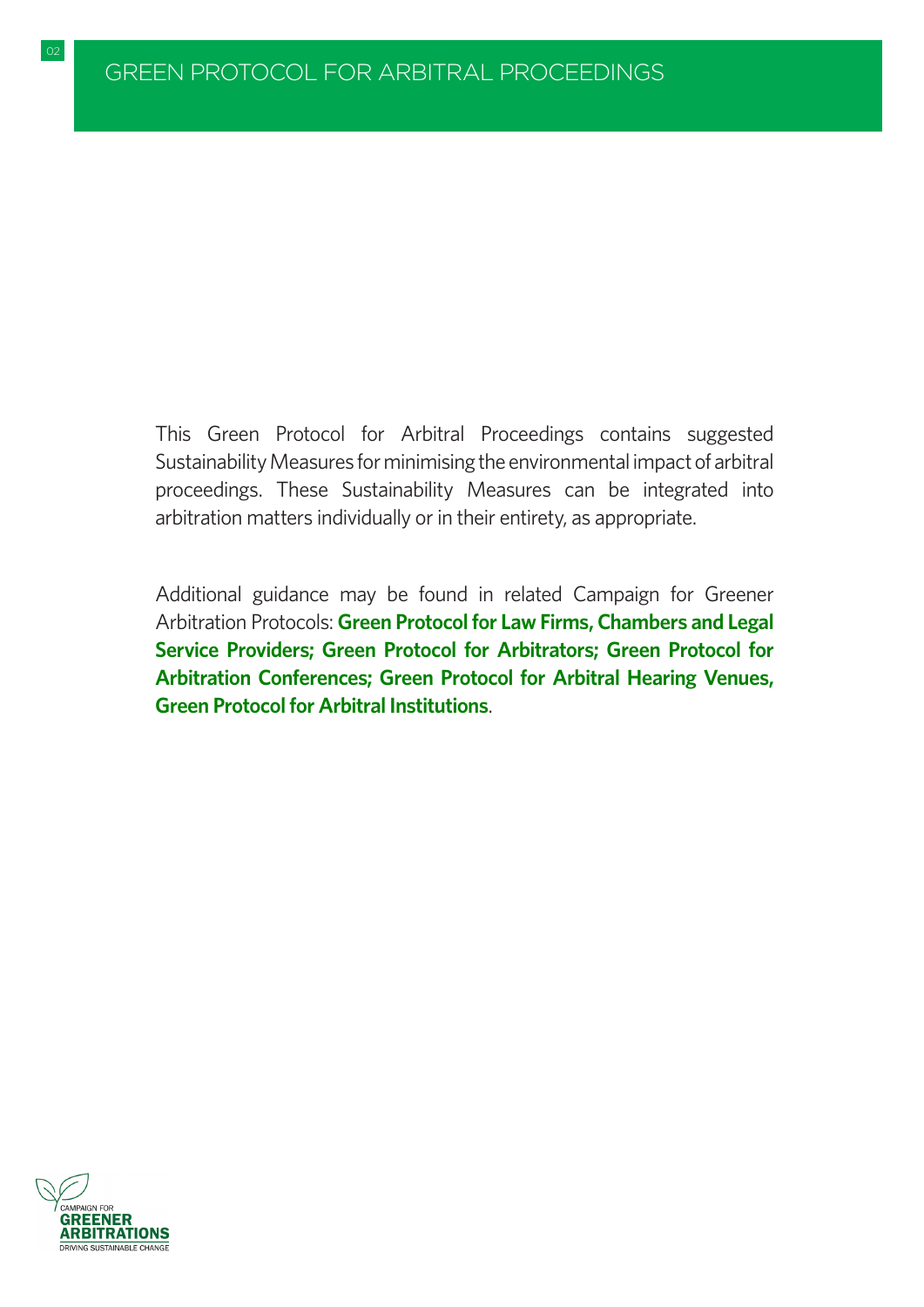#### **I. INITIAL COMMITMENT**

Tribunals may officially adopt this Green Protocol for Arbitral Proceedings or component parts thereof as guidance OR as part of a procedural order containing supplementary rules for the proceedings.

*For the purposes of the latter, Tribunals and Parties are referred to the [Model Procedural Order](#page-15-0) components thereof, as indicated below for standardised language.*

**OR**

Parties may incorporate adherence to this Green Protocol for Arbitral Proceedings or component parts thereof into their arbitration agreements as guidance OR as mandatory provisions, to supplement the relevant arbitral rules.



#### **II. CONDUCT OF PROCEEDINGS**

- A. All communications and correspondence shall be made electronically, save where institutional rules or express contract provisions otherwise provide. Parties and Tribunals shall refrain from sending hard copy documents, including correspondence, pleadings, applications, witness and expert evidence and exhibits by courier, particularly via air freight, unless necessary.
- B. Parties shall confer and endeavour to agree to the use of shared technology platforms or case management systems, for receipt and organisation of correspondence, pleadings, applications, witness and expert evidence and exhibits.
- C. Throughout the proceedings, Parties and the Tribunal shall endeavour to use electronic platforms and tools to annotate documents.
- D. Throughout the proceedings, Parties and the Tribunal shall carefully consider the need to print documents and shall endeavour to only print what is deemed strictly necessary.
- E. Where printing is deemed necessary, Parties and the Tribunal shall endeavour to minimise the environmental footprint of the printing. Examples include:
	- E.1 Use of A5 paper, grayscale and double-sided format where appropriate;
	- E.2 Use environmentally friendly toner and ink; and
	- E.3 Use of recycled and recyclable paper where possible.
- F. Parties and the Tribunal shall carefully consider whether to request that they be provided with printed documents, taking into account the environmental footprint of printing and transportation
- G. Parties shall endeavour to use suppliers and service providers who are committed to reducing their environmental footprint.
- H. Following the conclusion of proceedings, Parties and the Tribunal shall endeavour to dispose of all printed documents in an environmentally friendly way. Examples of printing disposal, whilst adhering to confidentiality obligations, might include recycling and composting.

*For draft language on the Conduct of Proceedings to be included in a Procedural Order, refer to [Sections 2](#page-17-0) and [3 o](#page-17-0)f the Model Procedural Order (Conduct of Proceedings).*

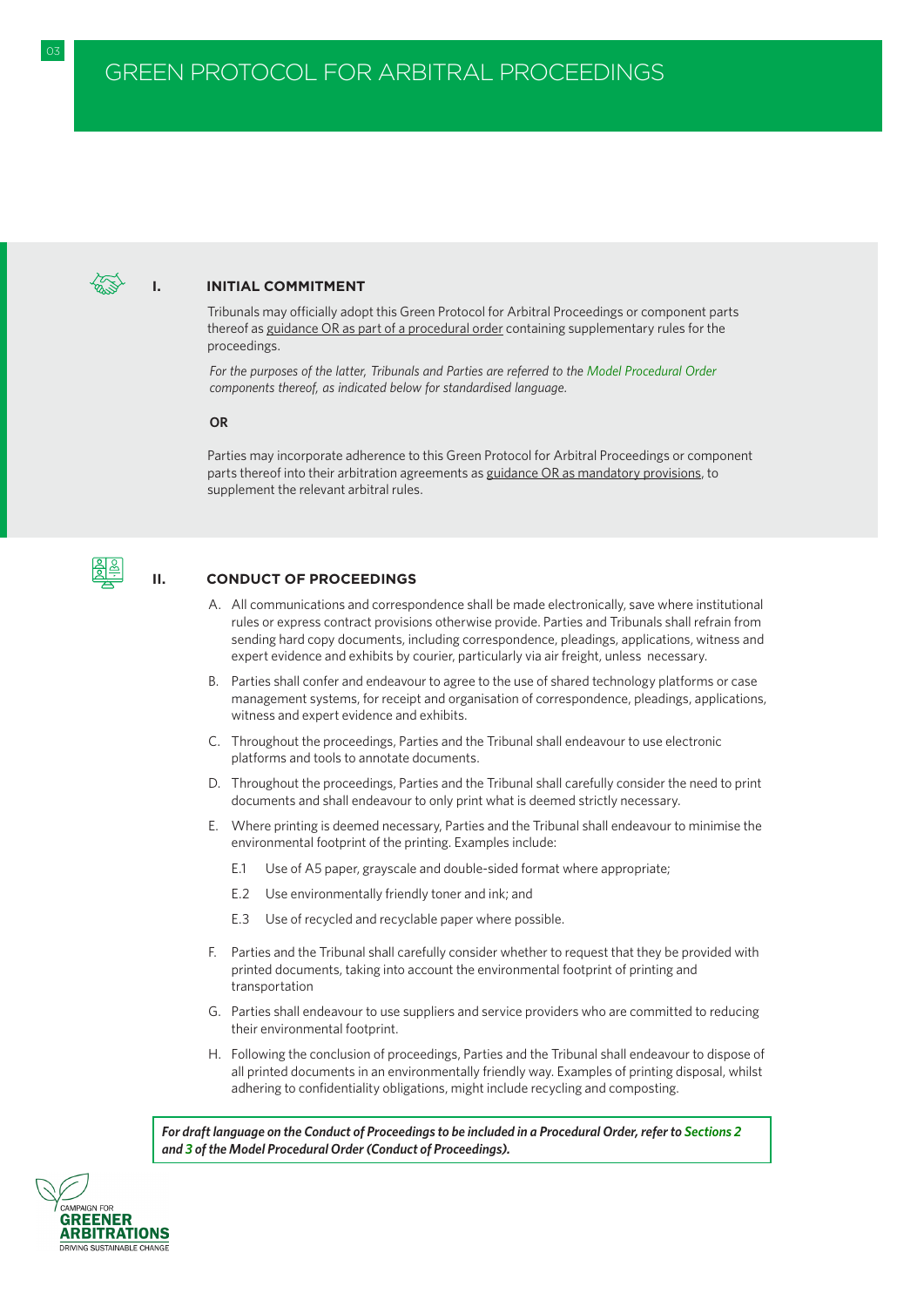

#### **III. WRITTEN SUBMISSIONS AND DOCUMENTARY EVIDENCE**

- A. Written submissions, including briefs or memorials, applications, witness statements, expert reports, exhibits and legal authorities shall be prepared and served electronically in an e-bundle or similar format, via email, secure link, or via any other electronic means, including on shared platforms, agreed between the Parties or ordered by the Tribunal. Parties shall avoid using and distributing USB keys, unless necessary.
- B. Parties shall endeavour to avoid any repetition of exhibits in the record between their separate pleadings, witness statements and expert reports, and to cross-refer to undisputed exhibits in the record.
- C. Where appropriate, Parties shall consider exhibiting extracts of lengthy documents (over 50 pages). Any such extracts must provide adequate context to the document and the relevant portion being relied on by the Party.
- D. Where the Tribunal has expressed a preference for hard copies of written submissions, the Tribunal shall endeavour to identify and request hard copies only of those specific documents it considers essential for printing.
- E. If unclear from the applicable rules, the Parties shall seek confirmation from institutions administering the arbitration that the institution will accept electronic filing, without the need for hard copy filings.

*For draft language on Written Submissions and Documentary Evidence to be included in a Procedural Order, refer to [Section 4](#page-18-0) of the Model Procedural Order (Written Submissions and Documentary Evidence).*



# **IV. DOCUMENT PRODUCTION**

Document production shall be conducted electronically, unless otherwise necessary.

*For draft language on Document Production to be included in a Procedural Order, refer to [Section 5](#page-18-0) of the Model Procedural Order (Document Production).*



#### **V. WITNESSES AND EXPERTS PREPARATION**

- A. Whenever possible and appropriate, the consultation, meeting, conferring of witnesses and experts (by Parties) and expert joint meetings shall be performed using video conferencing rather than in-person meetings.
- B. Where in-person meetings are considered necessary, Parties shall endeavour to limit the number of in person participants to those strictly necessary.
- C. Whenever possible and appropriate, materials for witness and expert review shall be provided and reviewed electronically.

*For draft language on Witnesses and Experts to be included in a Procedural Order, refer to [Section 6](#page-18-0) of the Model Procedural Order (Witnesses and Experts Preparation).*

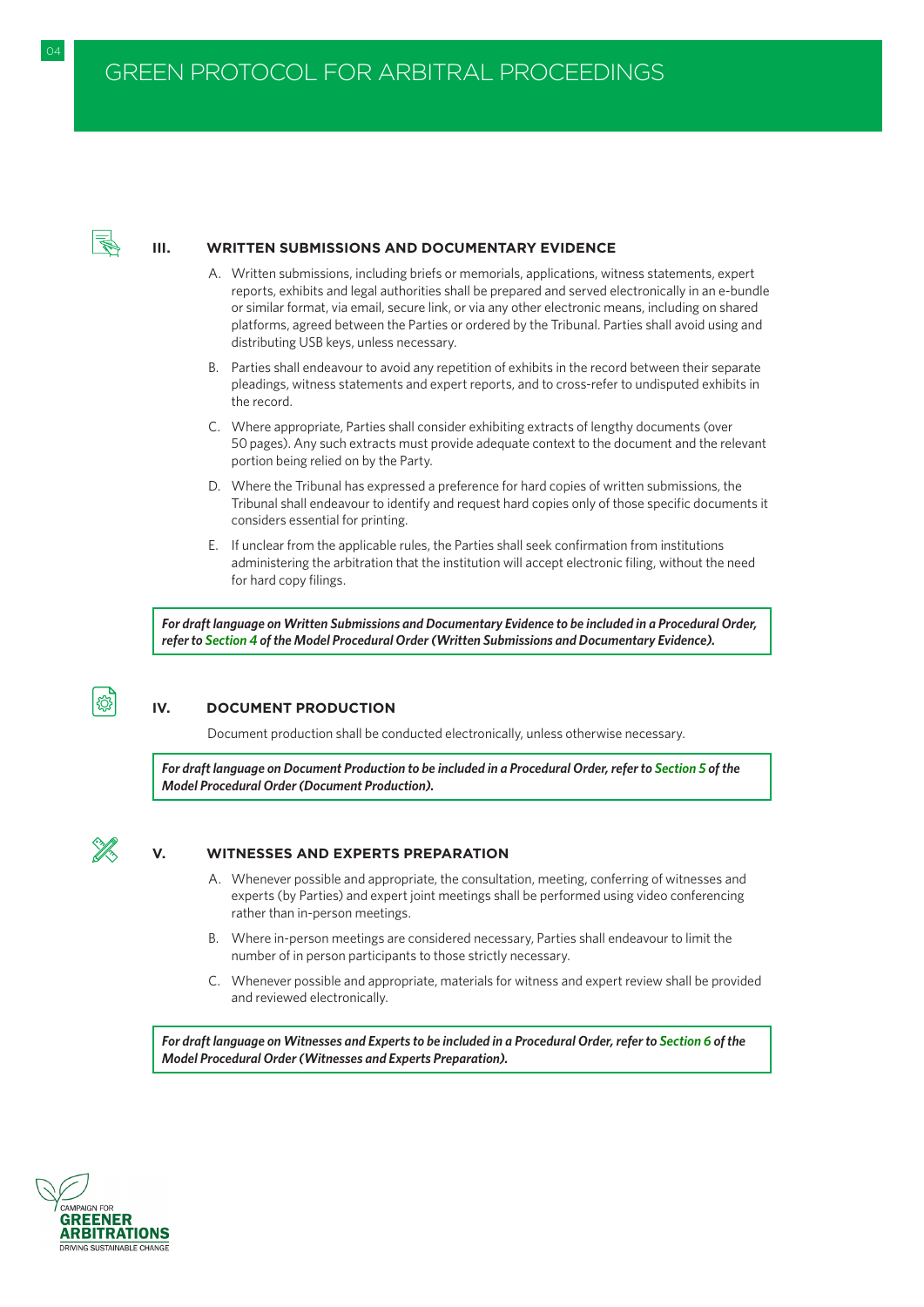

#### **VI. HEARINGS**

- A. Where possible and appropriate, pre-hearing conferences, procedural or substantive hearings should be conducted remotely, in whole or in part, via telephone or video conferencing.
- B. Where Parties, the Tribunal and any other participants are located in different time zones, the Parties and Tribunal shall consider shorter hearing days over a longer period to avoid unnecessary travel.
- C. Where in-person hearings are expressly required, Parties shall endeavour to:
	- C.1 Select environmentally friendly travel options and avoid unnecessary travel;
	- C.2 Use technology to display documents, submissions, testimony and evidence ;
	- C.3 Where cross-examination of witnesses and experts is expected to take less than 1-2 hours, consider using cross-examination via video-conferencing rather than in-person to reduce unnecessary travel;
	- C.4 Limit the number of in person participants and, where agreed between the Parties or ordered by the Tribunal, make video-conferencing facilities available to enable additional participants (for example, client or counsel attendees) to participate; and
	- C.5 Engage service providers, including court reporters, interpreters, etc. who are located in the place of the hearing, or which can provide services remotely.
- D. Use of electronic documents:
	- D.1 Wherever possible, documents or presentations shall be projected onto a screen and electronic copies thereof shall be distributed reasonably in advance.
	- D.2 Where hearing bundles are used, they shall be provided in electronic format only, unless otherwise ordered or requested by the Tribunal, or agreed by the Parties.
- E. Where the use of hard copy documents is deemed necessary, the Parties and Tribunal shall endeavour to dispose of hard copies of any hearing bundle (including bundles for witnesses and/or experts) after the hearing in an environmentally-friendly manner, where appropriate.
- F. Parties shall endeavour to work with hearing centers that have adopted the Green Protocol for Arbitral Hearing Venues or parts thereof, or that have otherwise implemented the following examples of Sustainability Measures:
	- F.1 Use of renewable energy as primary facility energy source;
	- F.2 Use of LED lights;
	- F.3 Use of natural light sources wherever practical;
	- F.4 Use of plants to reduce humidity levels and increase oxygen;
	- F.5 Introduction of sensors and timed lighting systems in offices;
	- F.6 Encouragement of staff to power down rather than use of screen savers during extended breaks;
	- F.7 Installation of smart power strips to reduce phantom power consumption when electronic equipment is not in use;
	- F.8 Use of recycling facilities;
	- F.9 Use of eco-friendly air conditioning and heating systems;
	- F.10 Use of water-saving facilities in kitchens and restrooms;

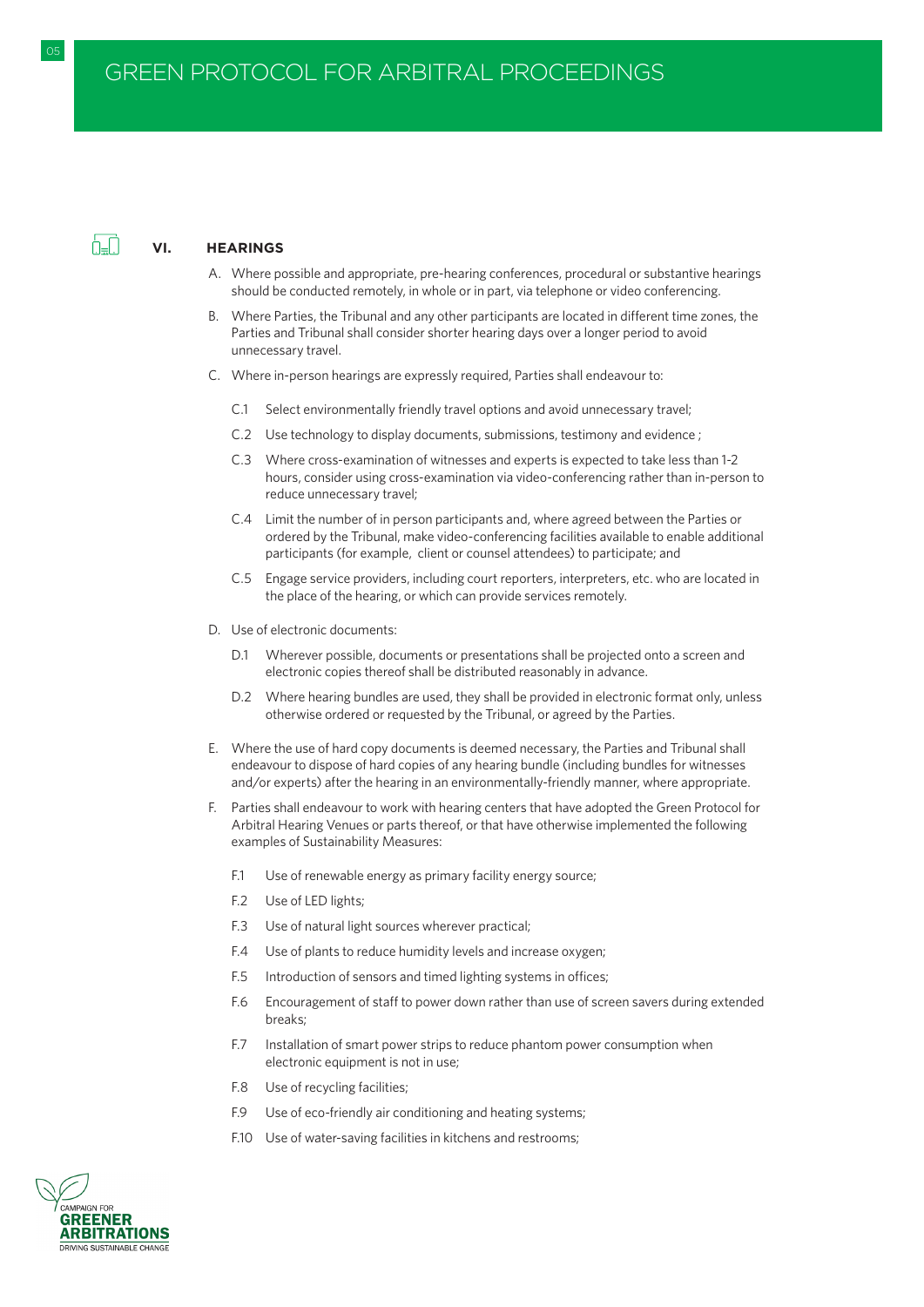- F.11 Use of energy-efficient hand-dryers or roller towels in kitchens and restrooms;
- F.12 Use of eco-friendly cleaning materials;
- F.13 Provision of catering from companies located in close proximity to the center, which source their products locally, and which do not use disposable packaging;
- F.14 Where deemed safe, refraining from using plastic water bottles or disposable and non-recyclable coffee cups; and/or
- F.15 Demonstration of an ongoing commitment to reducing consumption, reusing and repurposing materials, recycling where possible, and to offsetting greenhouse gas emissions.

*For draft language on Hearings to be included in a Procedural Order, refer to [Section 7](#page-18-0) of the Model Procedural Order (Hearings).*



# **VII. SETTLEMENTS**

- A. Where possible and appropriate, settlement discussions between Parties should be conducted, in whole or in part, via telephone or video conferencing.
- B. Where in-person settlement discussions are necessary, Parties shall endeavour to:
	- B.1 Select travel options that minimise carbon emissions and avoid unnecessary travel;
	- B.2 Wherever possible use technology to display documents or presentations by projecting them onto a screen and distributing electronic copies thereof in order to reduce or eliminate the use of paper;
	- B.3 Limit the number of in-person participants and, where agreed between the Parties, make video-conferencing facilities available to enable additional relevant participants to participate in the discussions;
- C. Parties shall endeavour to engage service providers, including interpreters, who are located in or close to the place of the hearing, or who can provide services remotely.
- D. Where the use of hard copy documents is deemed necessary, Parties shall endeavour to dispose of hard copies in an environmentally-friendly manner, where appropriate.
- E. Parties shall endeavour to hold settlement discussions at venues that have implemented the following examples of Sustainability Measures:
	- E.1 Use of renewable energy as the primary facility energy source;
	- E.2 Use of LED lights;
	- E.3 Use of natural light sources wherever practical;
	- E.4 Use of plants to reduce humidity levels and increase oxygen;
	- E.5 Introduction of sensors and timed lighting systems in offices;
	- E.6 Encouragement of staff to power down rather than use of screen savers during extended breaks;
	- E.7 Installation of smart power strips to reduce phantom power consumption when electronic equipment is not in use;
	- E.8 Use of recycling facilities;

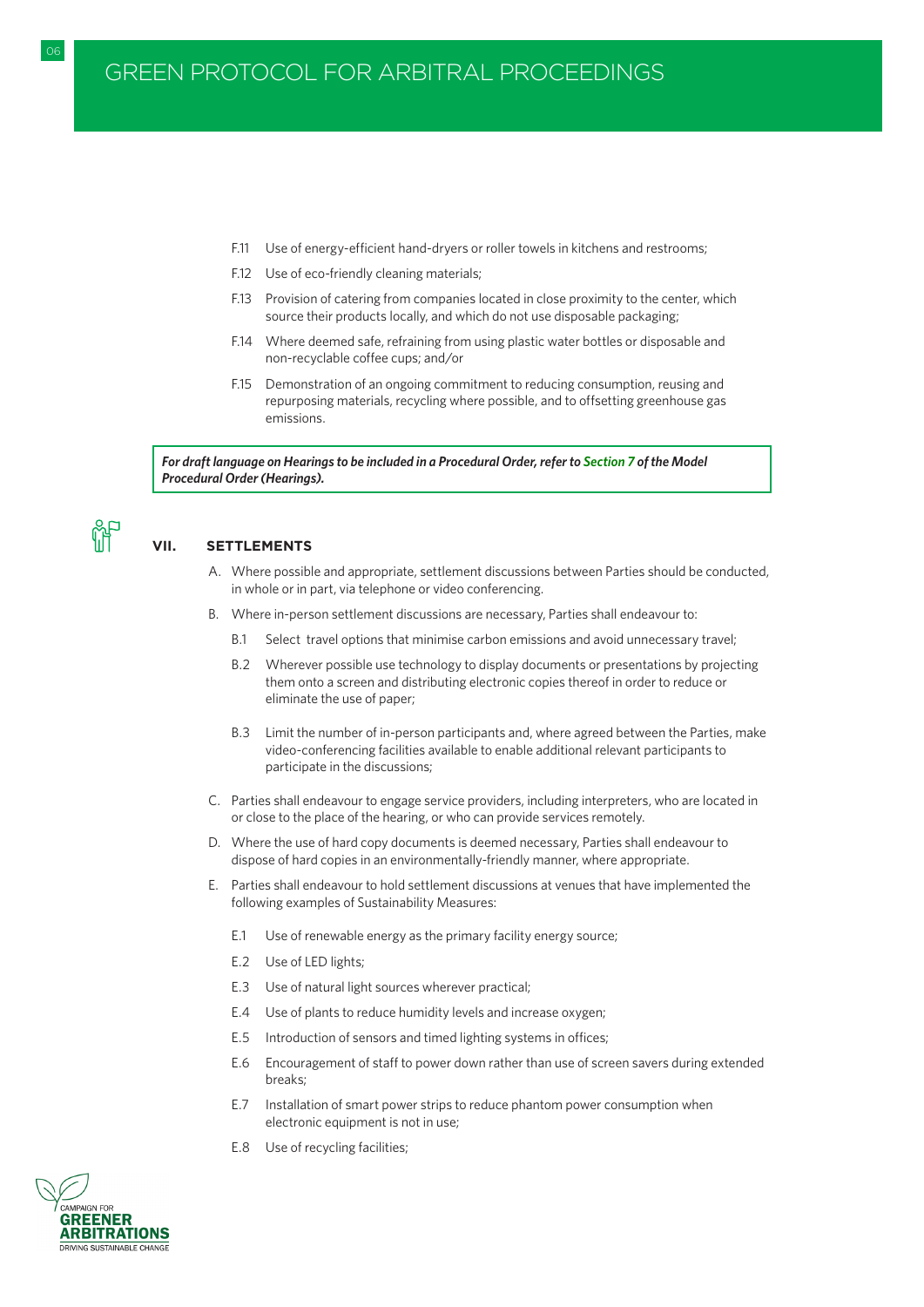# GREEN PROTOCOL FOR ARBITRAL PROCEEDINGS

- E.9 Use of eco-friendly air conditioning and heating systems;
- E.10 Use of water-saving facilities in kitchens and restrooms;
- E.11 Use of energy-efficient hand-dryers or roller towels in kitchens and restrooms;
- E.12 Use of eco-friendly cleaning materials;
- E.13 Provision of catering from companies located in close proximity to the center, which source their products locally, and which do not use disposable packaging or utensils;
- E.14 Where deemed safe, refraining from using plastic water bottles or disposable and non-recyclable coffee cups; and/or
- E.15 Demonstration of an ongoing commitment to reducing consumption, reusing and repurposing materials, recycling where possible, and to offsetting greenhouse gas emissions.



#### **VIII. TRAVEL RESPONSIBLY**

- A. The Parties and Tribunal shall:
	- A.1 Endeavour to avoid unnecessary travel and, where travel is necessary, use travel options that minimise carbon emissions; and
	- A.2 Carefully consider the need to fly in order to attend arbitral proceedings and, where flying is deemed necessary, consider offsetting flights.
- B. Arbitrators may include the costs of offsetting their flights in their expenses.
- C. Parties agree that the costs of offsetting air travel may be allocated as part of a costs award at the end of proceedings, or as otherwise agreed between the Parties.

*For draft language on Travel to be included in a Procedural Order, refer to [Section 8](#page-20-0) of the Model Procedural Order (Travel).*

# $\overline{(\text{co}_2)}$

#### **IX. OFFSETTING CARBON EMISSIONS**

The Sustainability Measures contained in this Protocol encourage behavioural change aimed at reducing the environmental impact of arbitrations and priority should be given to their implementation.

Parties will also, however, give due consideration to offsetting any residual emissions caused by their conduct, including through travel.

*For draft language on Offsetting to be included in a Procedural Order, refer to [Section 9](#page-20-0) of the Model Procedural Order (Offsetting).*



#### **Disclaimer**

The Framework and the Green Protocols are not binding and are not intended to displace applicable rules or derogate from the arbitration agreement unless and to the extent the parties so agree (either in the arbitration agreement or subsequently) or the tribunal so orders. The Framework and the Green Protocols do not establish liability or a liability standard for legal or regulatory purposes.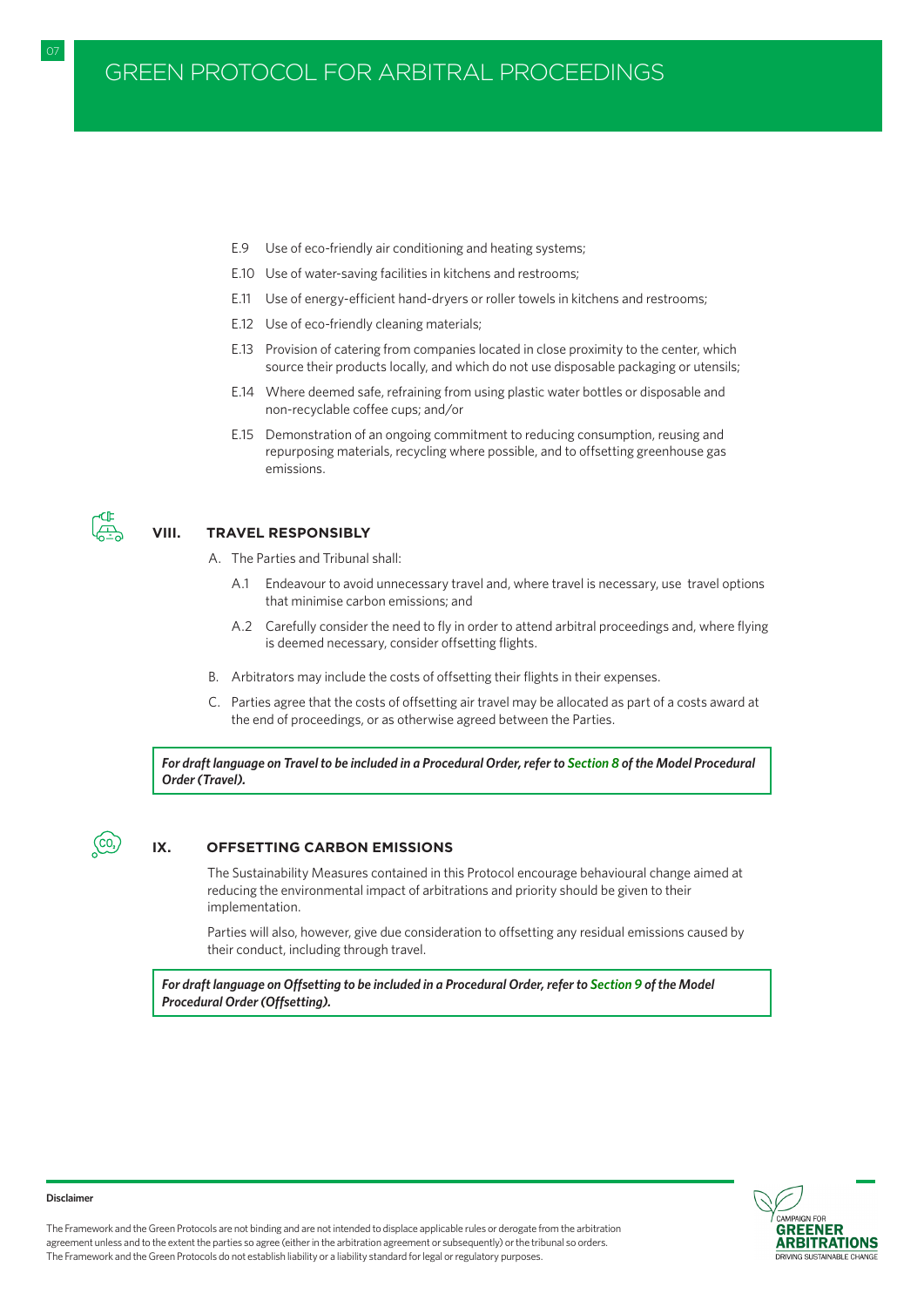<span id="page-15-0"></span>

MODEL PROCEDURAL ORDER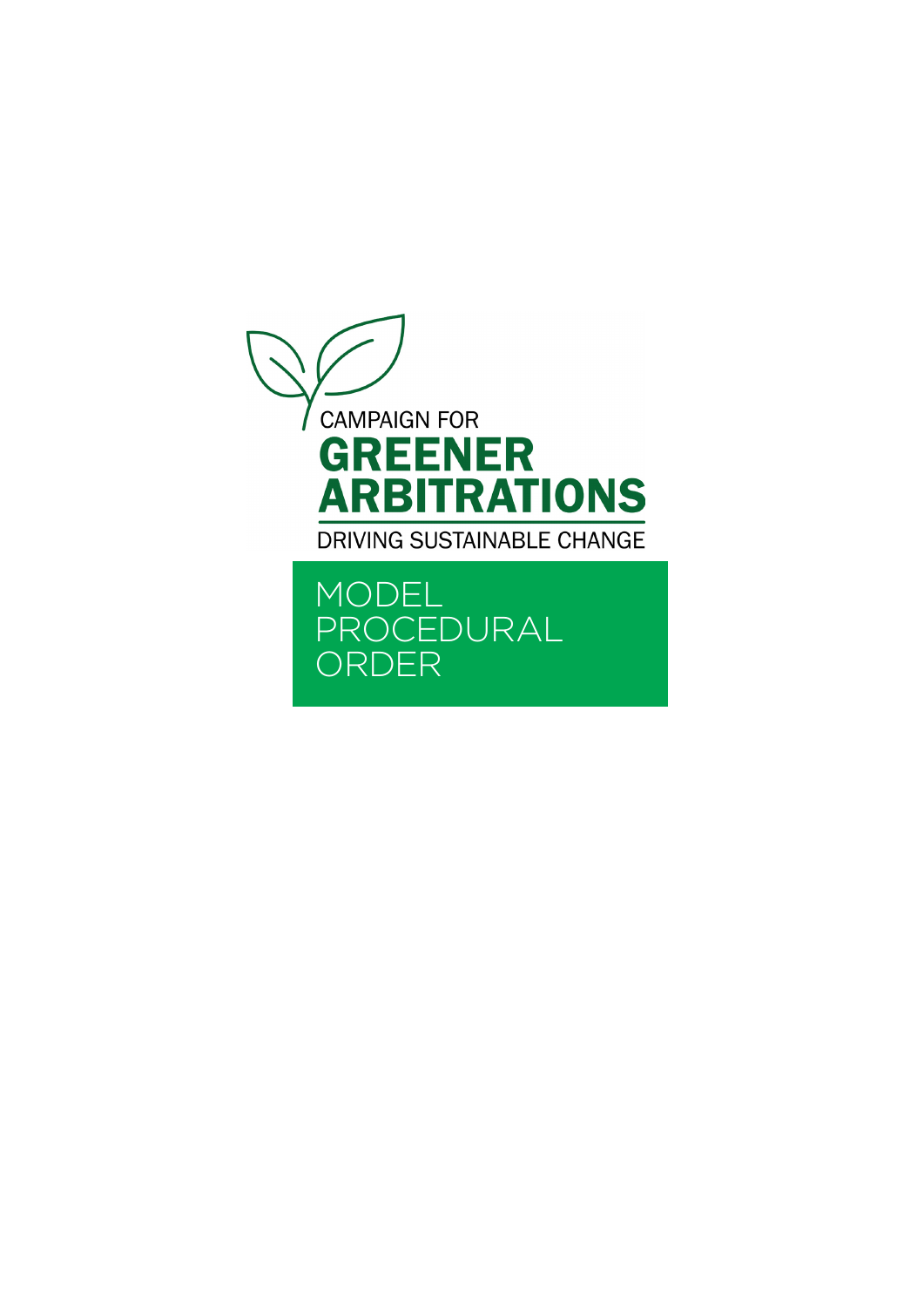**NOTE** This document proposes points or elements to include in a Procedural Order that will help to reduce the environmental footprint of a new or existing arbitration proceeding. It does not comprehensively or exhaustively address all matters relevant to a procedural order or an arbitration proceeding. Tribunals and Parties are invited to adopt the [Green](#page-8-0) [Protocol on Arbitral Proceedings](#page-8-0) as guidelines throughout the conduct of proceedings.

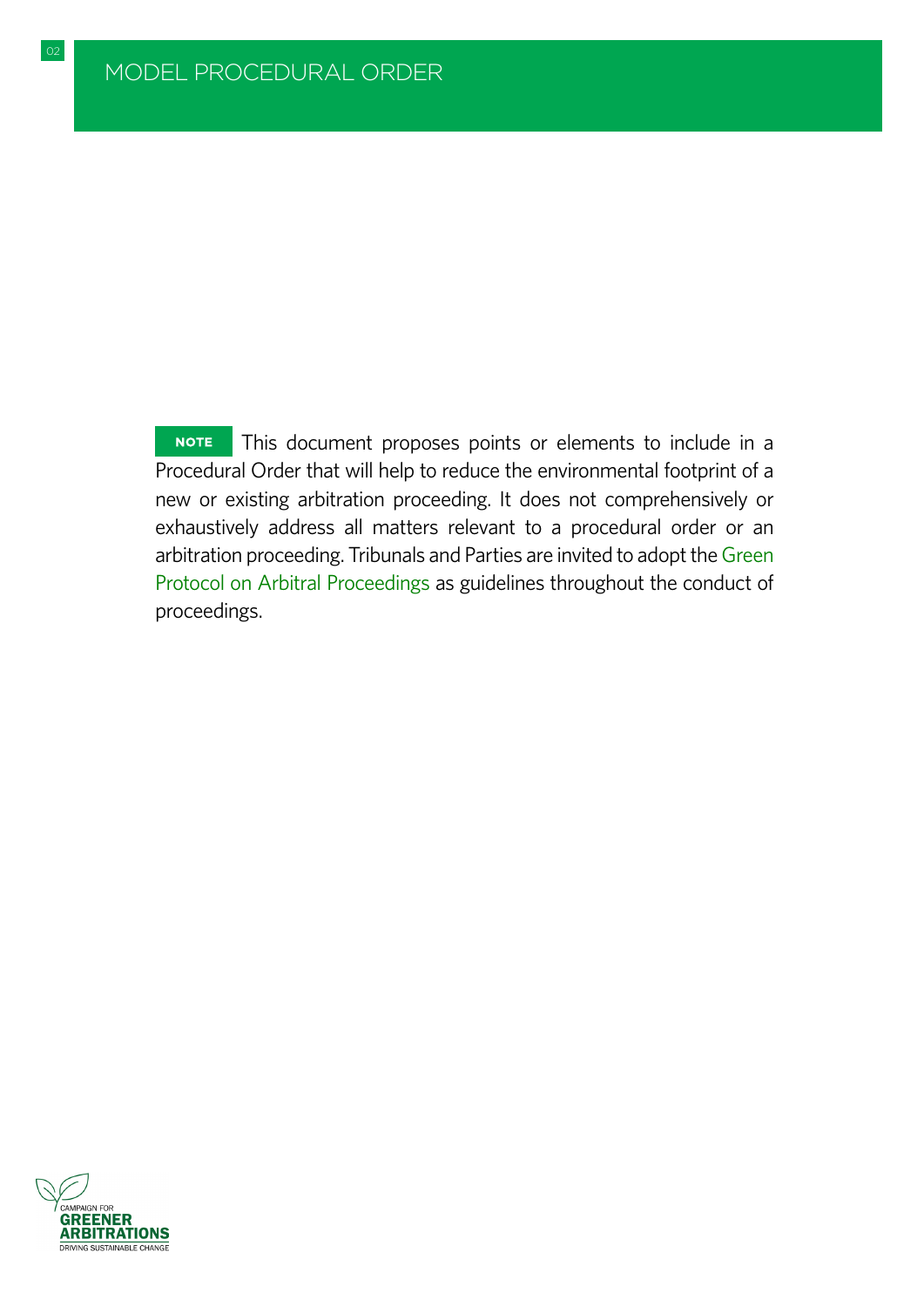#### <span id="page-17-0"></span>**I. ENVIRONMENTAL PURPOSE**

- A. The Parties and Tribunal recognise that international arbitration proceedings can have a significant environmental footprint.
- B. We are mindful of the need to reduce consumption, reuse and repurpose materials, recycle where possible, and to offset greenhouse gas emissions related to international arbitration when no reasonable alternative exists.
- C. The Parties and Tribunal welcome the creation of the [Greener Arbitrations Protocol for Arbitral](#page-8-0) [Proceedings](#page-8-0) and commit to adopting its proposals, including its Sustainability Measures, to minimise the environmental impact of this arbitration proceeding.
- D. The Tribunal welcomes the creation of the [Greener Arbitrations Protocol for Arbitrators](#page-29-0) and commits to adopting its proposals.
- E. Unless otherwise defined, capitalised terms in this Procedural Order are as defined in the Greener Arbitrations Guidelines on Sustainable Arbitrations.

#### **II. COMMUNICATIONS**

All communications and correspondence among the Parties, Tribunal and administering institutions shall be made electronically, save where institutional rules or express contract provisions require otherwise. Parties and Tribunals shall refrain from sending hard copy documents, including correspondence, pleadings, applications, witness and expert evidence and exhibits by courier, particularly via air freight, unless necessary. Such exchanges shall be deemed official, obviating the need for sending hard copies.

#### **III. CONDUCT OF PROCEEDINGS**

- A. Throughout the proceedings, and unless otherwise agreed by the Parties or ordered by the Tribunal, the Parties and Tribunal shall:
	- A.1 Use shared electronic technology platforms or case management systems for all documentation and correspondence;
	- A.2 Use electronic platforms and tools to annotate documents;
	- A.3 Avoid printing any documents;

Where printing is deemed necessary, the Parties and the Tribunal shall endeavour to minimise the environmental footprint of the printing wherever possible, including by (but not limited to):

- (a) Using smaller paper (e.g., A5), grayscale and double-sided format;
- (b) Using recycled and recyclable paper;
- (c) Using environmentally friendly toner and ink; and
- (d) Disposing of printed documents and associated materials (e.g., toner bottles) in an environmentally-friendly way (i.e., by recycling the shredded documents).
- A.4 Following the conclusion of proceedings, the Parties and Tribunal shall endeavour to dispose of all printed documents in an environmentally friendly way, whenever possible. Examples of printing disposal, whilst adhering to confidentiality obligations, might include recycling and composting.

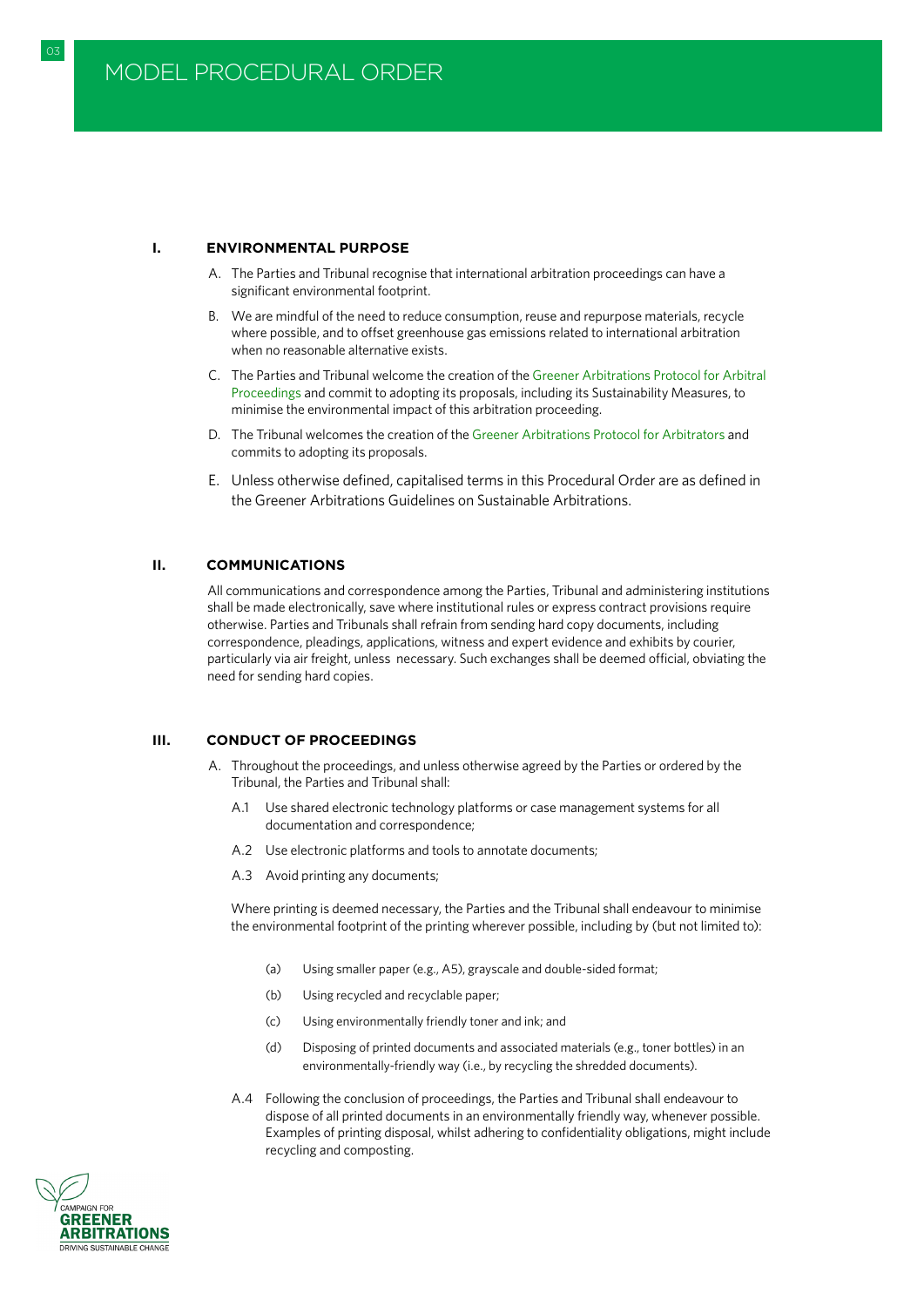#### <span id="page-18-0"></span>**IV. WRITTEN SUBMISSIONS AND DOCUMENTARY EVIDENCE**

- A. All written submissions, including briefs or memorials, applications, witness statements, expert reports, exhibits and legal authorities, shall be prepared, served and provided to the other Party(ies) and the Tribunal electronically in an e-bundle or similar format, via email, secure link, or any shared technology platform or case management system (see clause [III.A.1.](#page-17-0) above) agreed upon. The Parties shall avoid using and distributing USB keys, unless strictly necessary.
- B. The Parties shall endeavour to avoid any repetition of exhibits in the record between their separate pleadings, witness statements and expert reports, and to cross-refer to undisputed exhibits in the record.
- C. Where appropriate, the Parties shall consider exhibiting extracts of lengthy documents (over 50 pages). Any such extracts must provide adequate context to the document and the relevant portion being relied on by the Party.
- D. Where the Tribunal has a need for hard copies, the Tribunal shall identify and request hard copies only of those specific documents it considers essential.
- E. If unclear from the applicable rules, the Parties shall seek confirmation from institutions administering the arbitration that the institution will accept electronic filing, without the need for hard copy filings.
- F. The Parties welcome and endeavour to be guided by the *[Green Protocol for Internal Operations of](#page-34-0) [Arbitral Institutions](#page-34-0)*.
- G. The Parties and the Tribunal agree to accept copies of documents rather than original documents.

#### **V. DOCUMENT PRODUCTION**

All document production shall be conducted electronically unless otherwise necessary.

#### **VI. WITNESSES AND EXPERTS PREPARATION**

- A. The Parties' consultation, meeting, conferring of witnesses and experts and expert joint meetings shall be performed remotely rather than in-person, unless impractical or inappropriate. Where in-person meetings are considered necessary, Parties shall endeavour to limit the number of in person participants to those strictly necessary.
- B. Whenever possible and appropriate, materials for witness and expert review shall be provided, and reviewed, electronically.

#### **VII. HEARINGS**

- A. Pre-hearing conferences, procedural hearings and substantive hearings shall be conducted remotely, via telephone or video conference, unless impractical or inappropriate, and the Parties and Tribunal agree.
- B. Where in-person hearings are required, the Parties shall, to the extent possible:
	- B.1 Avoid unnecessary travel, and, if travel is required, select travel options that minimise carbon emissions, and consider offsetting the impacts of their travel;
	- B.2 Use technology to display documents, submissions, testimony and evidence;

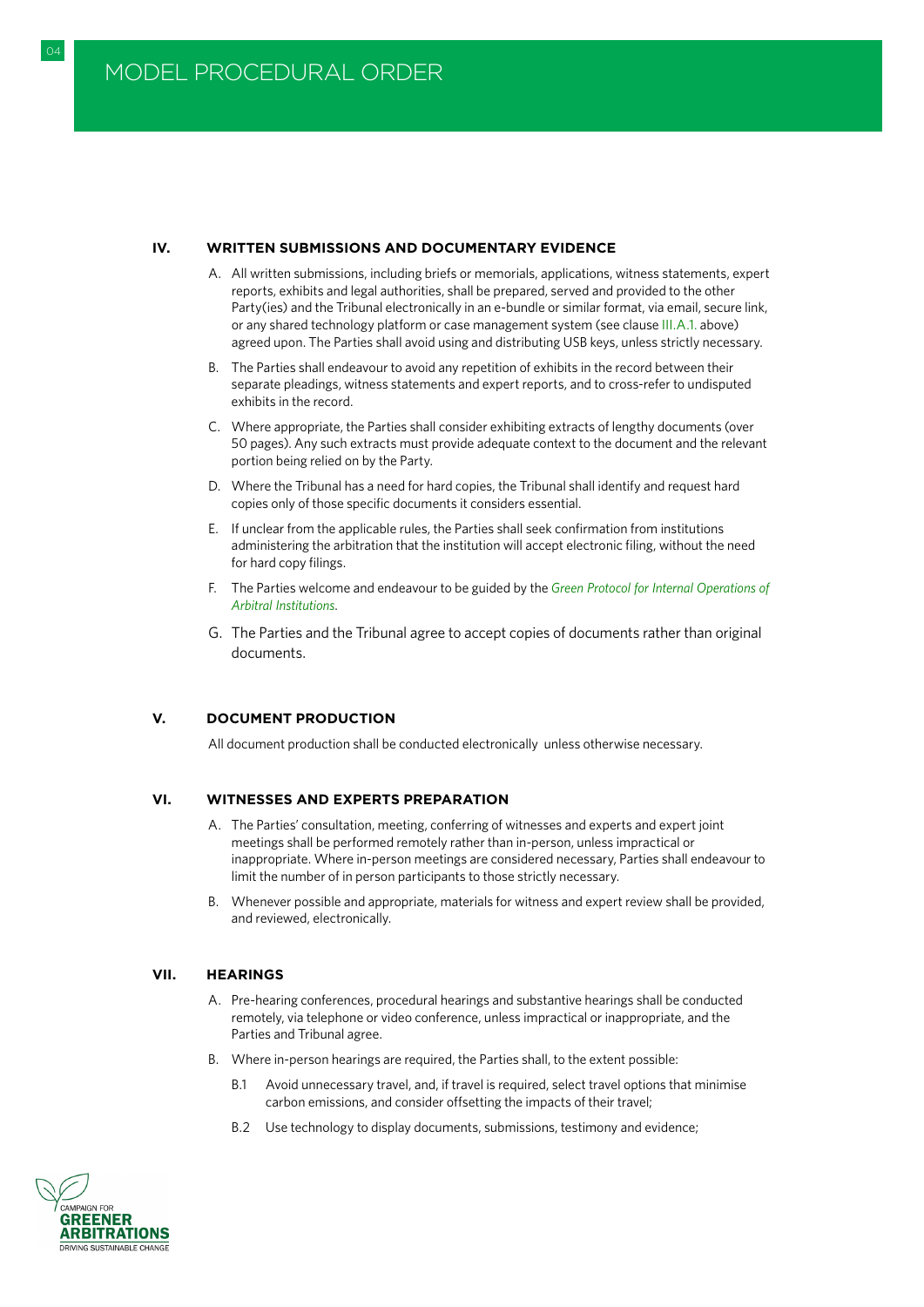B.3 Undertake examination of witnesses and experts remotely, to the extent possible;

05 GREEN PROTOCOL FOR ARBITRATORS IN A GREEN PROTOCOL FOR ARBITRATORS IN A GREEN PROTOCOL FOR ARBITRATORS IN A

- B.4 Limit the number of in person participants required for each Party to an agreed number, and make video-conferencing options available throughout the hearing to enable remote participation of additional participants;
- B.5 Engage suppliers and service providers, including court reporters, interpreters, etc. that are located in the place of the hearing or which can provide services.
- C. Use of electronic documents:
	- C.1 Wherever possible, shall be projected onto a screen and electronic copies thereof shall be distributed reasonably in advance.
	- C.2 Where hearing bundles are used, they should be provided in electronic format only, unless otherwise ordered or requested by the Tribunal, or agreed by the Parties.
- D. Where the use of hard copy documents is deemed necessary, the Parties and Tribunal shall dispose of hard copies of any hearing bundle (including bundles for witnesses and/or experts) after the hearing in an environmentally-friendly manner where appropriate
- E. The Parties shall endeavour to work with hearing centres that have adopted the [Green](#page-47-0) [Protocol for Internal Operations of Arbitral Hearing Venues](#page-47-0) or parts thereof, or that otherwise have implemented some or all of the following:
	- E.1 Use of renewable energy as the primary energy source for their facilities;
	- E.2 Use of LED lights;
	- E.3 Use of natural light sources, wherever practical;
	- E.4 Use of plants to reduce humidity levels and increase oxygen;
	- E.5 Introduction of sensors and timed lighting systems in offices;
	- E.6 Encourage staff to power down their electronic equipment, rather than use screen savers, during extended breaks;
	- E.7 Installation of smart power strips to reduce phantom power consumption when electronic equipment is not in use;
	- E.8 Use of recycling facilities;
	- E.9 Use of eco-friendly air conditioning and heating systems;
	- E.10 Use of water-saving facilities in kitchens and restrooms;
	- E.11 Use of energy-efficient hand-dryers or roller towels in kitchens and restrooms;
	- E.12 Use of eco-friendly cleaning materials;
	- E.13 Provision of catering from companies located in close proximity to the centre, which source their products locally, and which do not use disposable packaging;
	- E.14 Where deemed safe, minimise or eliminate single-use plastics wherever safe and possible to do so (i.e., bottled water and disposable plastic cups or utensils) and to otherwise use recyclable materials; and
	- E.15 Demonstration of an ongoing commitment to reducing consumption, reusing and repurposing materials, recycling where possible, and to offsetting greenhouse gas emissions.

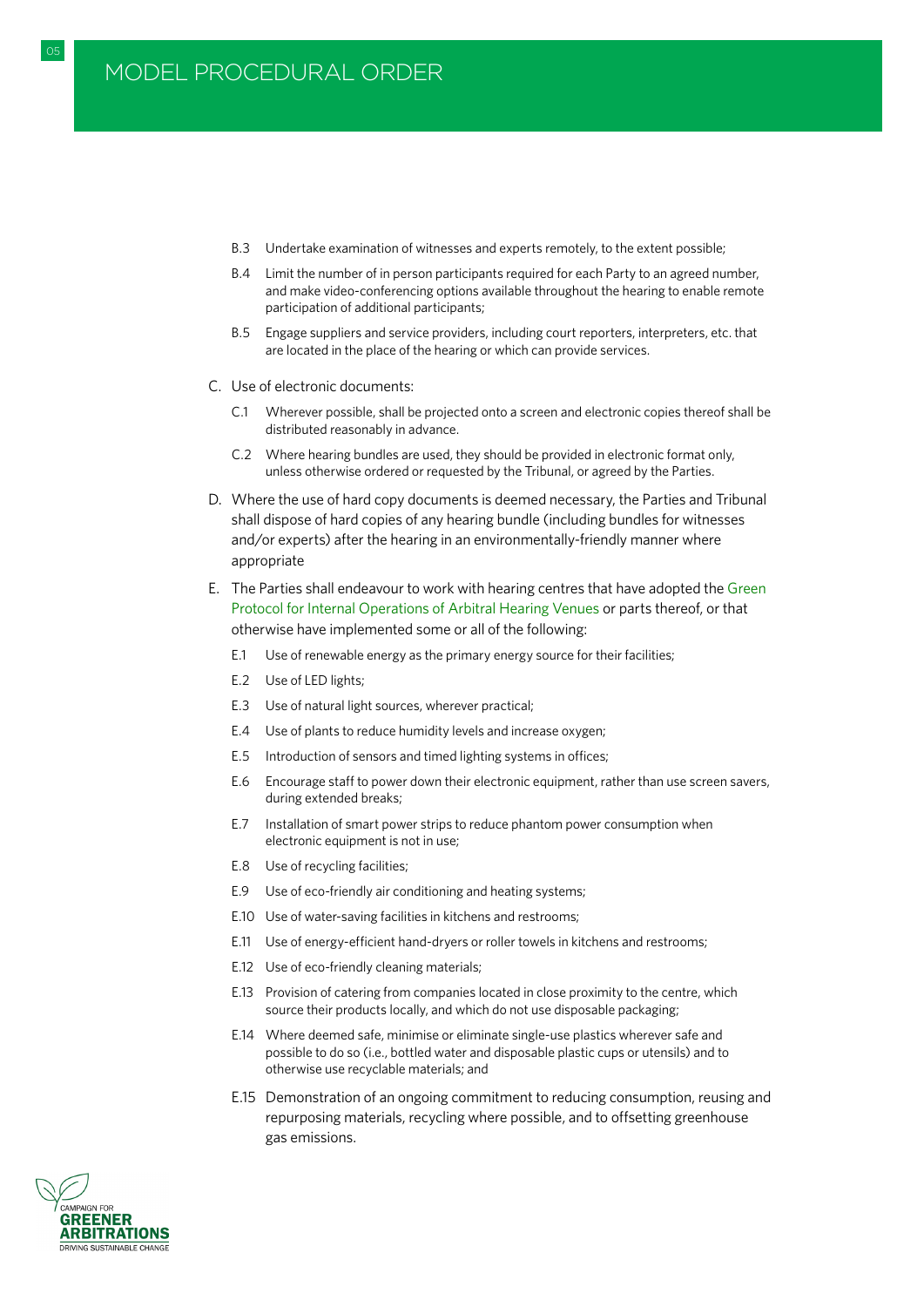#### **VIII. TRAVEL**

<span id="page-20-0"></span> $\Omega$ F

- A. The Parties and Tribunal shall:
	- A.1 Avoid unnecessary travel, and, if travel is required, use travel options that minimise carbon emissions; and
	- A.2 Carefully consider the need to fly to attend arbitration proceedings, and, where flying is deemed necessary, consider offsetting those flights.
- B. The Parties agree that Arbitrators may include the costs of offsetting their travel in their expenses.
- C. The Parties agree that the costs of offsetting any travel may be allocated as part of a costs award in the proceedings, or as otherwise agreed between the Parties.

#### **IX. OFFSETTING**

In addition to the adoption of the Sustainability Measures contained in this Procedural Order, the Parties shall give due consideration to offsetting any residual emissions caused by their activities related to this arbitration.





#### **Disclaimer**

The Framework and the Green Protocols are not binding and are not intended to displace applicable rules or derogate from the arbitration agreement unless and to the extent the parties so agree (either in the arbitration agreement or subsequently) or the tribunal so orders. The Framework and the Green Protocols do not establish liability or a liability standard for legal or regulatory purposes.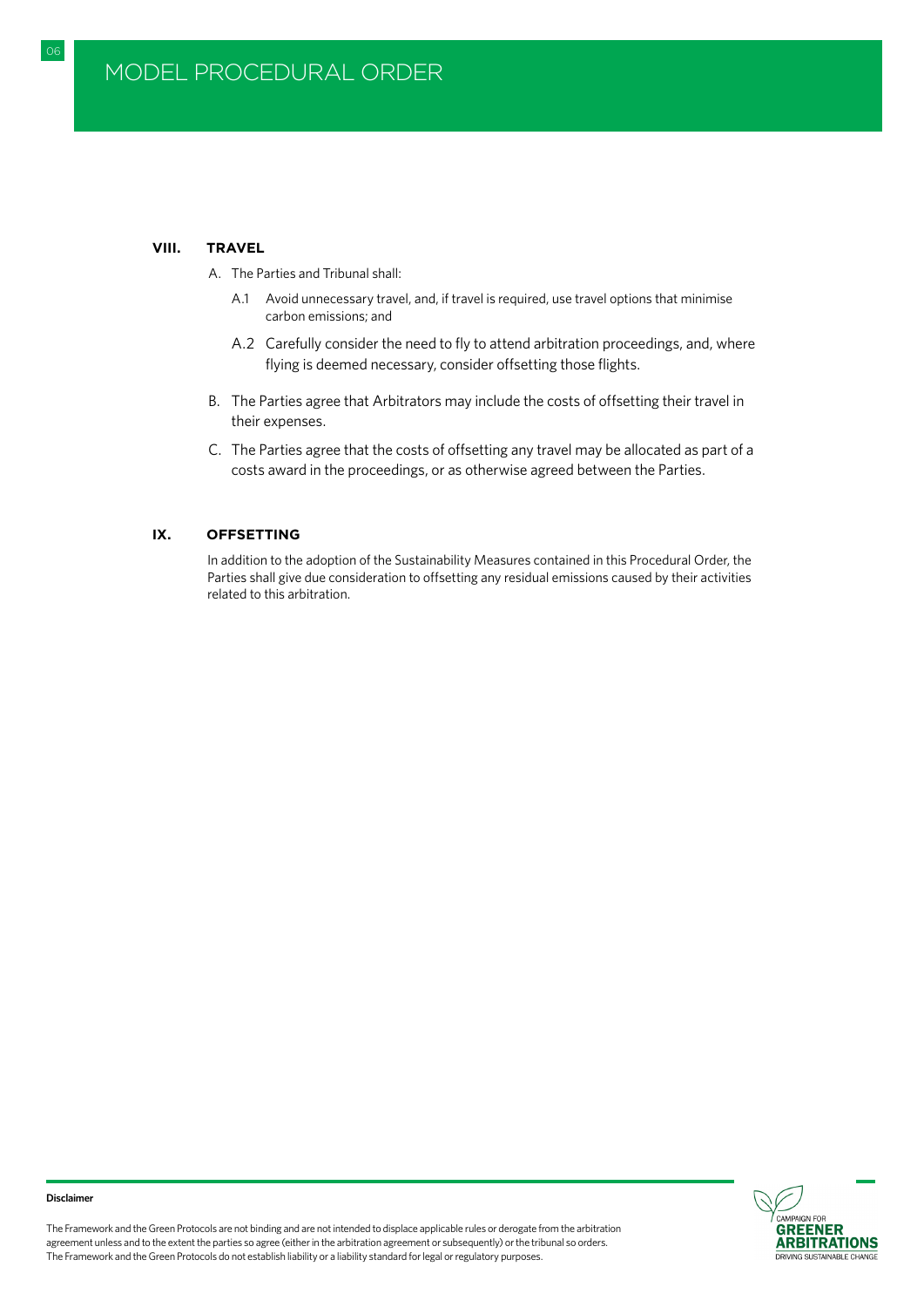<span id="page-21-0"></span>

GREEN PROTOCOL FOR LAW FIRMS, CHAMBERS AND LEGAL SERVICE PROVIDERS WORKING IN ARBITRATION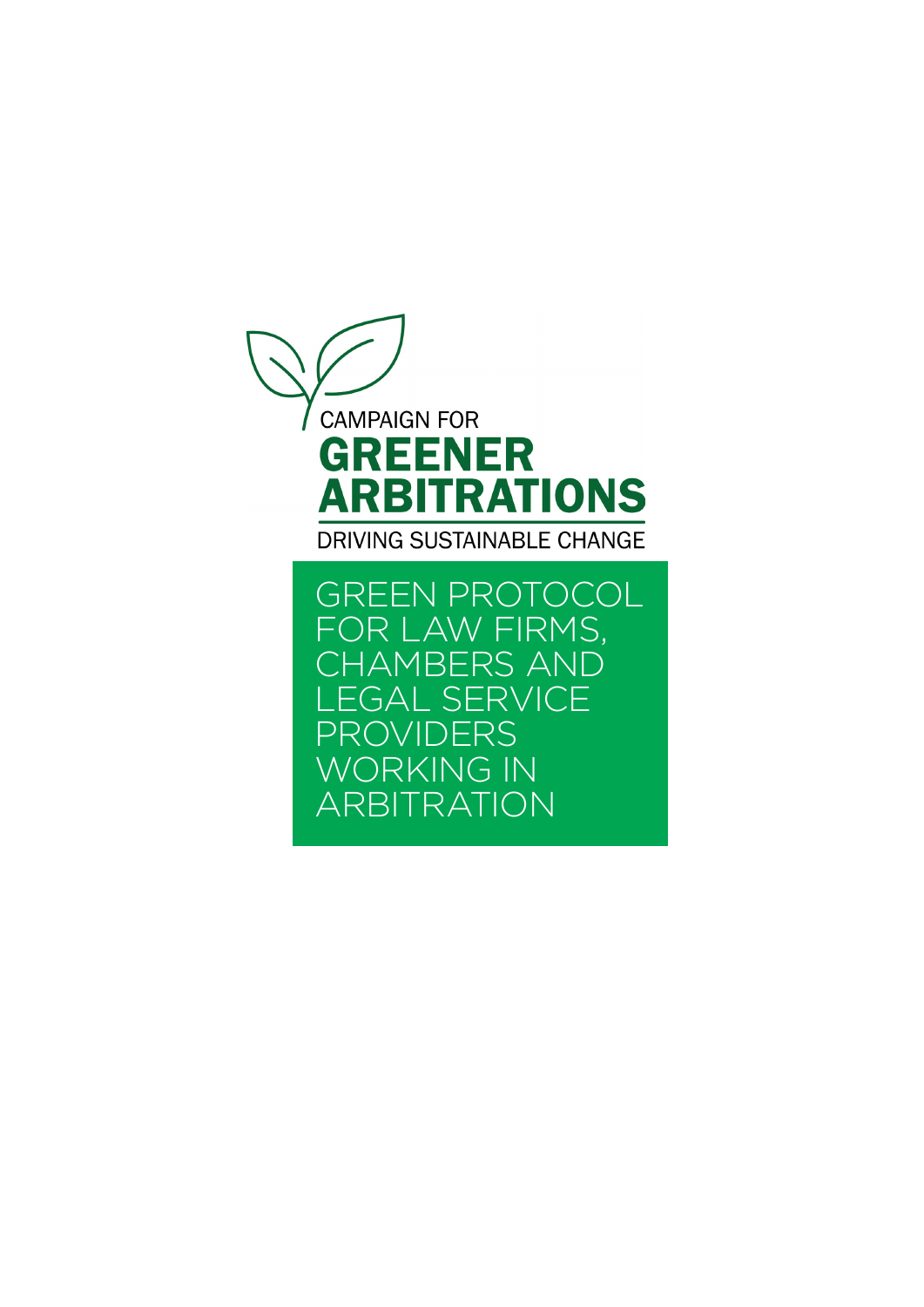This Green Protocol for Law Firms, Chambers and Legal Service Providers working in arbitration (**"Legal Advisors"**) contains suggested Sustainability Measures for minimising the environmental impact of Legal Advisors and their employees on the environment. These Sustainability Measures can be integrated into Legal Advisors' operations and/or adopted on a case by case basis by individuals at those Legal Advisors.

Additional guidance may be found in related Campaign for Greener Arbitration Protocols: **[Green Protocol for Arbitral Proceedings;](#page-8-0) [Green](#page-29-0) [Protocol for Arbitrators,](#page-29-0) [Green Protocol for Arbitration Conferences;](#page-41-0) [Green Protocol for Arbitral Hearing Venues;](#page-47-0) [Green Protocol for Arbitral](#page-34-0) [Institutions](#page-34-0)**.

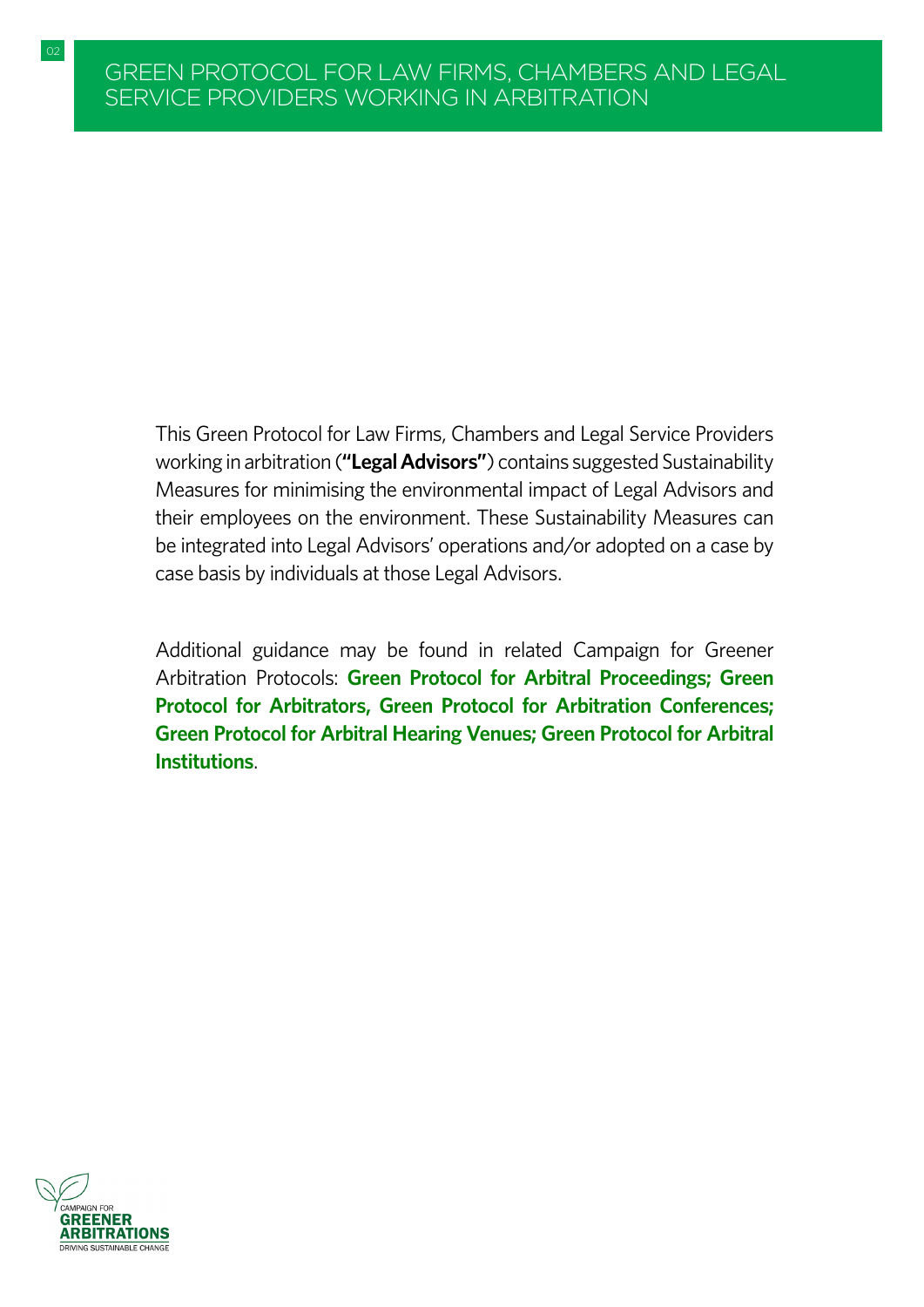#### **I. INITIAL COMMITMENT**

- A. Legal Advisors commit to work with their leadership teams, with a view to reviewing existing environmental policies and practices and, where appropriate, considering and implementing recommendations from this Green Protocol.
- B. Alternatively, Legal Advisors may appoint "Green Ambassadors" whose role shall be to help develop policies and best practices within the firm, based on these recommendations. Green Ambassadors should periodically report to their senior management on the effect of these policies and best practices.

#### ÜØ **II. USE OF GREEN ENERGY**

Legal Advisors shall consider using clean or renewable energy sources, wherever possible.

### **III. REDUCE ENERGY CONSUMPTION**

- A. Legal Advisors shall endeavour to reduce the energy consumption and environmental footprint of facilities and equipment. Examples of energy-saving measures and environmentally friendly practices that might be pursued include:
	- A.1 Investigate options for clean or renewable energy as primary facility energy source;
	- A.2 Use LED lights;
	- A.3 Use natural light sources, wherever practical;
	- A.4 Use plants to reduce humidity levels and increase oxygen;
	- A.5 Introduction of sensors and timed lighting systems in offices;
	- A.6 Encourage staff to turn off appliances rather than use screen savers during extended breaks;
	- A.7 Install smart power strips to reduce power consumption when electronic equipment is not in use;
	- A.8 Use recycling facilities;
	- A.9 Use eco-friendly air conditioning and heating systems;
	- A.10 Use water-saving facilities in kitchens and restrooms;
	- A.11 Use eco-friendly cleaning materials;
	- A.12 Use energy-efficient hand-dryers or roller towels in kitchens and restrooms; and
	- A.13 Demonstrate an ongoing commitment to reducing consumption, reusing and repurposing materials, recycling where possible, and to offsetting greenhouse gas emissions.
- B. Legal Advisors shall aim to work with their IT teams and building management to ensure all computers, screens, lights and other electrical devices are set to turn off or enter a standby mode after a set period of time in the evenings or during the day and/or when otherwise not in use (as appropriate).
- C. Legal Advisors shall aim to work with their IT teams to reduce the carbon footprint of emailing by adopting pre-set parameters to reduce the length of email chains, limit unnecessary attachments, transmitting smaller sized PDFs, etc.

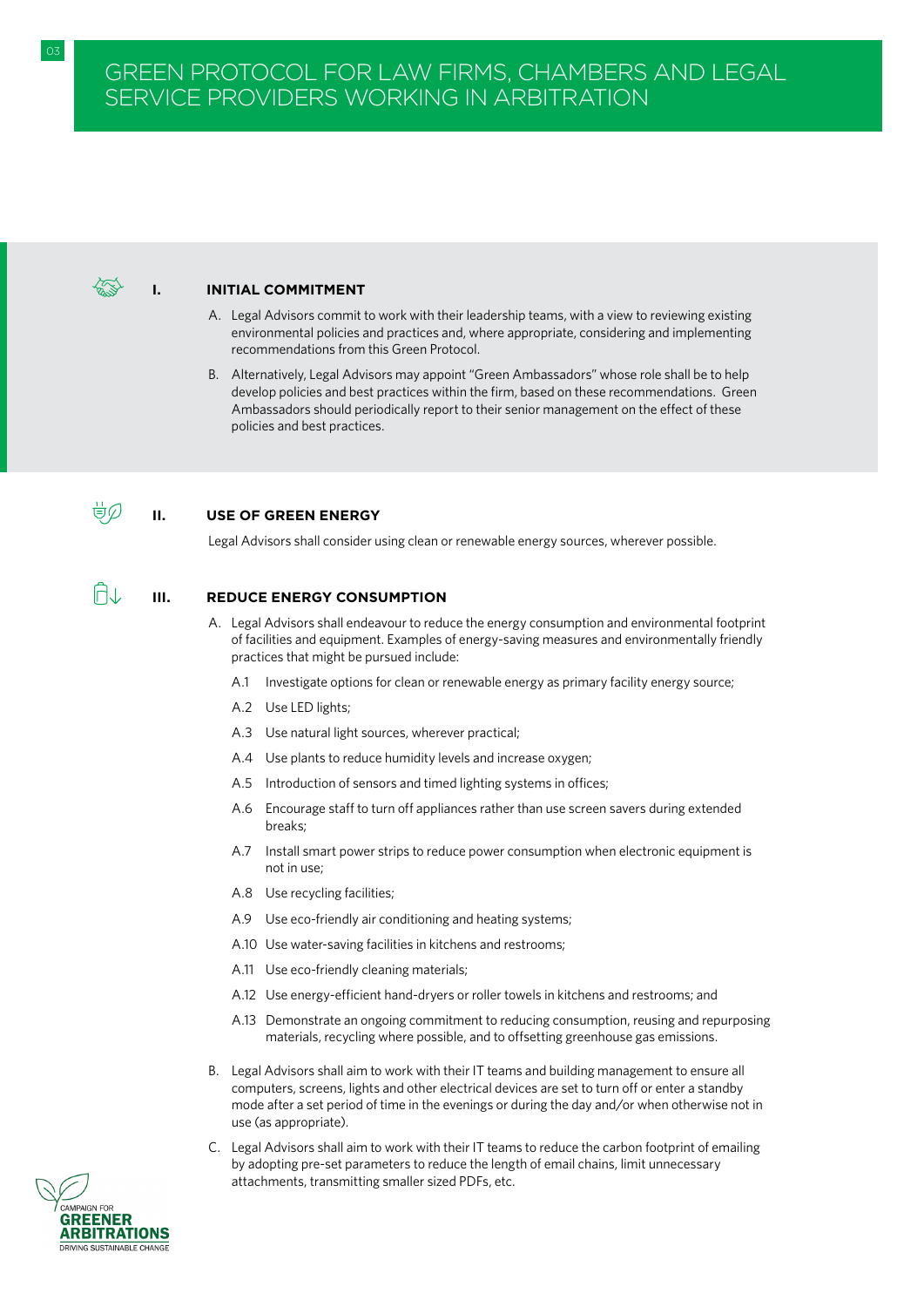04 GREEN PROTOCOL FOR ARBITRATORS IN A GREEN PROTOCOL FOR ARBITRATORS IN A GREEN PROTOCOL FOR ARBITRATORS IN A

D. In the case where a Legal Advisor does not own its office, the Legal Advisor shall endeavour to work with building managers and building service providers, in order to facilitate the introduction of the above measures.

#### ⋔⊥∏ **IV. ELECTRONIC OPERATIONS**

- A. Legal Advisors shall encourage the use of technology and provide the required training, in order to reduce the use of paper, travel and short face-to-face meetings. These technology solutions might include the use of:
- B. Large or double-screen monitors;
- C. Telephone or Video-conferencing;
- D. iPad and tablets, or other similar equipment that facilitate a similar or improved experience of using paper materials;
- E. Electronic document sharing or editing platforms; and/or
- F. Smartphones, headsets and telephone or video-conferencing systems.

 $\mathbb{P}^{\mathbb{Q}}$ 

### **V. LEGAL ADVISOR STAFF**

Legal Advisors shall aim to develop their staff's technological skills, to raise awareness of the importance of Sustainable Measures and to enable them to adapt to a digital environment, such as by providing training on digital communication and collaboration platforms, telephone and video-conferencing facilities, and cybersecurity best practices.

# $|\mathbb{Z}|$

#### **VI. MINIMISE PRINTING AND USE OF PAPER**

- A. Legal Advisors shall consider the need to print documents and shall endeavour to only print what is strictly necessary. In doing so they shall encourage staff to reduce printing and shall assume a default position of not printing documents, unless requested.
- B. Where printing is deemed necessary, Legal Advisors shall endeavour to minimise the environmental footprint of the printing, for example, through:
	- B.1 Use of A5 paper, grayscale and double-sided format where appropriate;
	- B.2 Use environmentally friendly toner and ink;
	- B.3 Use of recycled and recyclable paper where possible;
	- B.4 Disposing of printed documents and associated materials (e.g. toner bottles) in an environmentally friendly way, where appropriate. Examples of printing disposal, whilst adhering to confidentiality obligations, might include recycling and compositing;
	- B.5 Considering whether it is necessary to courier hard copies abroad or whether it is possible to use a local printing service.
- C. Legal Advisors shall consider whether to request that they be provided with printed documents, particularly when working remotely, but in any event taking into account the environmental footprint of printing.

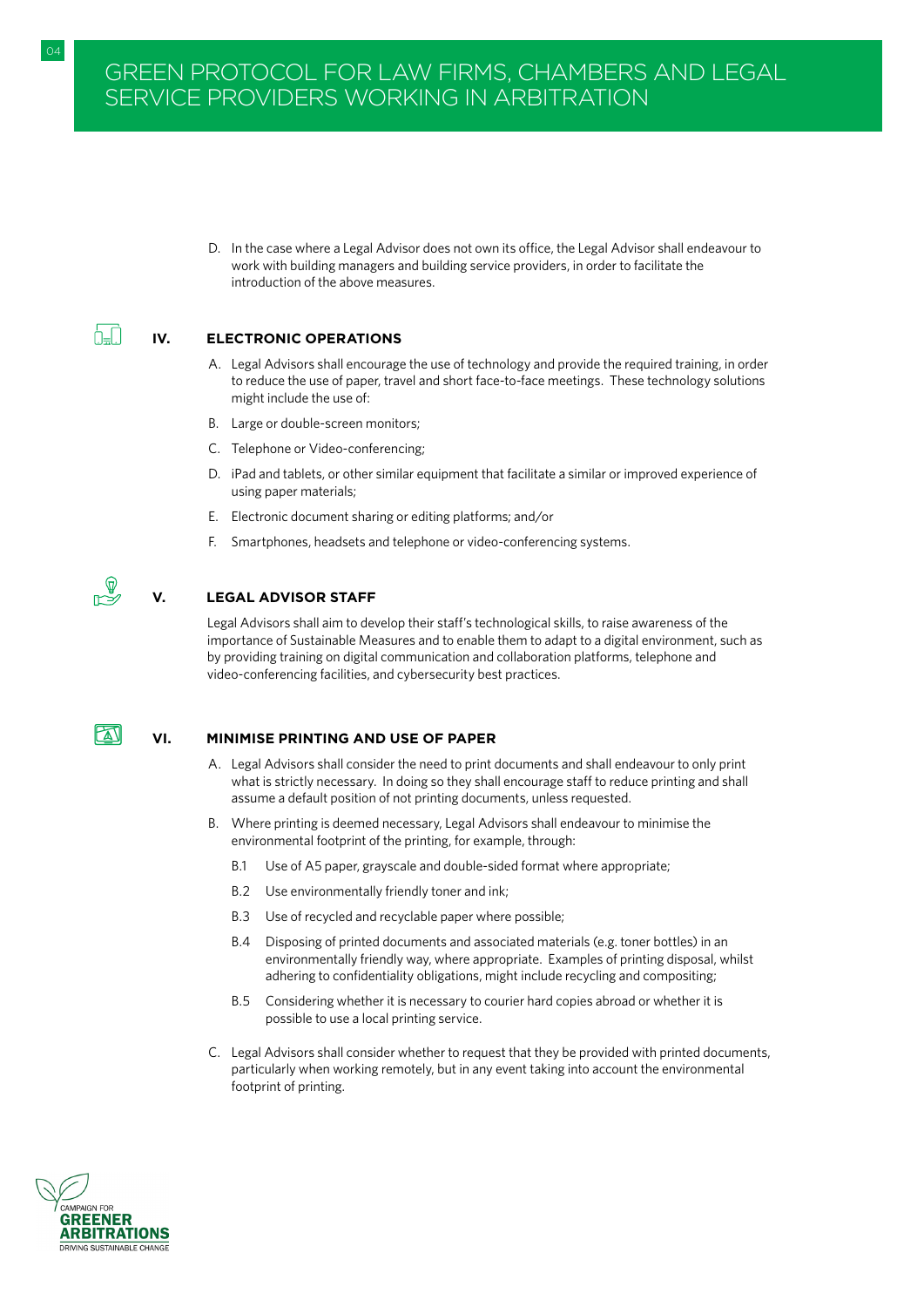# GREEN PROTOCOL FOR LAW FIRMS, CHAMBERS AND LEGAL SERVICE PROVIDERS WORKING IN ARBITRATION

05 GREEN PROTOCOL FOR ARBITRATORS IN A GREEN PROTOCOL FOR ARBITRATORS IN A GREEN PROTOCOL FOR ARBITRATORS IN A

- D. Employees and, where possible, all attendees at meetings, should be encouraged to bring laptops or tablets to use for review and electronic note taking instead of printed materials, and to display information using screens/projectors rather than by printing documents. Stationery should be provided only upon request.
- E. Legal Advisors should encourage the use and preference of business development and marketing materials in digital form and reduce the volume of printed materials wherever possible.
- F. Legal Advisors, through their case teams, shall aim to maintain electronic case files instead of hard copy files.
- G. Individual printers within offices should be discouraged and the number of floor printers should be limited.
- H. Legal Advisors shall consider using multi-purpose machines for printing, copying, scanning and faxing.
- I. Legal Advisors shall aim to regularly update subscriber mailing lists, to reduce the volume of general communications, via both electronic and paper transmission, and shall endeavour to eliminate or reduce printed mailing, where practical.
- J. Where available for accounts payable and receivable, Legal Advisors shall endeavour to implement digital funding transfers, to reduce the need for printed checks and mailings.



### **VII. ENCOURAGE RECYCLING**

- A. Legal Advisors shall endeavour to implement environmentally friendly disposal practices. Examples of such practices include:
	- A.1 Providing clearly marked recycling bins in offices and instructions on best practices for recycling;
	- A.2 Eliminating plastic bags in bins or for any other purposes, unless sourced from recycled products; and
	- A.3 Proper disposal or recycling of outdated or broken electronic equipment and furniture.
- B. Subject to local regulatory requirements and individual matter confidentiality obligations, Legal Advisors shall endeavour recycle all files that have not been used or are not being used after an established period of time.

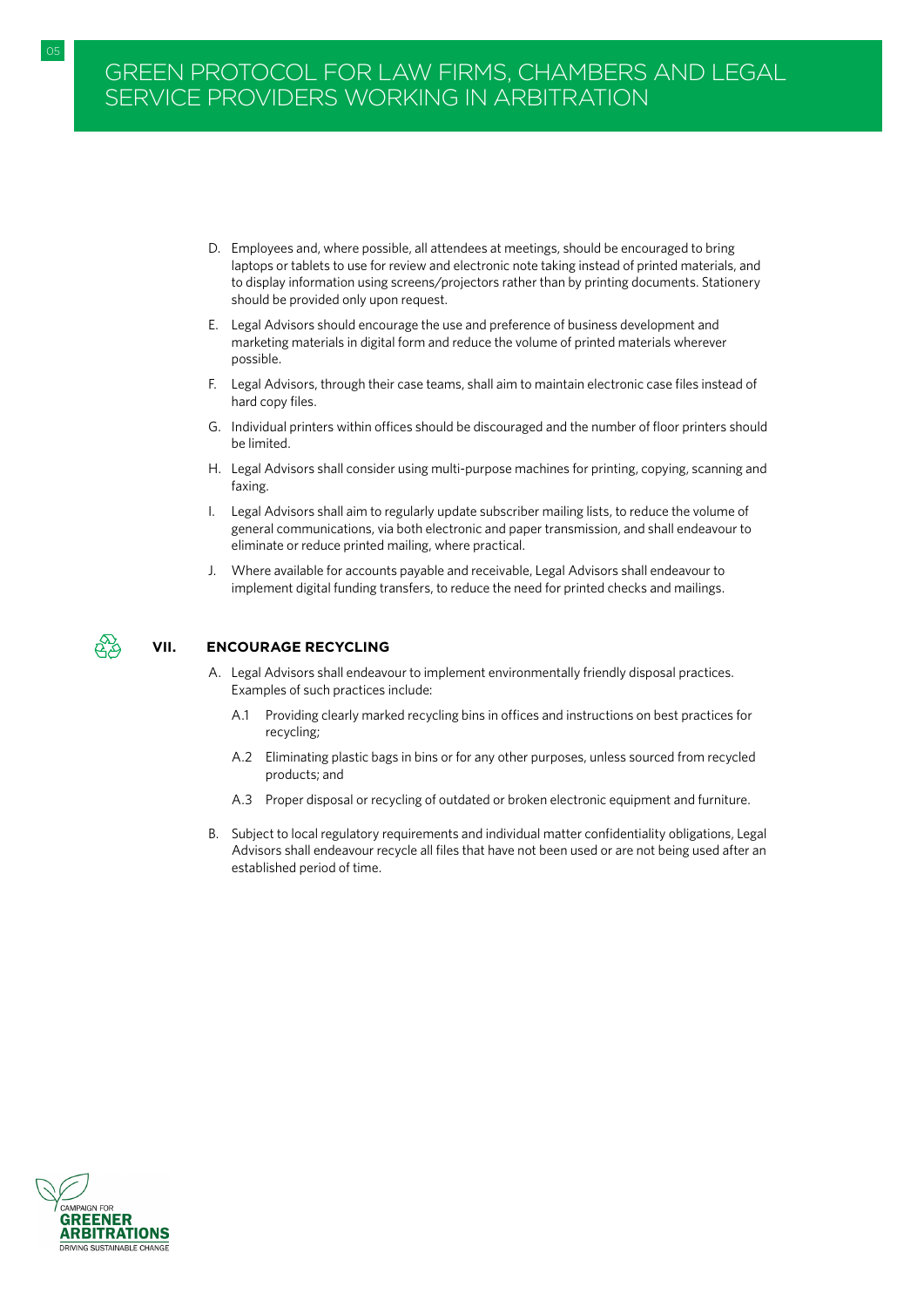# **VIII. LIMIT USE OF SINGLE USE ITEMS/ELIMINATE PLASTIC**

Legal Advisors should aim to eliminate or limit the use of single-use and/or plastic items, where possible and where deemed safe. items, where possible and where deemed safe. In doing so, Legal Advisors may be guided by the non-exhaustive list of items below to be eliminated or limited, with alternatives suggested where appropriate. Legal Advisors shall share this list with canteens and in-house restaurants to diminish waste.

| <b>ITEM</b> | <b>Request</b>                                                                                        | <b>Alternative</b>                                                              |
|-------------|-------------------------------------------------------------------------------------------------------|---------------------------------------------------------------------------------|
| 1           | No plastic water bottles                                                                              | Non-plastic water jugs (e.g., glass or metal)                                   |
| 2           | No plastic straws                                                                                     | Metal straws or no straws                                                       |
| 3           | No individually wrapped confectionery                                                                 | No confectionery required                                                       |
| 4           | No canned drinks                                                                                      | Non-plastic jugs of fruit juice (or just water)                                 |
| 5           | No plastic cutlery                                                                                    | Non-disposable cutlery (silver ware)                                            |
| 6           | No paper plates or cups                                                                               | Non-disposable plates and glasses/cups                                          |
| 7           | No single portion items e.g. tomato<br>sauce packets/single jams jars/sugar<br>packets/butter packets | A single container/jar/dispenser                                                |
| 8           | No styrofoam or plastic food containers                                                               | Serve food on non-disposable plates/bowls                                       |
|             |                                                                                                       | Alternatively, re-useable containers or<br>cardboard boxes                      |
| 9           | No paper napkins                                                                                      | Cloth napkins                                                                   |
| 10          | No plastic cocktail sticks in finger foods                                                            |                                                                                 |
| 11          | No unnecessary decorative mini<br>cupcake/bakery liners                                               |                                                                                 |
| 12          | No individually wrapped tea bags                                                                      | Pot/dispenser of hot tea                                                        |
| 13          | No Nespresso (or equivalent)<br>coffee capsules if no policy of recycling                             | Pot/dispenser of coffee                                                         |
| 14          | No plastic stirrers                                                                                   | Small metal teaspoons                                                           |
| 15          | No stationery/writing paper/note pads                                                                 | Attendees to provide their own stationery/<br>writing paper/note pads if needed |
| 16          | No promotional leaflets                                                                               |                                                                                 |



 $\bigcirc$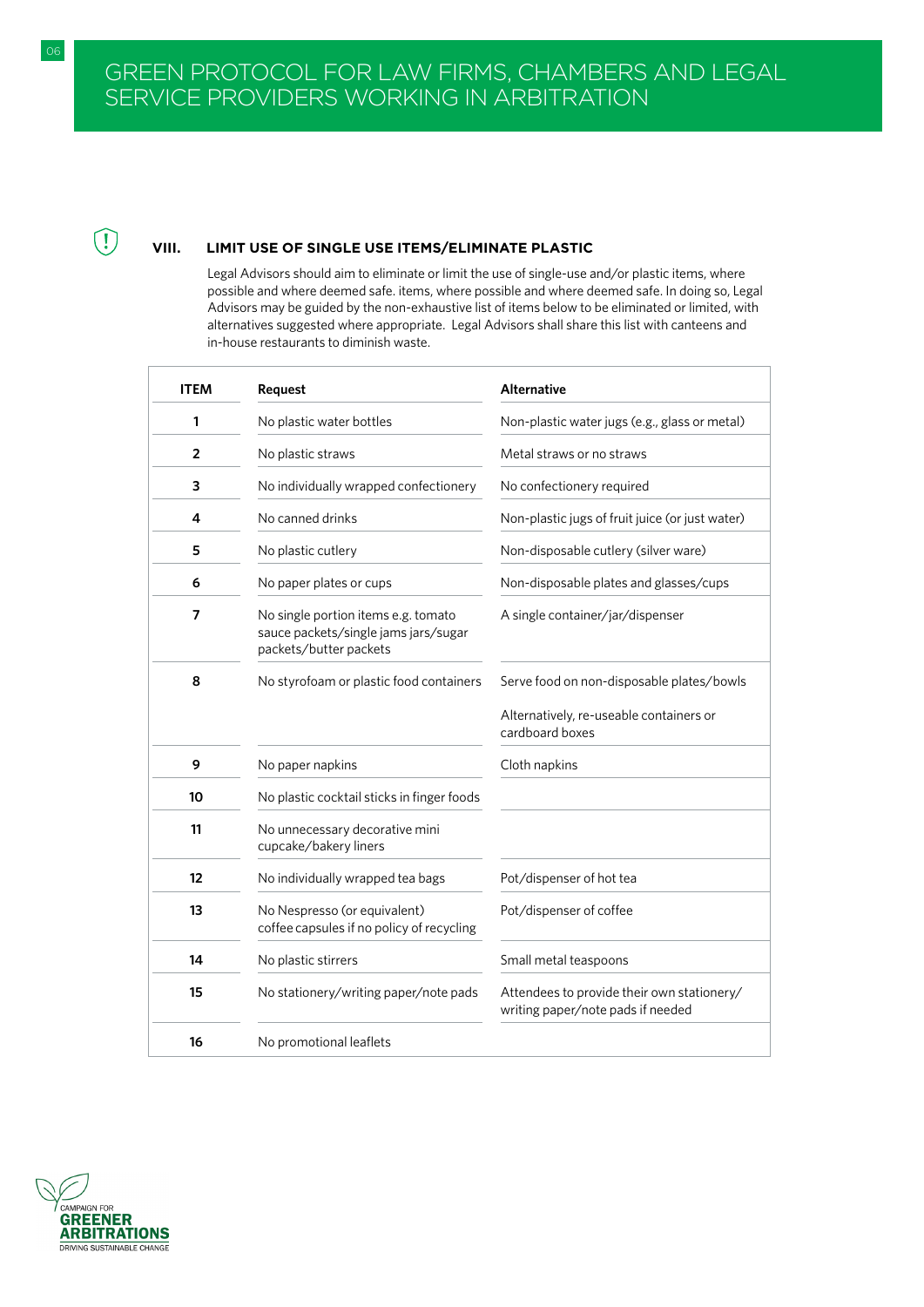

#### **IX. PARTNER WITH "GREEN" ORGANISATIONS**

- A. Legal Advisors shall aim to adopt sustainable practices for catering, including the use of sustainable catering companies (e.g. those that adhere to environmentally friendly practices by use of alternatives to disposable packaging and locally sourced supplies) and sustainable marketing materials, considering also the objective of reducing single use items and the use of plastic.
	- A.1 To reduce potential food waste, Legal Advisors should confirm delegate attendance for an accurate head count for catering orders. Excess food shall be treated in a resourceful way, such as donation.
- B. Legal Advisors shall endeavour to use suppliers who adopt or are aspiring to implement similar Sustainability Measures, including use of environmentally friendly products. These suppliers might include catering companies, document production and printing suppliers, couriers, cleaning companies, marketing and advertising professionals, offsite event facilities, and utility suppliers.
- C. Encourage their IT teams to add use of Sustainability Measures to their criteria when selecting technology solutions (e.g. video-conferencing and electronic document sharing platforms) plus the data centre that hosts the Facilitators' email and website.
- D. Legal Advisors shall aim, where possible, to engage service providers, including court reporters, interpreters, etc. who are located locally in the place of the hearing, to avoid unnecessary transportation and lodging, or to otherwise consider whether audio or video conferencing of service providers is possible.
- E. Legal Advisors should consider communicating this directive to all organisations, prior to service performance.



#### **X. TRAVEL RESPONSIBLY**

- A. Legal Advisors shall encourage their staff to consider the need for any travel where an alternative technology solution might be available, such as videoconference or the telephone;
- B. Legal Advisors shall encourage their staff to consider virtual conferencing opportunities as an alternative to in-person conferences where these would generate substantial travel; and
- C. Legal Advisors shall aim to put in place policies to enable their staff to work from home and, in particular, to avoid any unnecessary travel back from an office e.g. through taxis or by car, by encouraging shared transportation or walking whenever possible.



07 GREEN PROTOCOL FOR ARBITRATORS IN A GREEN PROTOCOL FOR ARBITRATORS IN A GREEN PROTOCOL FOR ARBITRATORS IN A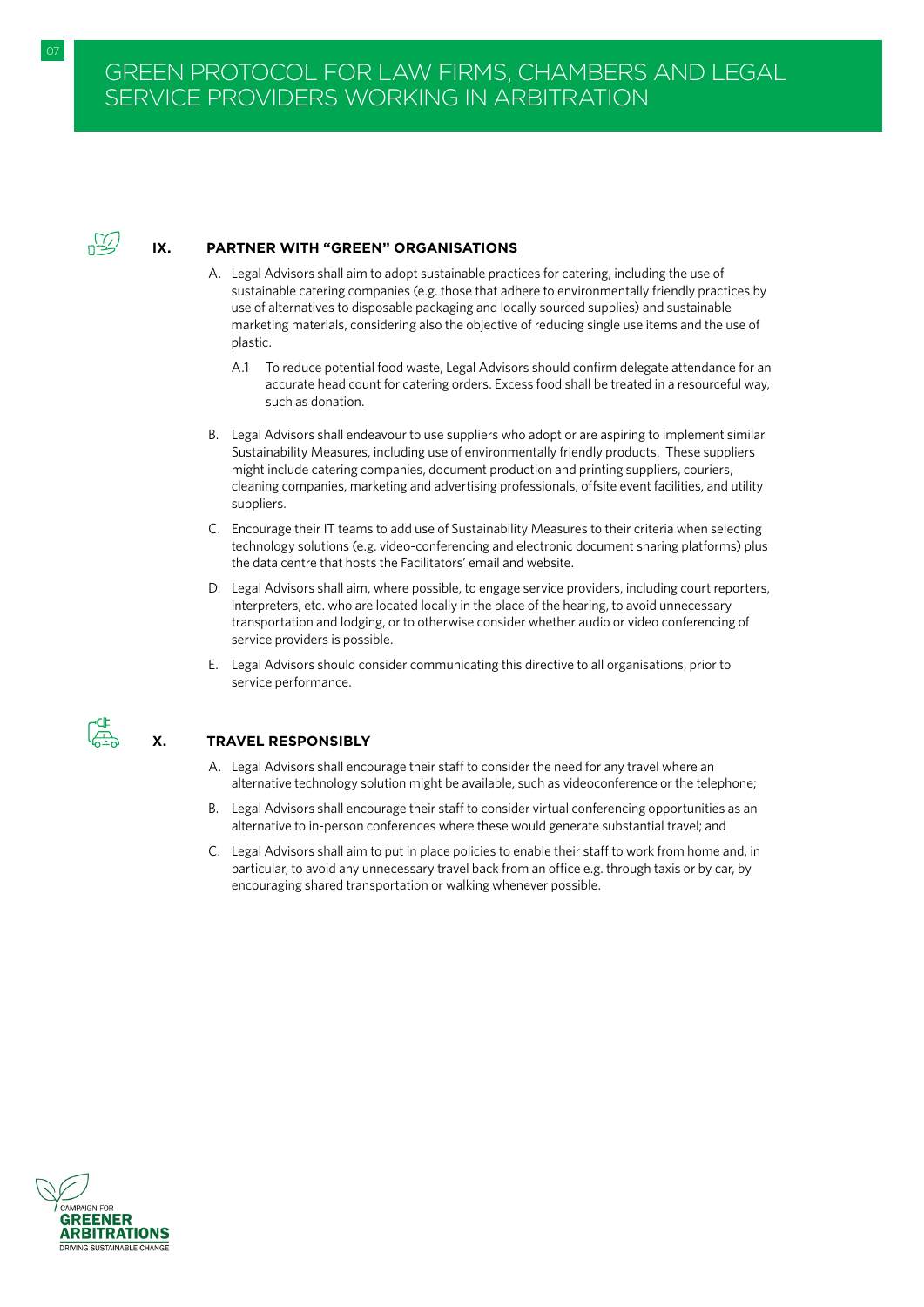

## **XI. INCENTIVISATION**

- A. Legal Advisors shall endeavour to incentivise their staff through schemes that encourage greener behaviours. These might include cycle schemes, reward schemes, or other green campaigns.
- B. Legal Advisors shall consider implementing schemes to support staff choosing to work from home to avoid carbon travel footprint. For example, Legal Advisors could consider subsidising part of broadband or phone bills or supplying or subsidising the purchase of equipment required to set up a suitable office environment.



 $\overline{\mathbb{C}}$ 

#### **XII. SOCIAL RESPONSIBILITY**

- A. Legal Advisors shall consider allowing their staff a permitted amount of hours each year to volunteer with organisations involved in sustainability initiatives.
- B. Legal Advisors shall consider organising at least one event per year to educate and encourage green behaviors.

#### **XIII. OFFSETTING CARBON EMISSIONS**

The Sustainability Measures contained in this Protocol encourage behavioural change aimed at reducing the environmental impact of arbitrations and priority should be given to their implementation. Legal Advisors shall also, however, consider offsetting any residual emissions caused by their conduct, including through travel.



08

The Framework and the Green Protocols are not binding and are not intended to displace applicable rules or derogate from the arbitration agreement unless and to the extent the parties so agree (either in the arbitration agreement or subsequently) or the tribunal so orders. The Framework and the Green Protocols do not establish liability or a liability standard for legal or regulatory purposes.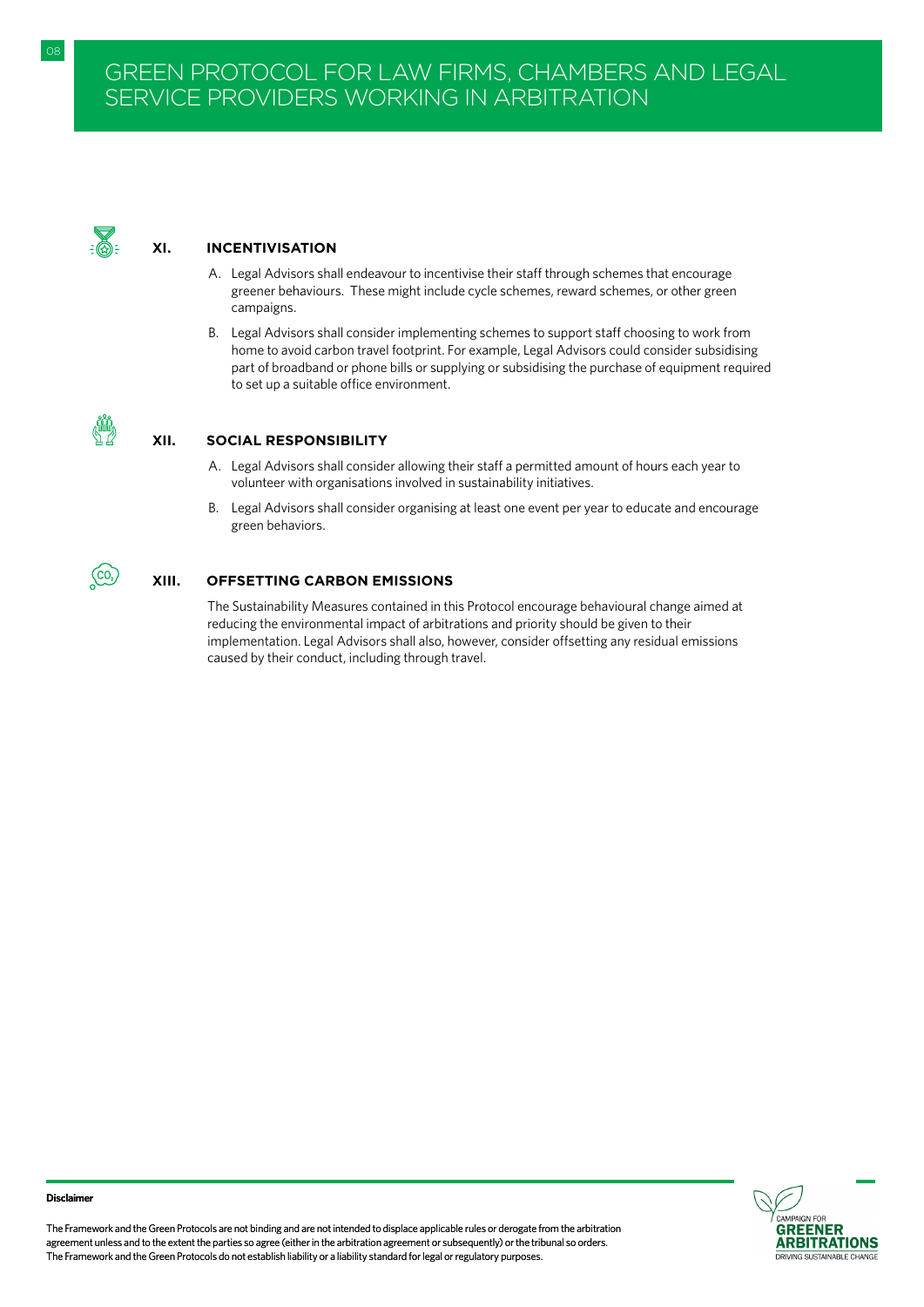<span id="page-29-0"></span>

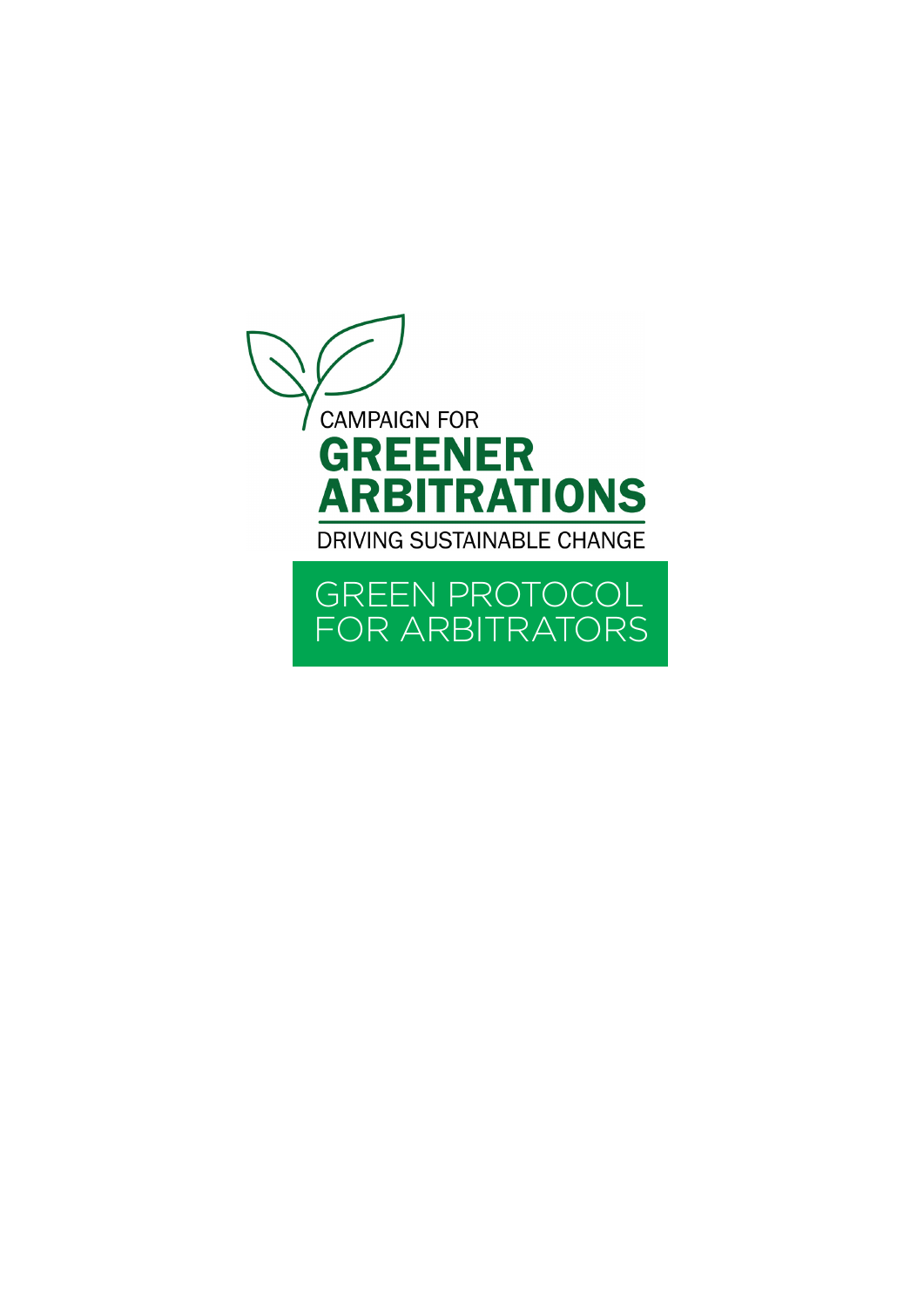This Green Protocol for Arbitrators contains suggested Sustainability Measures for minimising the environmental impact of individual arbitrators during the course of arbitral proceedings. These Sustainability Measures can be adopted by Arbitrators separately or in their entirety, as appropriate.

Additional guidance may be found in related Campaign for Greener Arbitration Protocols: **[Green Protocol for Arbitral Proceedings;](#page-8-0) [Green](#page-21-0)  [Protocol for Law Firms, Chambers and Legal Service Providers;](#page-21-0) [Green](#page-41-0)  [Protocol for Arbitration Conferences;](#page-41-0) [Green Protocol for Arbitral](#page-47-0)  [Hearing Venues,](#page-47-0) [Green Protocol for Arbitral Institutions.](#page-34-0)**

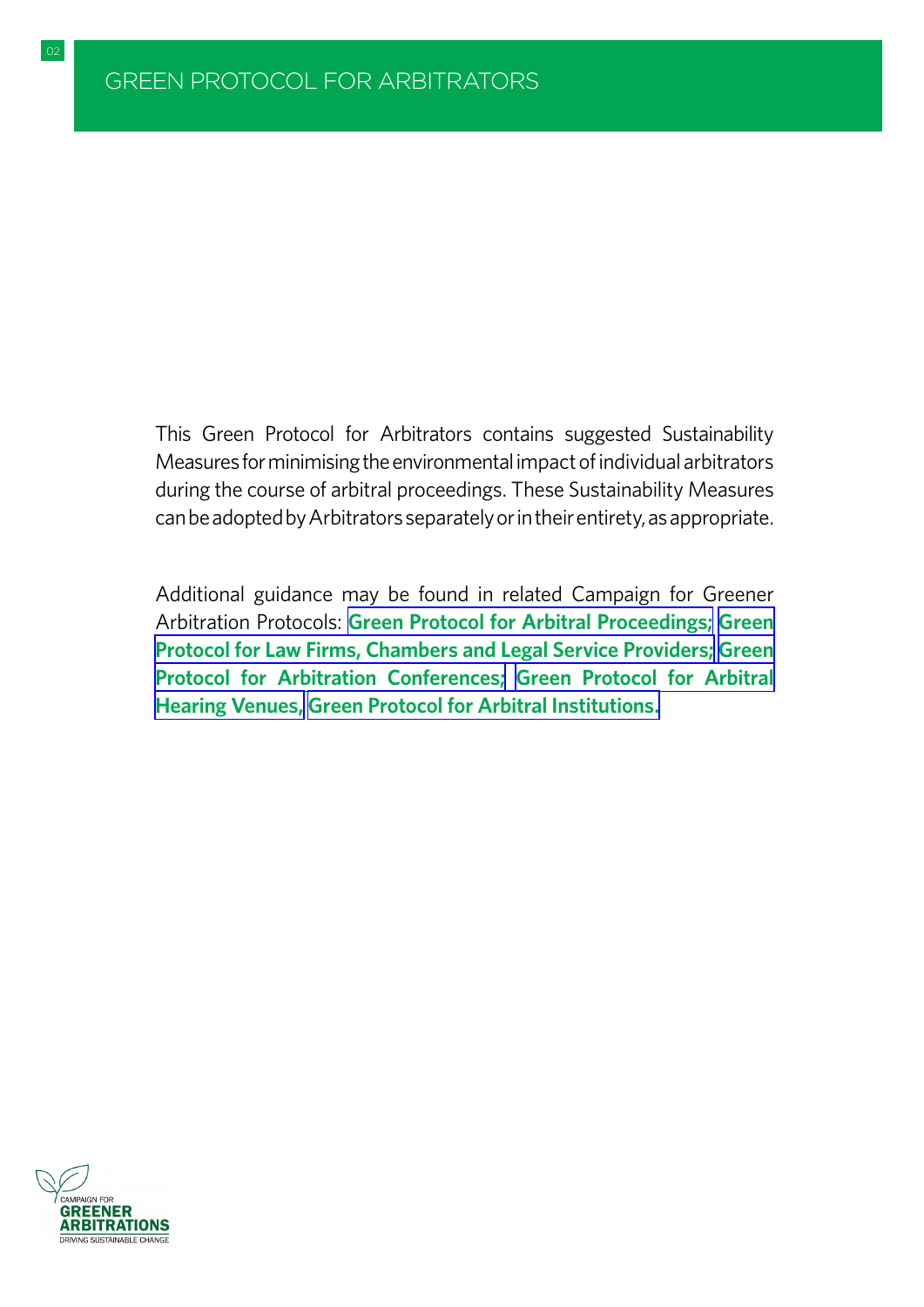### **I. INITIAL COMMITMENT**

Arbitrators will endeavor to take all practicable steps to ensure that they minimise the environmental impact of their practice.

# $\mathbb{F}$

#### **II. MINIMISE PRINTING AND USE OF PAPER**

- A. Arbitrators will favor electronic communications and correspondence with other Tribunal members, institutions, and Parties over paper form, save where deemed strictly necessary.
- B. Arbitrators will use electronic tools to annotate documents and to prepare and finalise orders or awards.
- C. Arbitrators will carefully consider the need to print documents and endeavor to only print what is deemed strictly necessary.
- D. Arbitrators will maintain electronic case files, instead of hard copy files.
- E. Where printing is deemed necessary, Arbitrators will endeavor to minimise the environmental footprint of the printing. Examples include:
	- E.1 Use of A5 paper, grayscale and double-sided format where appropriate;
	- E.2 Use environmentally friendly toner and ink; and
	- E.3 Use of recycled and recyclable paper where possible.
- F. Arbitrators will carefully consider whether to request that they be provided with printed documents, taking into account the environmental footprint of printing and transportation by international shipping companies.
- G. Where applicable, individual printers within offices will be discouraged and the number of floor printers will be limited.
- H. Following the conclusion of proceedings, arbitrators will endeavor to dispose of all printed documents in an environmentally friendly way. Examples of printing disposal, whilst adhering to confidentiality obligations might include recycling and compositing.
- I. Subject to local regulatory requirements and individual matter confidentiality obligations, and to applicable retention policies, arbitrators will endeavor to recycle all hard copy files.

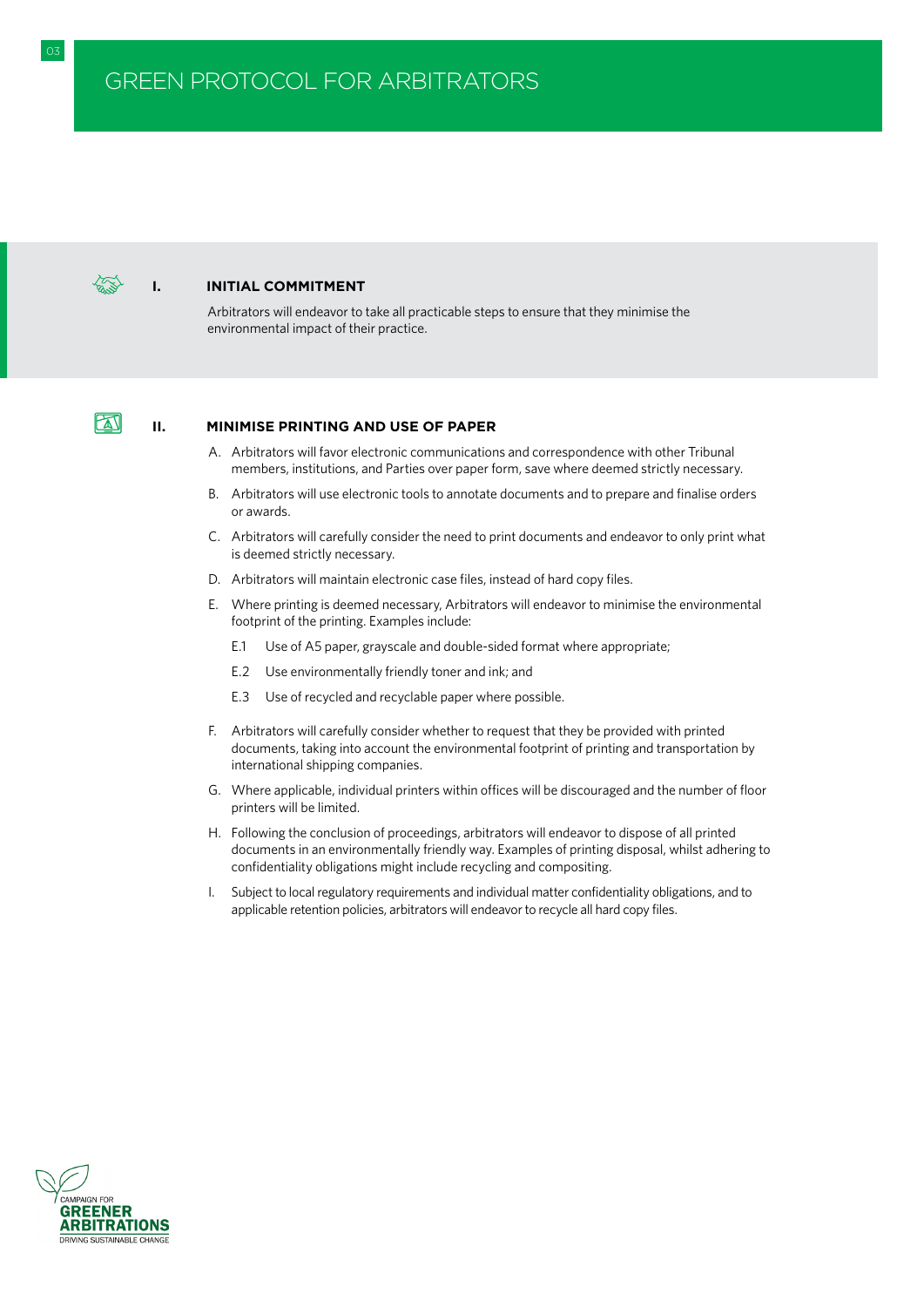

h\_N

#### **III. CONDUCT OF PROCEEDINGS**

- A. Where Arbitrators are sole arbitrators, they will adopt the Sustainability Measures listed below, where possible. Where Arbitrators form part of a panel, they will share this Protocol and the Green Protocol for Arbitral Proceedings with their co-arbitrators, encourage them to adopt similar Sustainability Measures and consider which Sustainability Measures can be included in the first Procedural Order.
- B. Arbitrators will encourage Parties at the outset of the case to adopt Sustainability Measures, to reduce the environmental footprint of the arbitration, in particular Sustainability Measures aimed at reducing travel and paper waste.
- C. Arbitrators will give due consideration to the adoption of the **[Green Protocol for Arbitral](#page-8-0) [Proceedings](#page-8-0)** or parts thereof as part of a procedural order addressing the conduct of proceedings.
- D. Where appropriate, Arbitrators will require written submissions, including briefs or memorials, applications, witness statements, expert reports, exhibits and legal authorities to be served electronically in an e-bundle or similar format, via email, secure link, or any other agreed upon electronic platform.
- E. Throughout proceedings, Arbitrators will encourage the use of technology platforms, and, where appropriate a shared platform, for receipt and organisation of materials.
- F. Arbitrators will encourage the use of video or telephone -conferencing for case management conferences or preliminary hearings, where appropriate and considered acceptable by parties.

#### **IV. HEARINGS**

A. Arbitrators will prefer the use of e-bundles over paper bundles in hearings.

- B. Arbitrators will encourage the use of e-technology for evidence display to reduce or eliminate paper in hearing facilities.
- C. Arbitrators will encourage the use of remote submissions or cross-examination via video-conferencing, rather than in-person submissions or cross-examination to reduce unnecessary travel, where appropriate and considered acceptable by parties.
- D. Arbitrators will favor the use of telephone or video-conferencing for Tribunal deliberations over in-person deliberations, particularly where air travel would be required for the Tribunal to meet in person.



04 GREEN PROTOCOL FOR ARBITRATORS IN A GREEN PROTOCOL FOR ARBITRATORS IN A GREEN PROTOCOL FOR ARBITRATORS IN A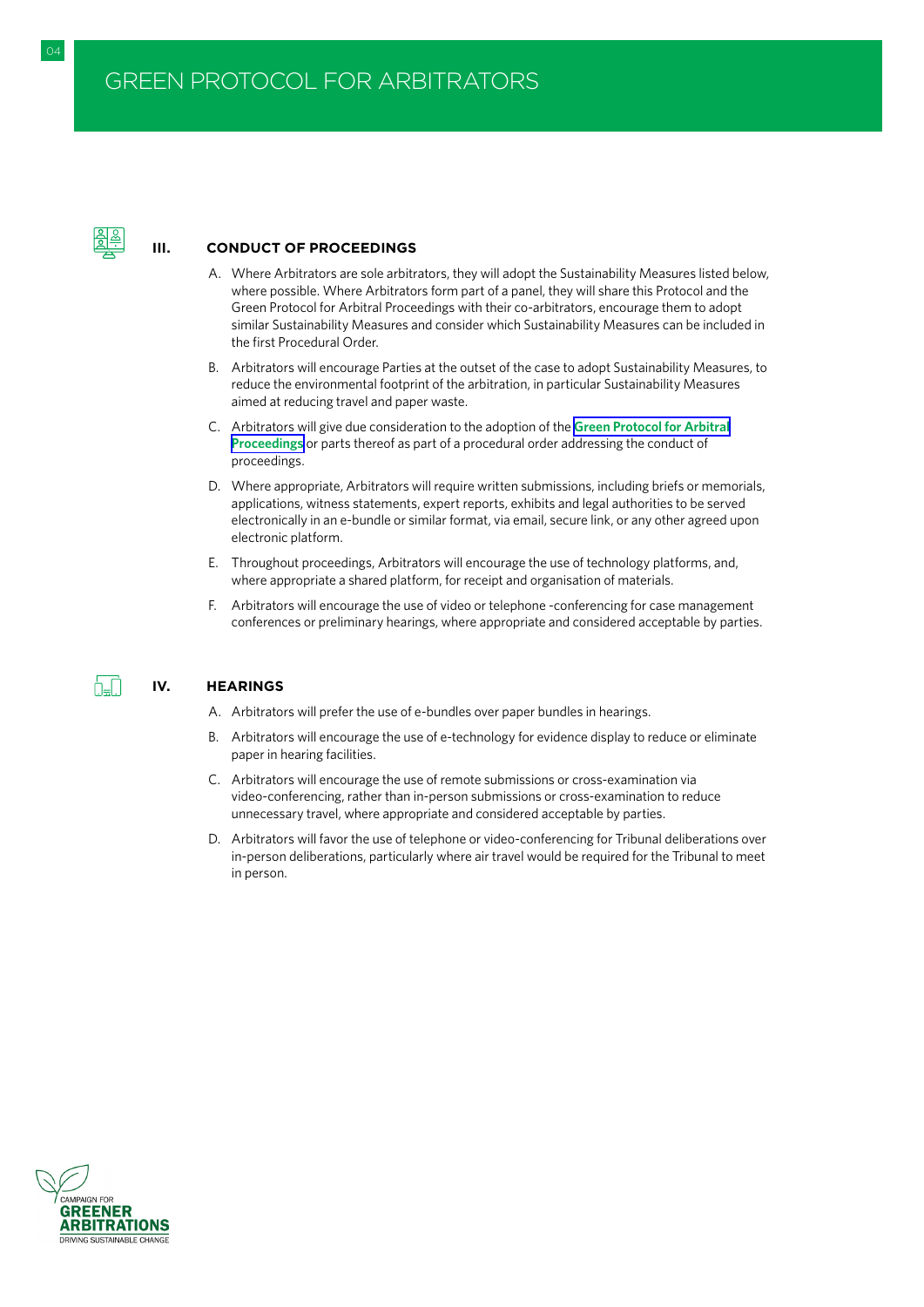

#### **V. WORKING ENVIRONMENT**

- A. Arbitrators will endeavor to improve the energy efficiency of their home or outside offices to reduce their environmental footprint. Examples of energy-saving measures and environmentally friendly practices which can be implemented include:
	- A.1 Investigating options for clean or renewable energy as primary energy source;
	- A.2 Use of LED lights;
	- A.3 Use of natural light sources wherever practical;
	- A.4 Use of plants to reduce humidity levels and increase oxygen;
	- A.5 Introduction of sensors and timed lighting systems;
	- A.6 Opting to turn off appliances rather than use screen savers during extended breaks;
	- A.7 Installing smart power strips to reduce power consumption when electronic equipment is not in use;
	- A.8 Use of recycling facilities;
	- A.9 Use of eco-friendly air conditioning and heating systems;
	- A.10 Use of water-saving facilities in kitchens and restrooms; and
	- A.11 Use of energy-efficient hand-dryers or roller towels in kitchens and restrooms.
- B. Arbitrators will ensure that their workspace is set up with the correct technological equipment to enable them to adopt the Sustainability Measures below, including video and telephone conferencing, the use of e-bundles and the requisite tools to annotate and comment on documents.



 $\overline{(\text{co}_2)}$ 

#### **VI. ENCOURAGE RECYCLING**

- A. Arbitrators will endeavor to implement environmentally friendly disposal practices. Examples of such practices include:
	- A.1 Use of recycling bins;
	- A.2 Eliminating plastic bags in bins or for any other purposes, unless sourced from recycled products; and
	- A.3 Proper disposal or recycling of outdated or broken electronic equipment and furniture.

#### **VII. OFFSETTING CARBON EMISSIONS**

The Sustainability Measures contained in this Protocol encourage behavioural change aimed at reducing the environmental impact of arbitrations and priority should be given to their implementation. Arbitrators will also, however, give due consideration to offsetting any residual emissions caused by their conduct, including through travel.



#### **Disclaimer**

The Framework and the Green Protocols are not binding and are not intended to displace applicable rules or derogate from the arbitration agreement unless and to the extent the parties so agree (either in the arbitration agreement or subsequently) or the tribunal so orders. The Framework and the Green Protocols do not establish liability or a liability standard for legal or regulatory purposes.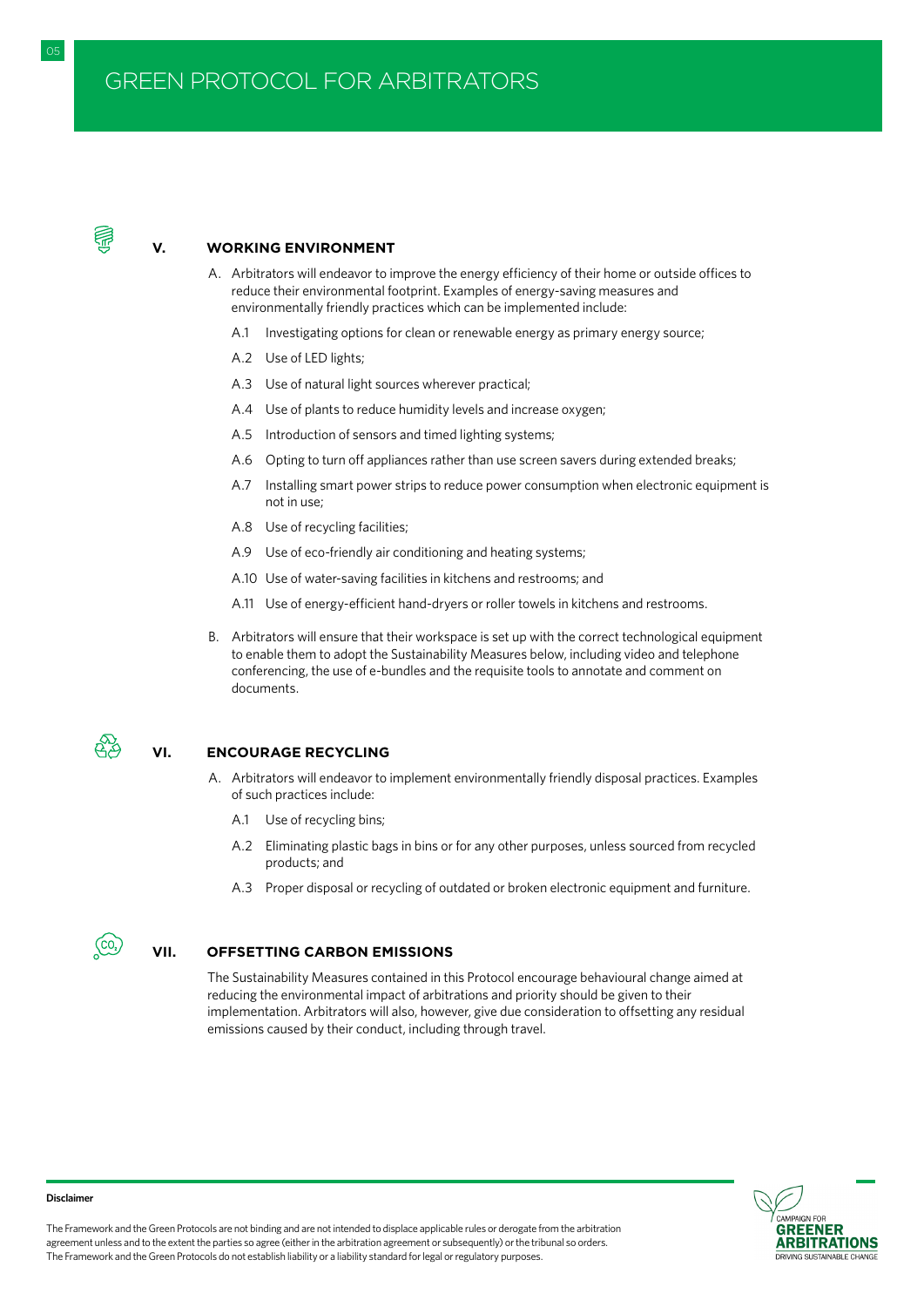<span id="page-34-0"></span>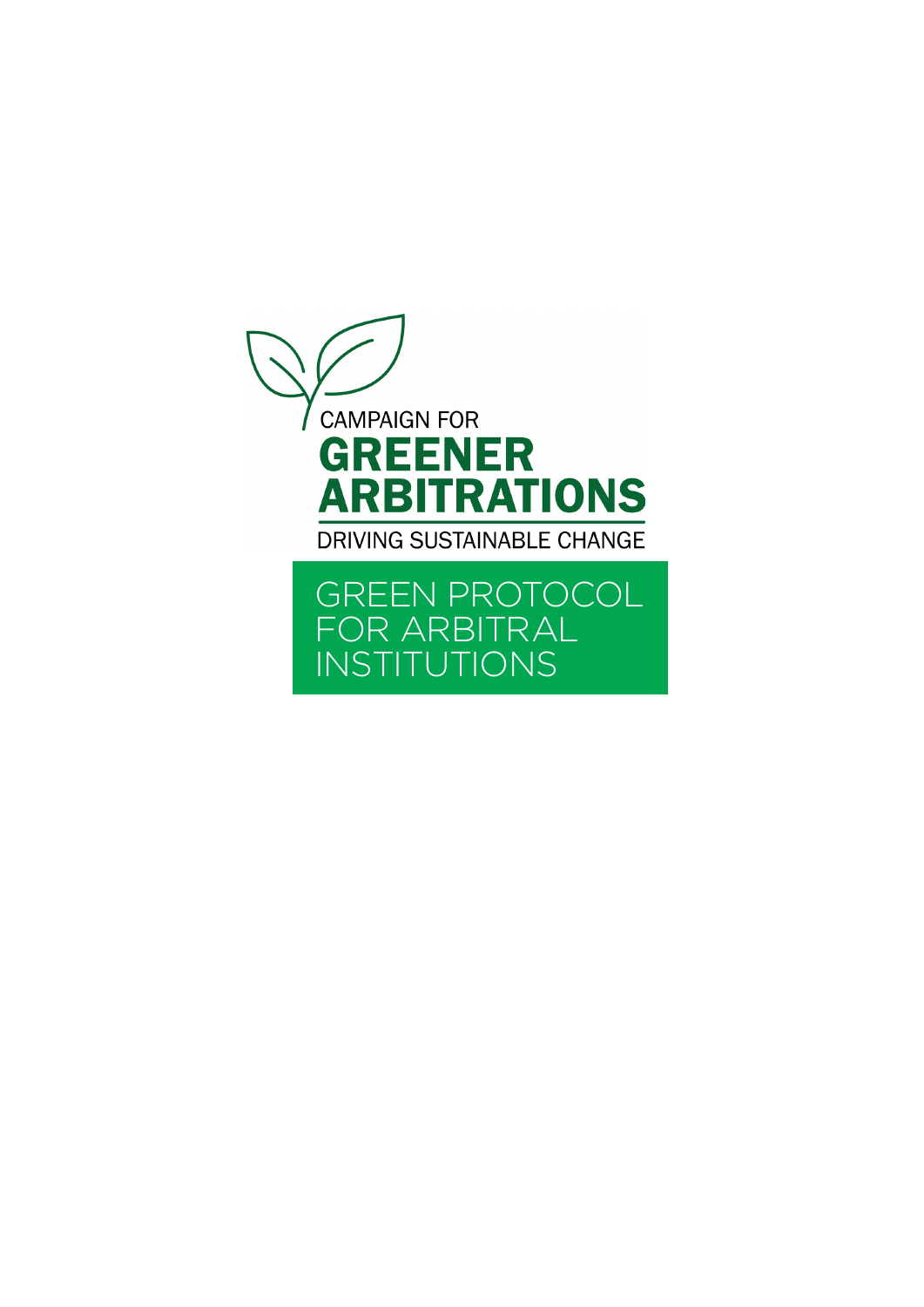02 GREEN PROTOCOL FOR ARBITRATORS IN A SERVICE STATE OF THE STATE OF THE STATE OF THE STATE OF THE STATE OF TH

This Green Protocol for Arbitral Institutions contains suggested Sustainability Measures for minimising the environmental impact of Arbitral Institutions on the environment. These Sustainability Measures can be integrated into the daily operations of the Arbitral Institution and/ or adopted on a case by case basis by individuals at those Arbitral Institutions.

Additional guidance may be found in related Campaign for Greener Arbitration Protocols: **[Green Protocol for Arbitral Proceedings;](#page-8-0) [Green](#page-21-0) [Protocol for Law Firms, Chambers and Legal Service Providers Working](#page-21-0) [in Arbitration;](#page-21-0) [Green Protocol for Arbitrators;](#page-29-0) [Green Protocol for](#page-41-0) [Arbitration Conferences;](#page-41-0) [Green Protocol for Arbitral Hearing Venues](#page-47-0)**

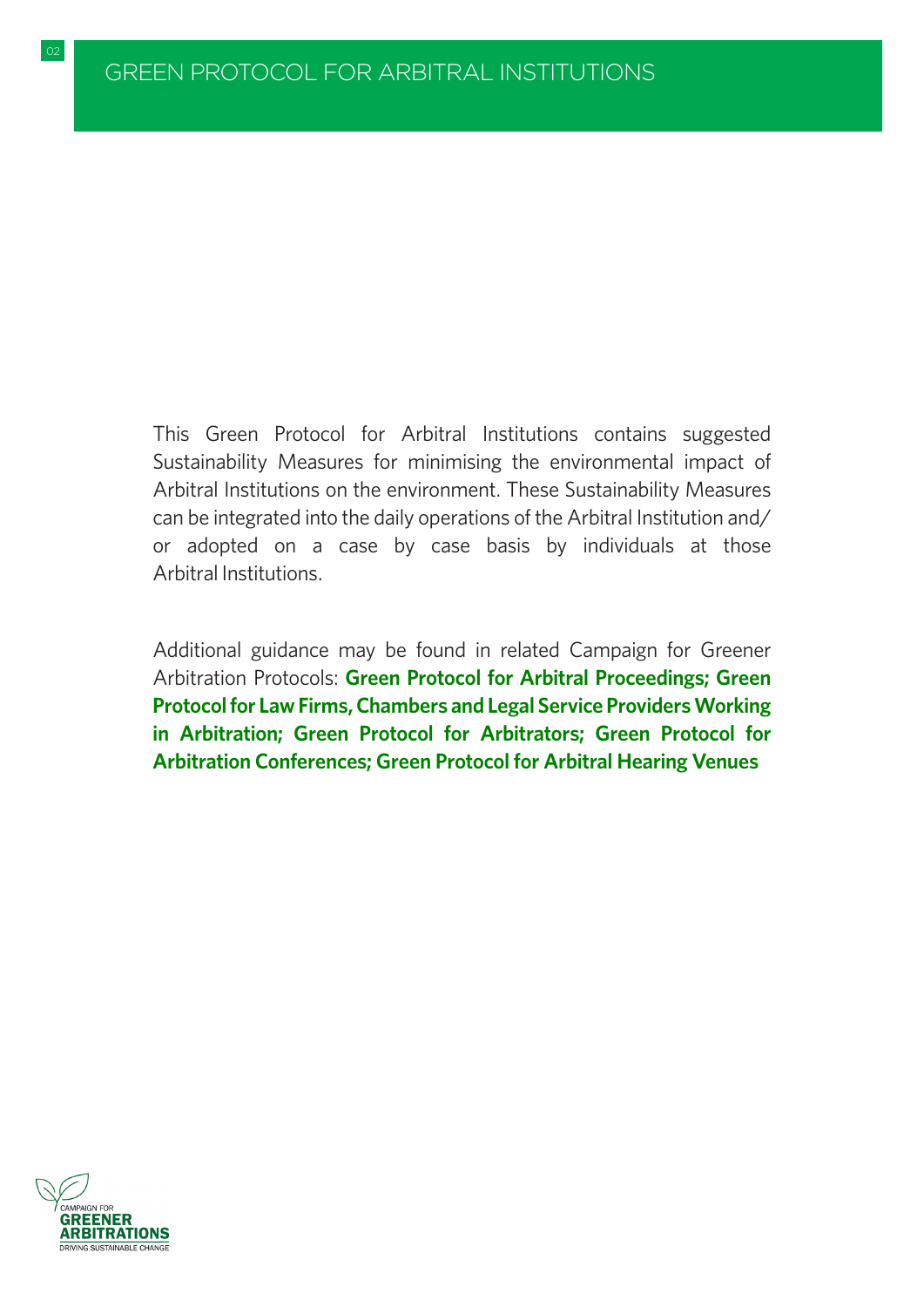#### **I. INITIAL COMMITMENT**

Arbitral Institutions commit to working with their staff and leadership teams, with a view to reviewing existing environmental policies and practices and, where appropriate, considering and implementing recommendations from this Protocol.

#### **II. USE OF GREEN ENERGY**

Arbitral Institutions commit to use clean or renewable energy sources wherever possible.

ÜØ

#### **III. REDUCE ENERGY CONSUMPTION**

- A. Arbitral Institutions shall endeavour to improve the energy efficiency of facilities and equipment to reduce their environmental footprint. Examples of energy-saving measures and environmentally friendly practices include:
	- A.1 Investigating options for clean or renewable energy as primary facility energy source;
	- A.2 Use of LED lights;
	- A.3 Use of natural light sources wherever practical;
	- A.4 Use of plants to reduce humidity levels and increase oxygen;
	- A.5 Introduction of sensors and timed lighting systems in offices;
	- A.6 Encouraging staff to power down rather than use screen savers during extended breaks;
	- A.7 Install smart power strips to reduce phantom power consumption when electronic equipment is not in use;
	- A.8 Use of eco-friendly air conditioning and heating systems;
	- A.9 Use of eco-friendly cleaning materials;
	- A.10 Use of water-saving facilities in kitchens and restrooms;
	- A.11 Use of energy-efficient hand-dryers or roller towels in kitchens and restrooms; and
	- A.12 Demonstrate an ongoing commitment to reducing consumption, reusing and repurposing materials, recycling where possible, and to offsetting greenhouse gas emissions.
- B. In the case where an Arbitral Institution does not own its office, the Arbitral Institution commits to working with building managers, and building services providers in order to facilitate the introduction of the above measures.

#### **IV. MINIMISE PRINTING AND USE OF PAPER**

- A. Arbitral Institutions shall carefully consider the need to print documents and shall endeavour to only print what is deemed to be strictly necessary.
- B. Where printing is deemed necessary, Arbitral Institutions shall endeavour to minimise the environmental footprint of the printing. Examples include:
	- B.1 Use of A5 paper, grayscale and double-sided format where appropriate;
	- B.2 Use of recycled and recyclable paper where possible;
	- B.3 Use environmentally friendly toner and ink; and
	- B.4 Disposing of printed documents and associated materials (e.g., toner bottles) in an environmentally friendly way (where appropriate).

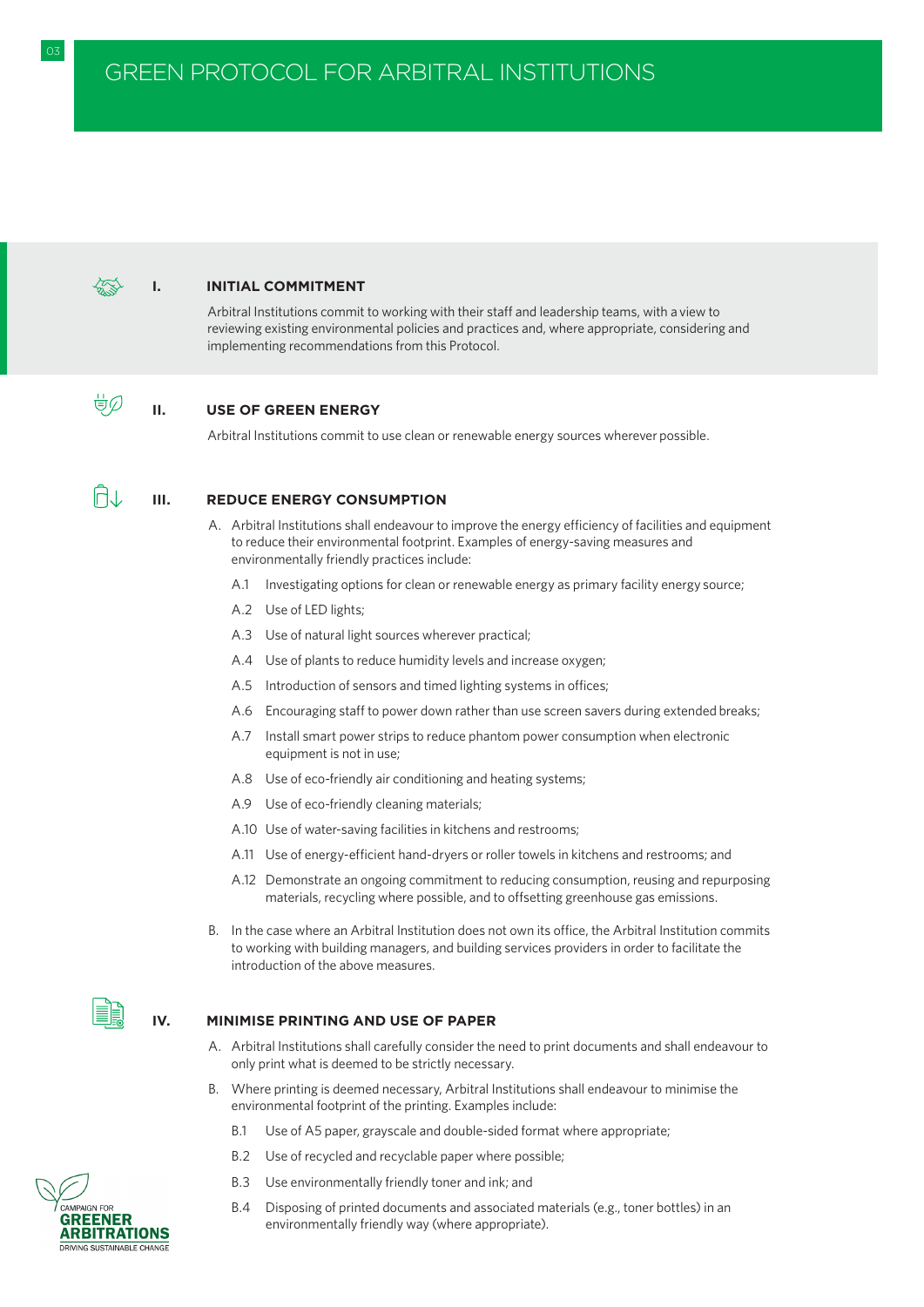- C. Arbitral Institutions shall encourage attendees at all meetings to bring laptops or tablets for review and electronic note taking and to display information using screens/projectors rather than by printing documents. Stationary shall only be provided upon request.
- D. Arbitral Institutions shall encourage the use of business development and marketing materials in digital form.
- E. Arbitral Institutions shall maintain electronic case files instead of hard copy files.
- F. Individual printers within offices are to be discouraged or limited.
- G. Consider using multi-purpose machines for printing, copying, scanning and faxing.
- H. Regularly update subscriber mailing lists to reduce the volume of general communications, via both electronic and paper transmission, and endeavour to eliminate or reduce printed mailing wherever practical. This step shall also serve to confirm current contact information.
- I. Wherever available for accounts payable and receivable, implement digital funding transfers to reduce the need for printed checks and mailings.
- J. Arbitral Institutions shall endeavour to encourage the use of technology for the conduct of proceedings to minimise printing and the use of paper where appropriate. Examples include:
	- J.1 Expressly inviting Parties and Tribunals to communicate by electronic means only (e.g. email communication);
	- J.2 Expressly permitting in institutional arbitration rules the service of documents by electronic means (e.g. email and online repositories);
	- J.3 Not requiring hard copies of any documents and encouraging electronic filing;
	- J.4 Making draft text available for procedural orders; and
	- J.5 Transmitting case files to Tribunals by electronic means and to only provide hard copies where expressly requested.



### **V. ENCOURAGE RECYCLING**

- A. Arbitral Institutions shall endeavour to implement environmentally friendly disposal practices. Examples of such practices include:
	- A.1 Providing clearly marked recycling bins in offices and instructions on best practices for recycling;
	- A.2 Eliminate plastic bags in bins and for any other purposes, unless sourced from recycled products; and
	- A.3 Proper disposal or recycling of outdated or broken electronic equipment and furniture.
- B. Subject to local regulatory requirements and individual matter confidentiality obligations, Arbitral Institutions shall recycle all files in accordance with its document retention policies.
- C. In the case where an Arbitral Institution does not own its office, the Arbitral Institution commits to working with building managers, and building services providers in order to facilitate the introduction of the above measures.

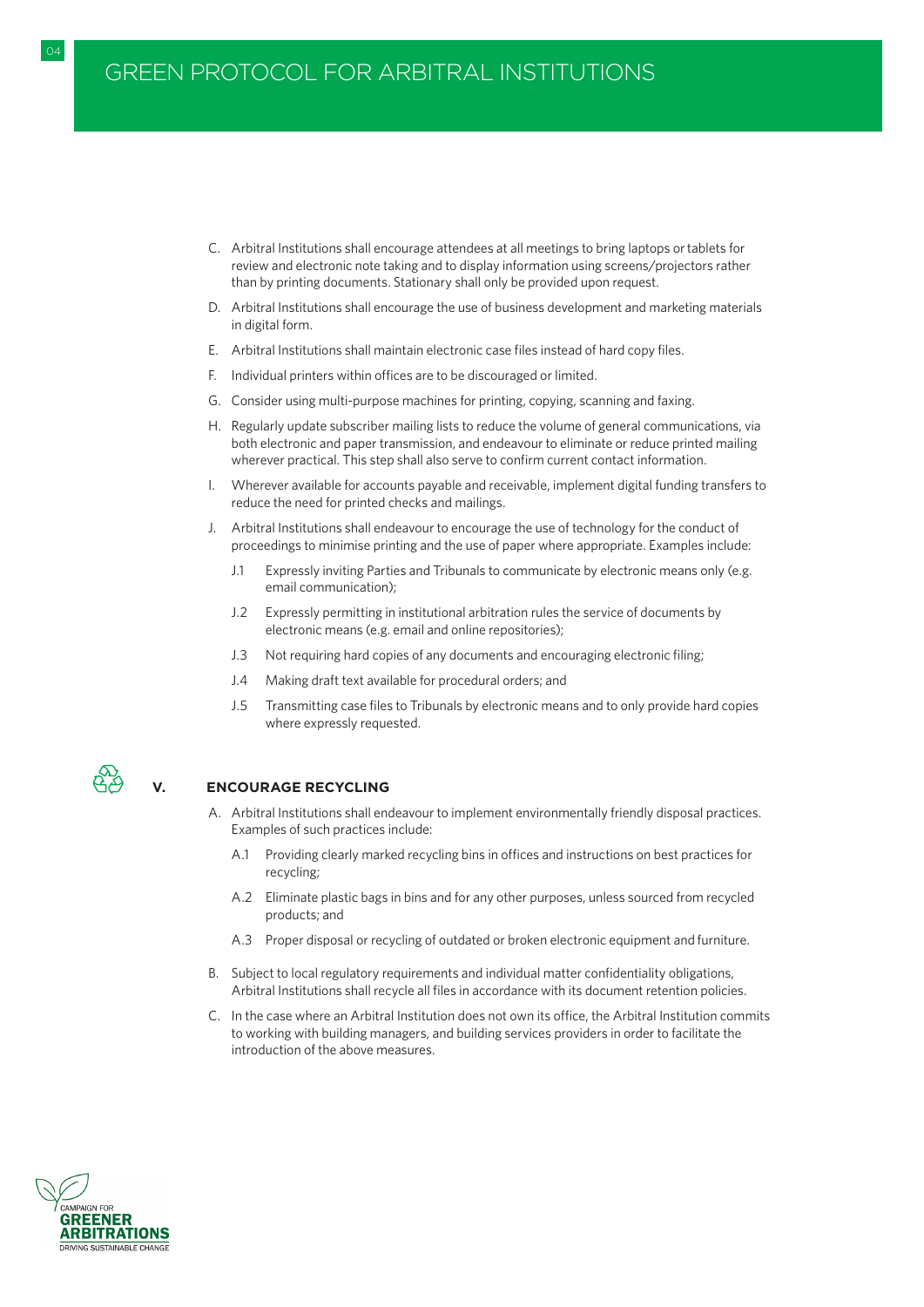# **VI. LIMIT USE OF SINGLE USE ITEMS/ELIMINATE PLASTIC**

Arbitral Institutions can be guided by the non-exhaustive list of items below to be eliminated or limited, where deemed safe to do so, with alternatives suggested where appropriate. Arbitral Institutions can share this list with canteens and in-house restaurants to diminish waste.

| <b>ITEM</b>    | Request                                                                                               | <b>Alternative</b>                                                              |
|----------------|-------------------------------------------------------------------------------------------------------|---------------------------------------------------------------------------------|
| 1              | No plastic water bottles                                                                              | Non-plastic water jugs (e.g., glass or metal)                                   |
| $\overline{2}$ | No plastic straws                                                                                     | Metal straws or no straws                                                       |
| 3              | No individually wrapped confectionery                                                                 | No confectionery required                                                       |
| 4              | No canned drinks                                                                                      | Non-plastic jugs of fruit juice (or just water)                                 |
| 5              | No plastic cutlery                                                                                    | Non-disposable cutlery (silver ware)                                            |
| 6              | No paper plates or cups                                                                               | Non-disposable plates and glasses/cups                                          |
| 7              | No single portion items e.g. tomato<br>sauce packets/single jams jars/sugar<br>packets/butter packets | A single container/jar/dispenser                                                |
| 8              | No styrofoam or plastic food containers                                                               | Serve food on non-disposable plates/bowls                                       |
|                |                                                                                                       | Alternatively, re-useable containers or<br>cardboard boxes                      |
| 9              | No paper napkins                                                                                      | Cloth napkins                                                                   |
| 10             | No plastic cocktail sticks in finger foods                                                            | Bamboo cocktail sticks (only where<br>absolutely necessary)                     |
| 11             | No unnecessary decorative mini<br>cupcake/bakery liners                                               |                                                                                 |
| 12             | No individually wrapped tea bags                                                                      | Pot/dispenser of hot tea                                                        |
| 13             | No Nespresso (or equivalent)<br>coffee capsules if no policy of recycling                             | Pot/dispenser of coffee                                                         |
| 14             | No plastic stirrers                                                                                   | Small metal teaspoons                                                           |
| 15             | No stationery/writing paper/note pads                                                                 | Attendees to provide their own stationery/<br>writing paper/note pads if needed |
| 16             | No promotional leaflets                                                                               | Adopt online promotion only                                                     |
| 17             | No single use marketing gimmicks                                                                      | Real use and sustainably produced gimmicks                                      |



 $\bigcirc$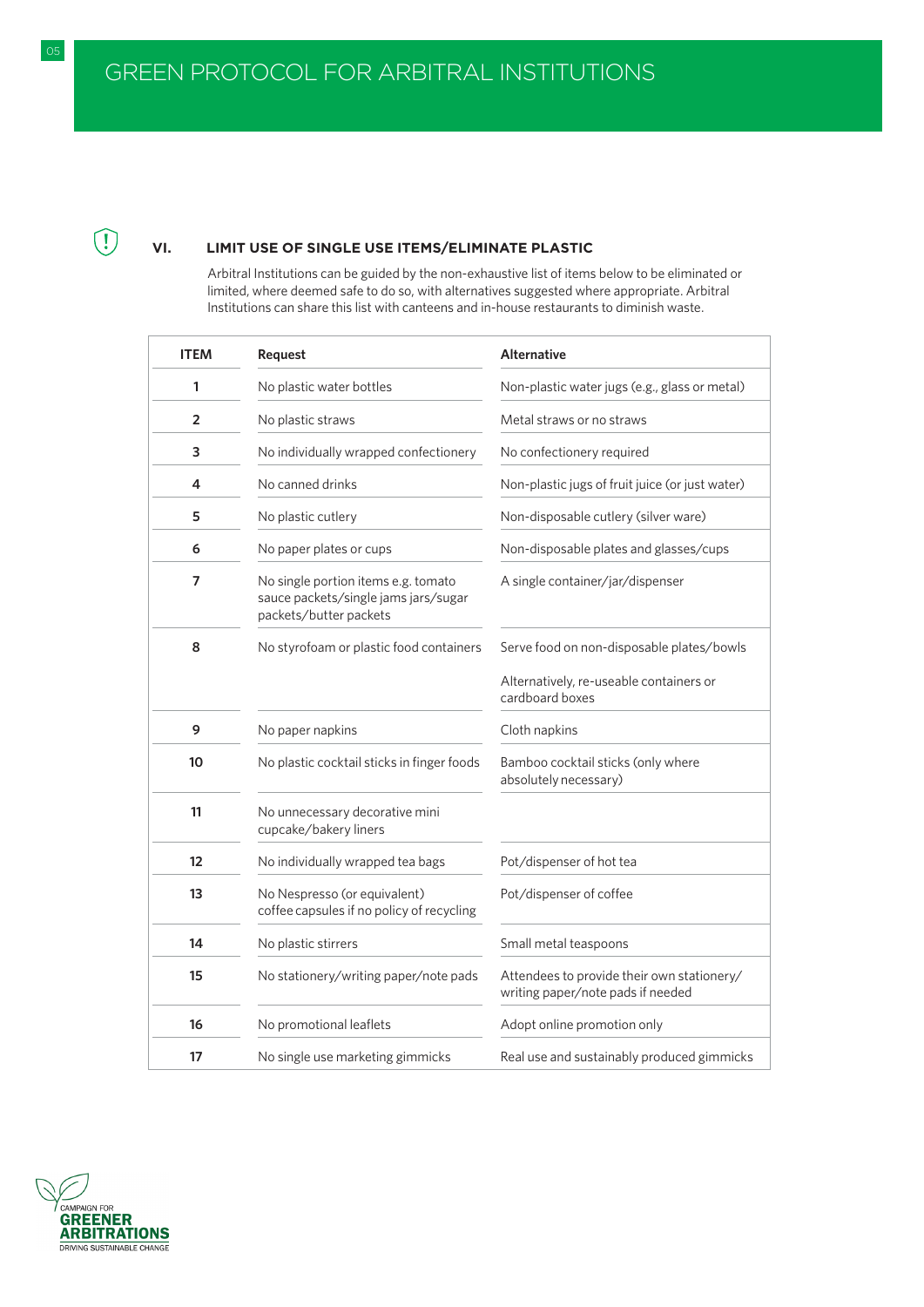

# **VII. PARTNER WITH "GREEN" ORGANISATIONS**

- A. Arbitral Institutions commit to adopt sustainable practices for meals, including the use of sustainable catering companies (e.g. adhere to environmentally friendly practices by use of alternatives to disposable packaging and locally sourced supplies) and sustainable marketing materials, considering also the above list to limit single use items and to eliminate plastic.
	- A.1 To reduce potential food waste, Arbitral Institutions shall confirm delegate attendance for an accurate head count. Adjustments may then be made to catering orders to avoid waste, and attempts shall be made to dispose of excess food in a constructive manner, such as donation.
- B. Arbitral Institutions commit to using suppliers who adopt or are aspiring to implement similar sustainability measures including use of environmentally friendly products. These suppliers might include catering companies, document production and printing suppliers, couriers, cleaning companies, marketing and advertising professionals, offsite event facilities, and utility suppliers.
- C. Encourage their IT teams to add use of Sustainability Measures to their criteria when selecting technology solutions (e.g. video-conferencing and electronic document sharing platforms) plus the data centre that hosts the Facilitators' email and website.
- D. Arbitral Institutions shall encourage Parties to engage service providers, including court reporters, interpreters, etc. who are located locally in the place of the hearing to avoid unnecessary transportation and lodging. To the extent this is not possible, Arbitral Institutions shall encourage Parties to consider whether audio or video conferencing of service providers is possible.
- E. Arbitral Institutions shall communicate this directive to all organisations prior to service performance.



# **VIII. TRAVEL RESPONSIBLY**

- A. Arbitral Institutions shall endeavour to encourage the use of technology for the conduct of proceedings to minimise travel where appropriate. Examples include:
	- A.1 Expressly encouraging the use of technology in institutional arbitration rules, relevant correspondence, and draft procedural orders;
	- A.2 Use of broad definitions for references to hearings, which do not exclude virtual hearings, in institutional arbitration rules; and
	- A.3 Empowering Tribunals to determine how witnesses and experts are examined in institutional arbitration rules, which may include remote examination as appropriate.
- B. Where Arbitral Institutions provide hearing services, they shall endeavour to offer virtual hearing services, which can be used in combination or individually as appropriate. Examples include:
	- B.1 Video and audio conferencing;
	- B.2 Electronic bundles;
	- B.3 Electronic presentation of evidence;
	- B.4 Transcription; and
	- B.5 Interpretation.

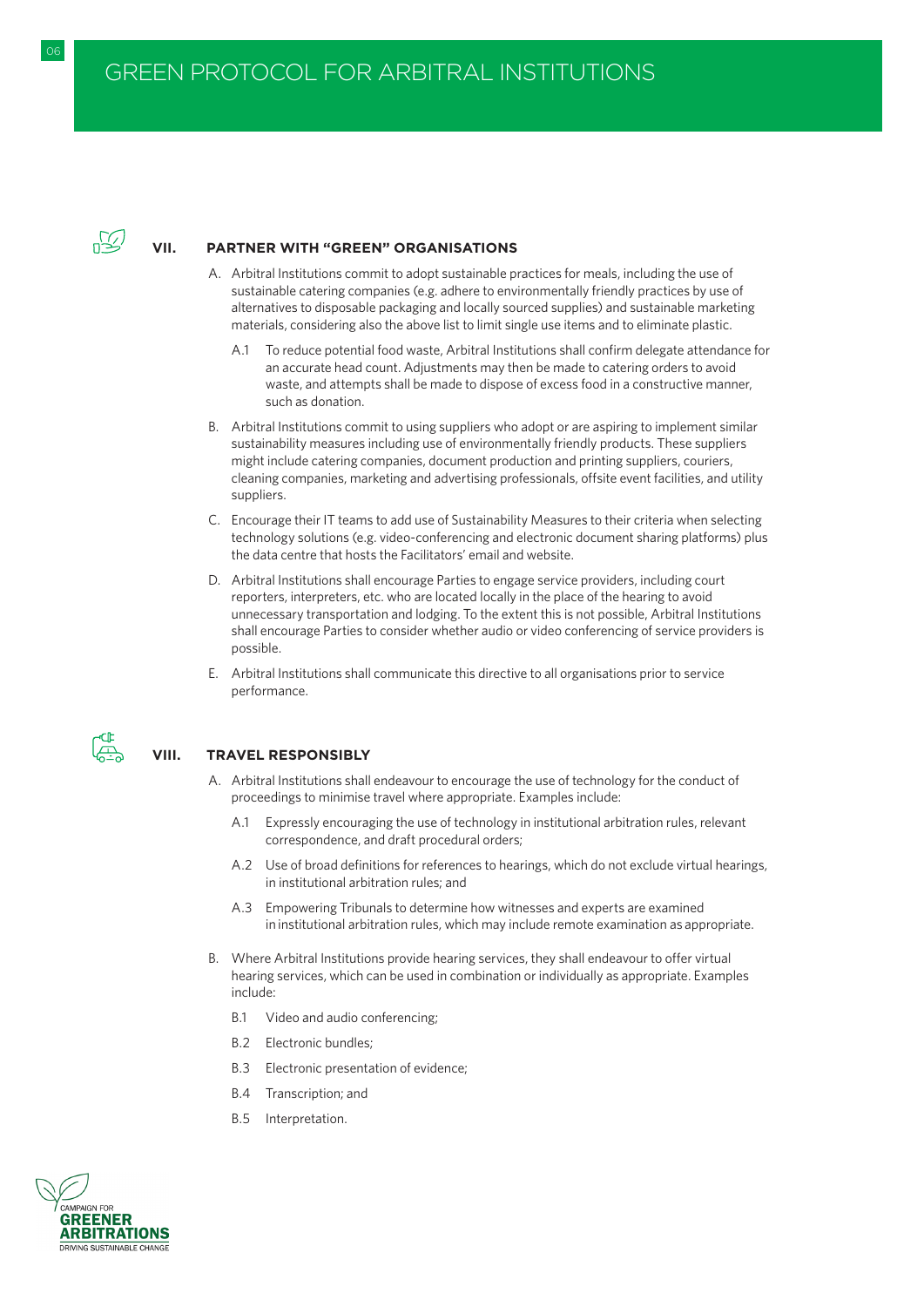- C. When organising or participating in events, Arbitral Institutions shall endeavour to use technology to minimise the need to travel. Examples include:
	- C.1 Enabling, or requesting, virtual attendance for delegates; and
	- C.2 Enabling, or requesting, virtual participation for speakers (e.g., e-diversity).
- D. Arbitral Institutions shall carefully consider the need to travel for events and/or other business development activities, and shall endeavour to minimise travel wherever possible.
- E. Where travel is deemed necessary, Arbitral Institutions shall consider the following:
	- E.1 Use of, or for delegates promoting the use of, travel options that minimise carbon emissions;
	- E.2 Where flights are necessary, offsetting flights or encouraging delegates to offset flights; and
	- E.3 Maximising trips to accomplish several objectives to reduce the number of trips overall.



#### **IX. INCENTIVISE STAFF**

- A. Arbitral Institutions shall incentivise their staff through schemes that encourage greener behaviors. These might include cycle schemes, reward schemes, or other green campaigns.
- B. Arbitral Institutions shall consider implementing schemes to support staff choosing to work from home to avoid carbon travel footprint. For example, Arbitral Institutions could consider subsidising part of broadband or phone bills, or supplying or subsidising the purchase of equipment required to set up a suitable office environment.

#### **X. SOCIAL RESPONSIBILITY**

- A. Arbitral Institutions commit to allowing their staff [X] hours each year, where business/ operational needs allow, to volunteer with organisations involved in environmentally friendly initiatives.
- B. Arbitral Institutions commit to organise at least one event per year, which may be an online event, seeking to educate and encourage green behaviors.



#### **XI. OFFSETTING CARBON EMISSIONS**

The Sustainability Measures contained in this Protocol encourage behavioural change aimed at reducing the environmental impact of arbitrations and priority should be given to their implementation. Arbitral Institutions shall also, however, consider offsetting any residual emissions caused by their conduct, including through travel.



#### **Disclaimer**

The Framework and the Green Protocols are not binding and are not intended to displace applicable rules or derogate from the arbitration agreement unless and to the extent the parties so agree (either in the arbitration agreement or subsequently) or the tribunal so orders. The Framework and the Green Protocols do not establish liability or a liability standard for legal or regulatory purposes.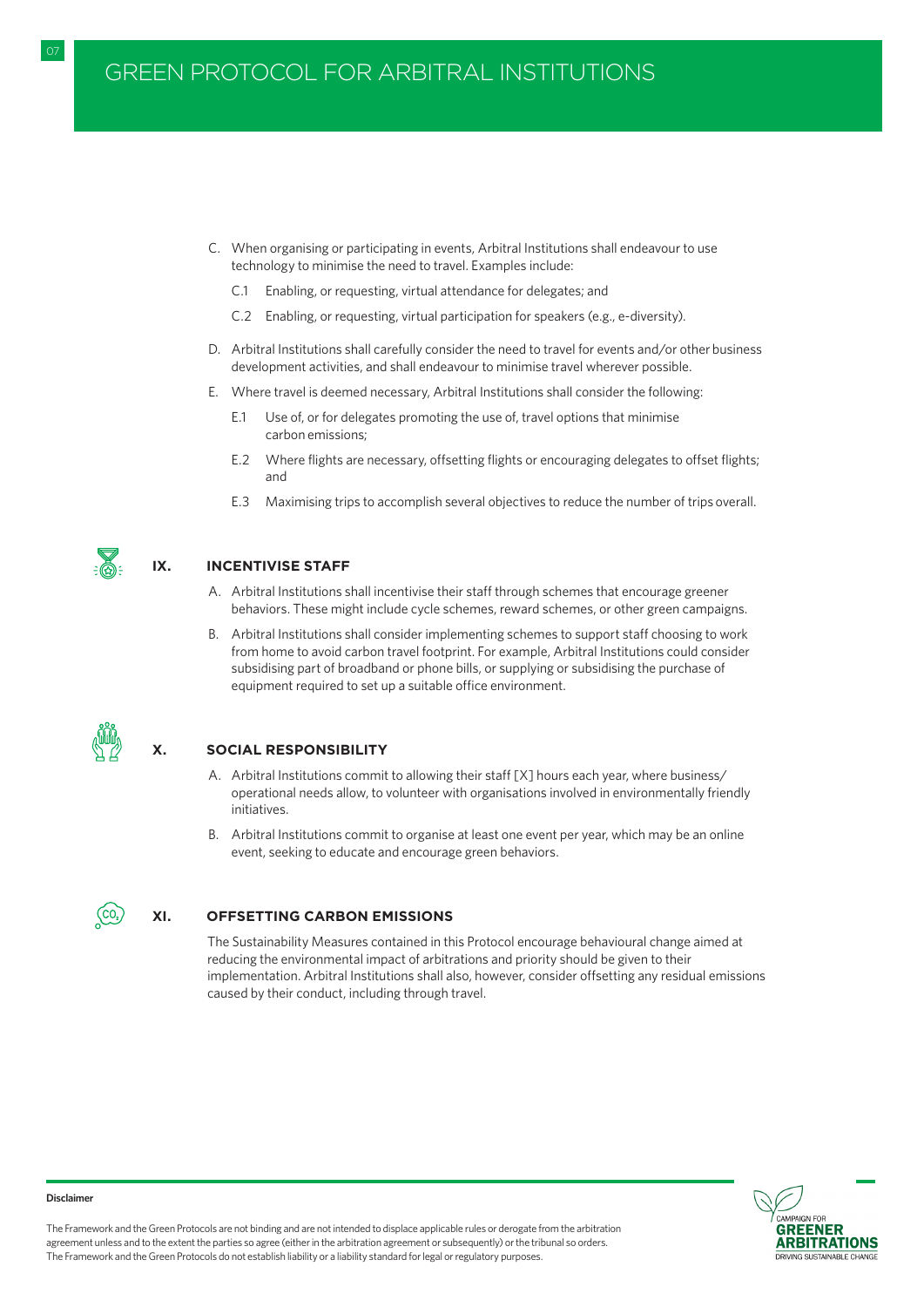<span id="page-41-0"></span>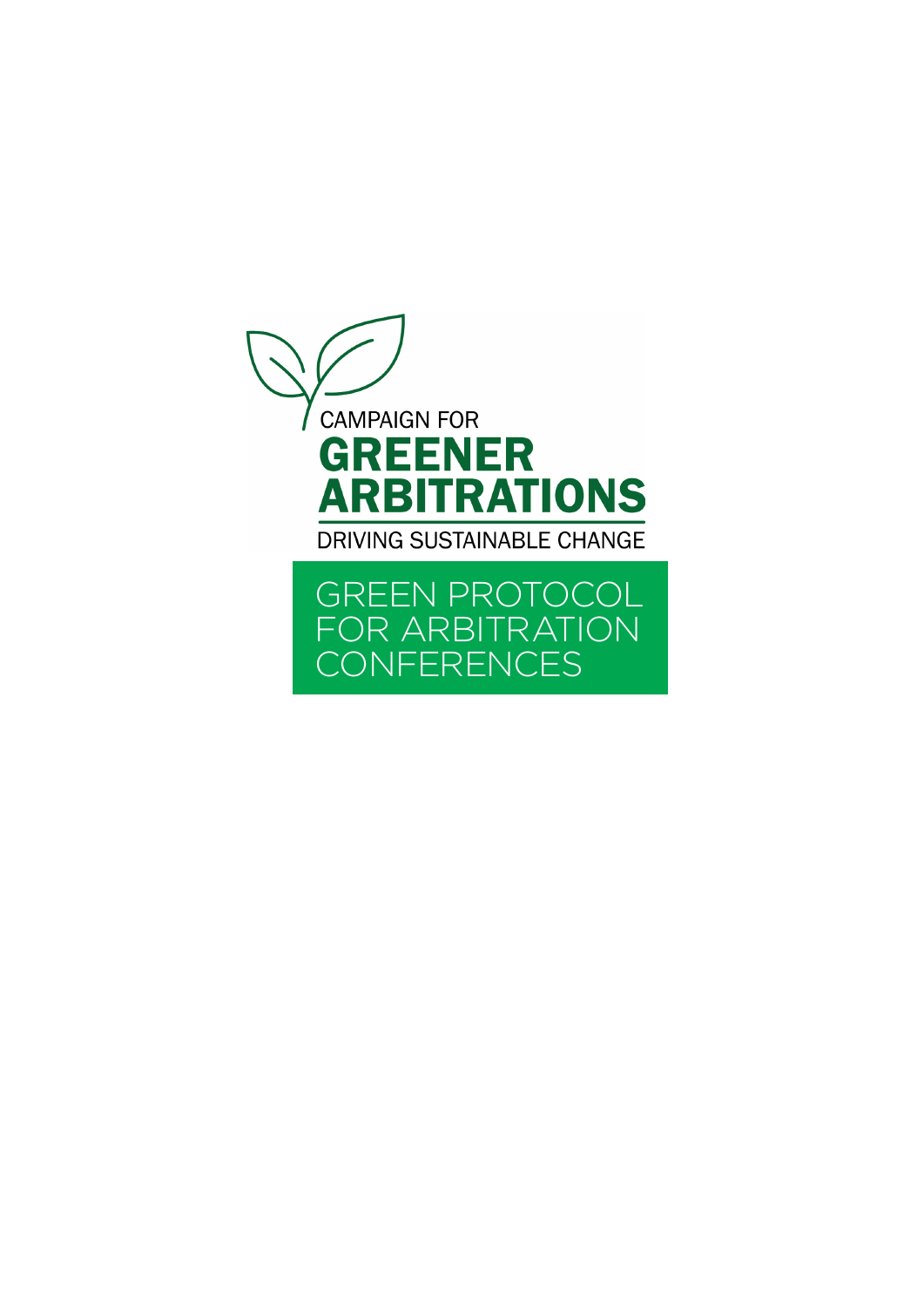This Green Protocol for Arbitration Conferences contains suggested Sustainability Measures for minimising the environmental impact of arbitration conferences. These Sustainability Measures can be adopted by Conference Organisers ("**Organisers**") individually or in their entirety, as appropriate.

Additional guidance may be found in related Campaign for Greener Arbitration Protocols: **[Green Protocol for Arbitral Proceedings;](#page-8-0) [Green](#page-21-0) [Protocol for Law Firms, Chambers and Legal Service Providers Working](#page-21-0) [in Arbitration;](#page-21-0)[Green Protocol for Arbitrators;](#page-29-0)[Green Protocol for Arbitral](#page-47-0) [Hearing Venues;](#page-47-0)[Green Protocol for Arbitral Institutions](#page-34-0)**

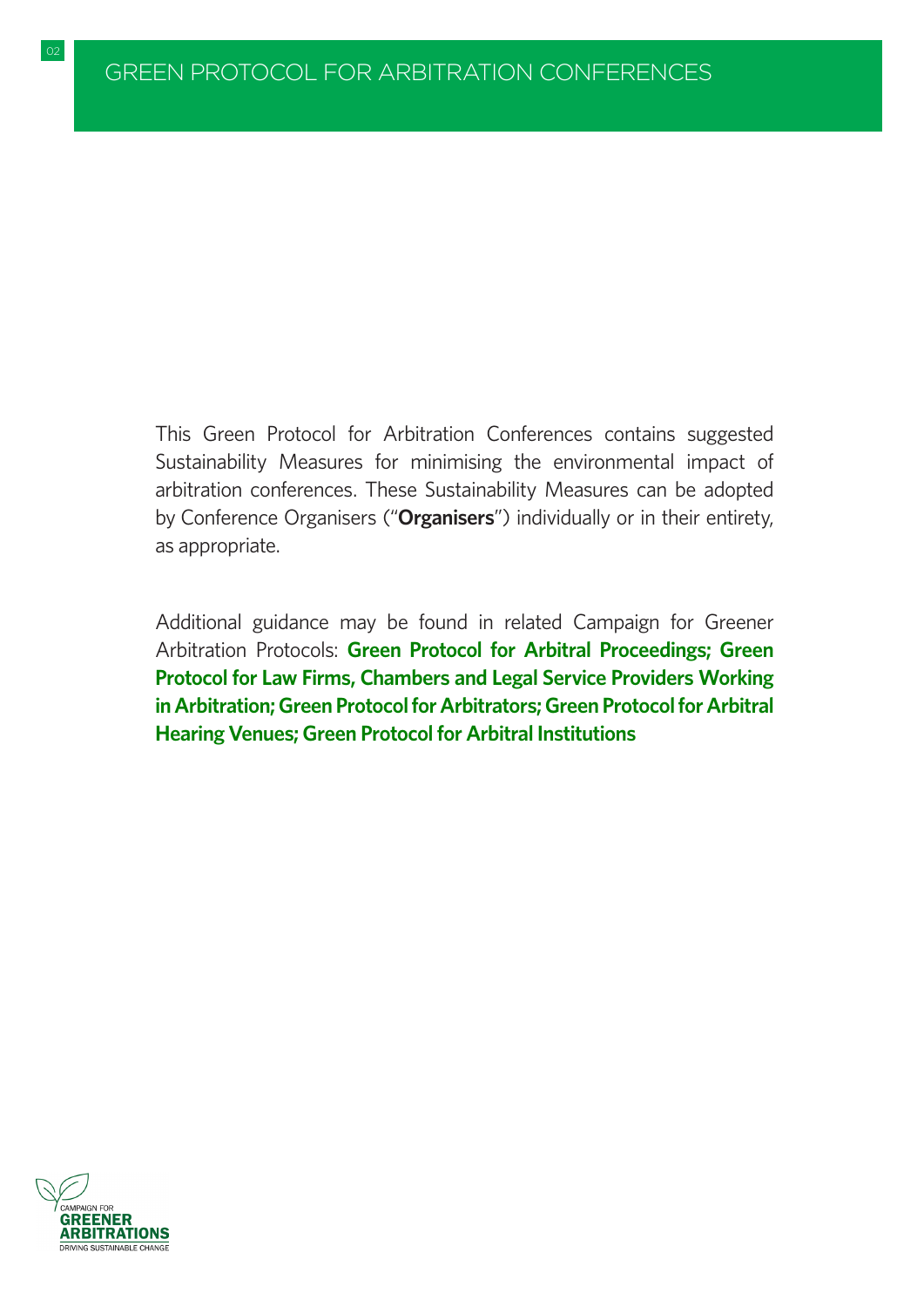

### **I. INITIAL COMMITMENT**

- A. Organisers of arbitration conferences shall adopt this Green Protocol for Arbitration Conferences in preparation of events.
- B. Those Organisers responsible for planning multiple conferences annually shall consider conducting some events via virtual platform rather than in-person to reduce the carbon footprint of the events.



# **II. VENUE SELECTION**

- A. Organisers shall endeavor to select a venue with sustainability certifications or an environmental policy in place.
- B. Should an established policy not exist, Organisers shall work with venue facilitators to implement greener strategies described below.



#### **III. EVENT PLANNING**

Organisers shall endeavor to conduct all conference planning meetings remotely via virtual platform.



# **IV. CONFERENCE REGISTRATION AND MATERIALS**

- A. Organisers commit to electronic registration and digital payment options for sponsors and delegates, to reduce or eliminate paper and mailings.
- B. Conference materials shall be sent electronically to delegates, to eliminate paper handouts and effort shall be made to limit other materials distributed.



#### **V. CONFERENCE PROCEDURES**

- A. Organisers shall endeavour to implement electronic platforms for daily check-in at conferences.
- B. Name badges and lanyards shall be composed of environmentally friendly or recycled materials for multi-use at conferences lasting several days.
- C. Introductory comments at the opening welcome session should discuss specific green efforts undertaken so attendees are aware of the sustainability efforts and encouraged to adhere to same.



#### **VI. USE OF GREEN ENERGY**

Organisers commit to use clean or renewable energy sources wherever possible.

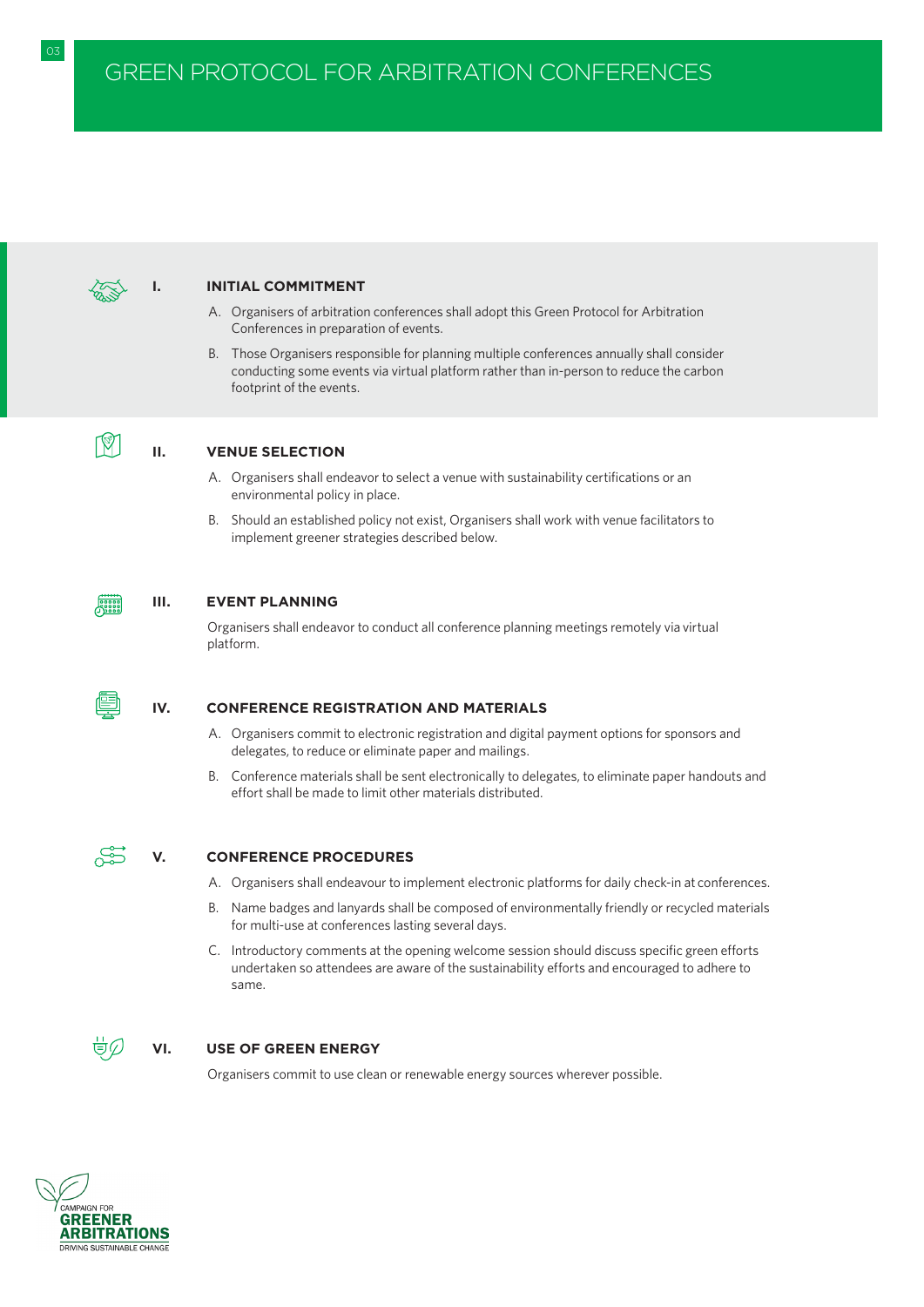#### **VII. REDUCE ENERGY CONSUMPTION**

- A. Organisers shall endeavor to select host venues which aim to reduce their energy consumption and environmental footprint. Examples of energy-saving measures and environmentally friendly practices implemented by preferred venues include:
	- A.1 Investigate options for clean or renewable energy as primary facility energy source;
	- A.2 Use of LED lights;
	- A.3 Use of natural light sources wherever practical;
	- A.4 Use of plants to reduce humidity levels and increase oxygen;
	- A.5 Introduction of sensors and timed lighting systems in offices;
	- A.6 Encourage attendees to power down rather than use screen savers during extended breaks;
	- A.7 Install smart power strips to reduce phantom power consumption when electronic equipment is not in use:
	- A.8 Use of recycling facilities;
	- A.9 Use of eco-friendly air conditioning and heating systems;
	- A.10 Use of water-saving facilities in kitchens and restrooms;
	- A.11 Use of energy-efficient hand-dryers or roller towels in kitchens and restrooms;
	- A.12 Use of eco-friendly cleaning materials; and
	- A.13 Demonstrate an ongoing commitment to reducing consumption, reusing and repurposing materials, recycling where possible, and to offsetting greenhouse gas emissions.



#### **VIII. MINIMISE PRINTING AND USE OF PAPER**

- A. Organisers shall communicate the preference for conference sponsors to use digital marketing materials and reduce the volume of printed materials wherever possible
- B. Organisers shall encourage delegates to bring laptops or tablets to use for review and electronic note taking instead of printing materials, and to display information using screens/projectors rather than by printing documents. Stationery shall only be provided upon request.
- C. Where printing is deemed necessary, Organisers shall endeavor to minimise the environmental footprint of the printing, including by working with conference venue hosts. Examples include:
	- C.1 Use of A5 paper, grayscale and double-sided format where appropriate;
	- C.2 Use environmentally friendly toner and ink; and
	- C.3 Use of recycled and recyclable paper where possible.
	- C.4 Disposing of printed documents and associated materials (e.g., toner bottles) in an environmentally friendly way. Examples of printing disposal, whilst adhering to confidentiality obligations, might include recycling and compositing.



#### **IX. ENCOURAGE RECYCLING**

- A. Organisers shall endeavour to select host venues that adhere to environmentally friendly disposal practices. Examples of such practices include:
	- A.1 Provide clearly marked recycling bins in facilities and instructions on best practices for recycling; and
	- A.2 Eliminate plastic bags in bins or for any other purposes, unless sourced from recycled products.

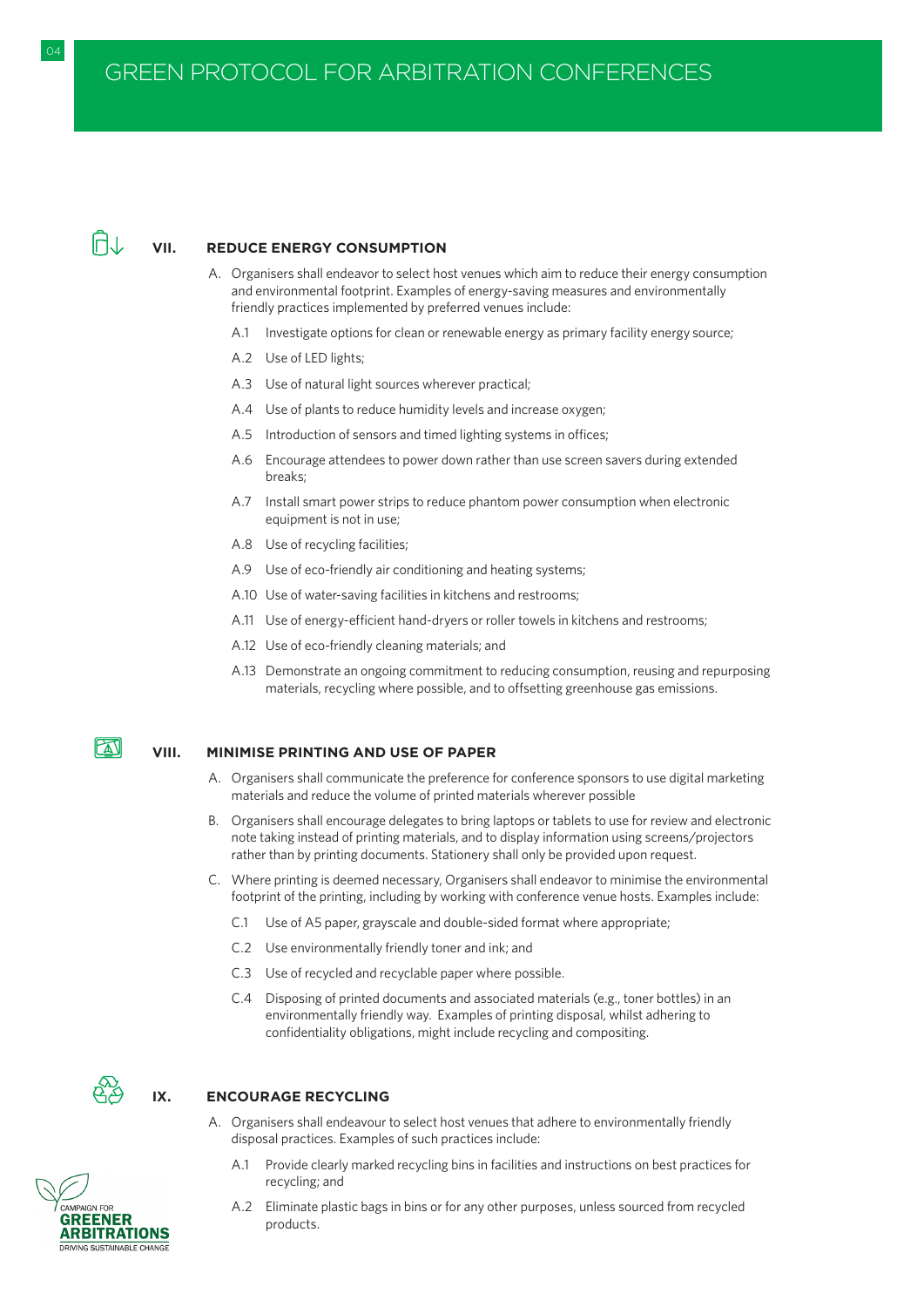05 GREEN PROTOCOL FOR ARBITRATORS IN A GREEN PROTOCOL FOR ARBITRATORS IN A GREEN PROTOCOL FOR ARBITRATORS IN A

# **X. LIMIT USE OF SINGLE USE ITEMS/ELIMINATE PLASTIC**

Organisers shall be guided by the non-exhaustive list of items below to eliminate or limit the use of single-use and/or plastic items, wherever possible and where deemed safe, with alternatives suggested where appropriate. Organisers shall share this list with canteens and in-house restaurants to diminish waste.

| <b>ITEM</b> | Item to be eliminated or limited                                                                      | <b>Alternative</b>                                                              |
|-------------|-------------------------------------------------------------------------------------------------------|---------------------------------------------------------------------------------|
| 1           | No plastic water bottles                                                                              | Non-plastic water jugs (e.g., glass or metal)                                   |
| 2           | No plastic straws                                                                                     | Metal straws or no straws                                                       |
| 3           | No individually wrapped confectionery                                                                 | No confectionery required                                                       |
| 4           | No canned drinks                                                                                      | Non-plastic jugs of fruit juice (or just water)                                 |
| 5           | No plastic cutlery                                                                                    | Non-disposable cutlery (silver ware)                                            |
| 6           | No paper plates or cups                                                                               | Non-disposable plates and glasses/cups                                          |
| 7           | No single portion items e.g. tomato<br>sauce packets/single jams jars/sugar<br>packets/butter packets | A single container/jar/dispenser                                                |
| 8           | No styrofoam or plastic food containers                                                               | Serve food on non-disposable plates/bowls                                       |
|             |                                                                                                       | Alternatively, re-useable containers or<br>cardboard boxes                      |
| 9           | No paper napkins                                                                                      | Cloth napkins                                                                   |
| 10          | No plastic cocktail sticks in finger foods                                                            |                                                                                 |
| 11          | No unnecessary decorative mini<br>cupcake/bakery liners                                               |                                                                                 |
| 12          | No individually wrapped tea bags                                                                      | Pot/dispenser of hot tea                                                        |
| 13          | No Nespresso (or equivalent) coffee<br>capsules if no policy of recycling                             | Pot/dispenser of coffee                                                         |
| 14          | No plastic stirrers                                                                                   | Small metal teaspoons                                                           |
| 15          | No stationery/writing paper/note pads                                                                 | Attendees to provide their own stationery/<br>writing paper/note pads if needed |
| 16          | No paper programme, promotional<br>leaflets                                                           |                                                                                 |



 $\bigcirc$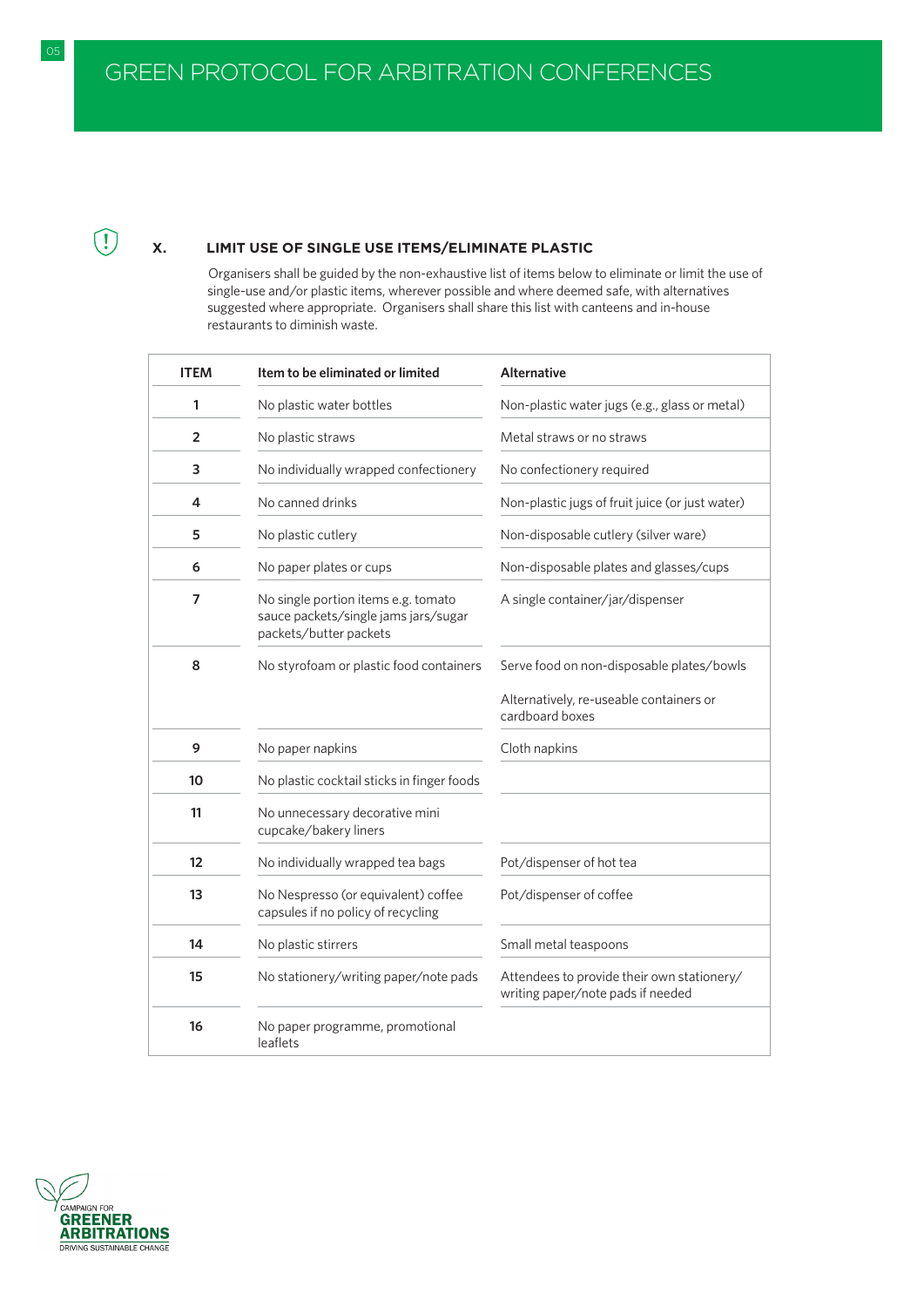

#### **XI. PARTNER WITH "GREEN" ORGANISATIONS**

- A. Organisers commit to adopt sustainable practices for catering, including the use of sustainable catering companies (e.g. those that adhere to environmentally friendly practices by use of alternatives to disposable packaging and locally sourced supplies) and sustainable marketing materials, considering also the above list to limit single use items and to eliminate plastic.
	- A.1 To reduce potential food waste, Organisers shall confirm delegate attendance for an accurate head count for catering orders. Excess food shall be treated in a resourceful way, such as donation.
- B. Organisers commit to using suppliers who adopt or are aspiring to implement similar Sustainability Measures including use of environmentally friendly products. These suppliers might include catering companies, document production and printing suppliers, couriers, cleaning companies, marketing and advertising professionals, offsite event facilities, and utility suppliers.
- C. To the extent possible, Organisers commit to engage service providers, including court reporters, interpreters, etc. who are located locally in the place of the hearing to avoid unnecessary transportation and lodging.
- D. Organisers shall communicate this Protocol to all organisations prior to service performance.



# **XII. TRAVEL RESPONSIBLY**

- A. Organisers shall:
	- A.1 Enable virtual conference attendance and participation by delegates;
	- A.2 Enable virtual participation by conference speakers, panelists and chairs; and
	- A.3 For those conference attendees and participants that travel to the conference, promote the use of transport options that minimise carbon emissions, including the use of offsetting by those that are flying to the conference.
	- A.4 For those delegates attending the conference in person, Organisers shall:
		- (a) Provide lists of local accommodation facilities that adopt or are aspiring to implement similar Sustainability Measures; and
		- (b) Encourage the use of environmentally friendly transport options, including walking or taking public transit to the venue.



### **XIII. POST-CONFERENCE**

All surveys or feedback inquiries of attendees shall be conducted electronically.



# **XIV. OFFSETTING CARBON EMISSIONS**

The Sustainability Measures contained in this Protocol encourage behavioural change aimed at reducing the environmental impact of arbitrations and priority should be given to their implementation. Organisers shall also, however, consider offsetting any residual emissions caused by their conduct, including through travel.



#### **Disclaimer**

The Framework and the Green Protocols are not binding and are not intended to displace applicable rules or derogate from the arbitration agreement unless and to the extent the parties so agree (either in the arbitration agreement or subsequently) or the tribunal so orders. The Framework and the Green Protocols do not establish liability or a liability standard for legal or regulatory purposes.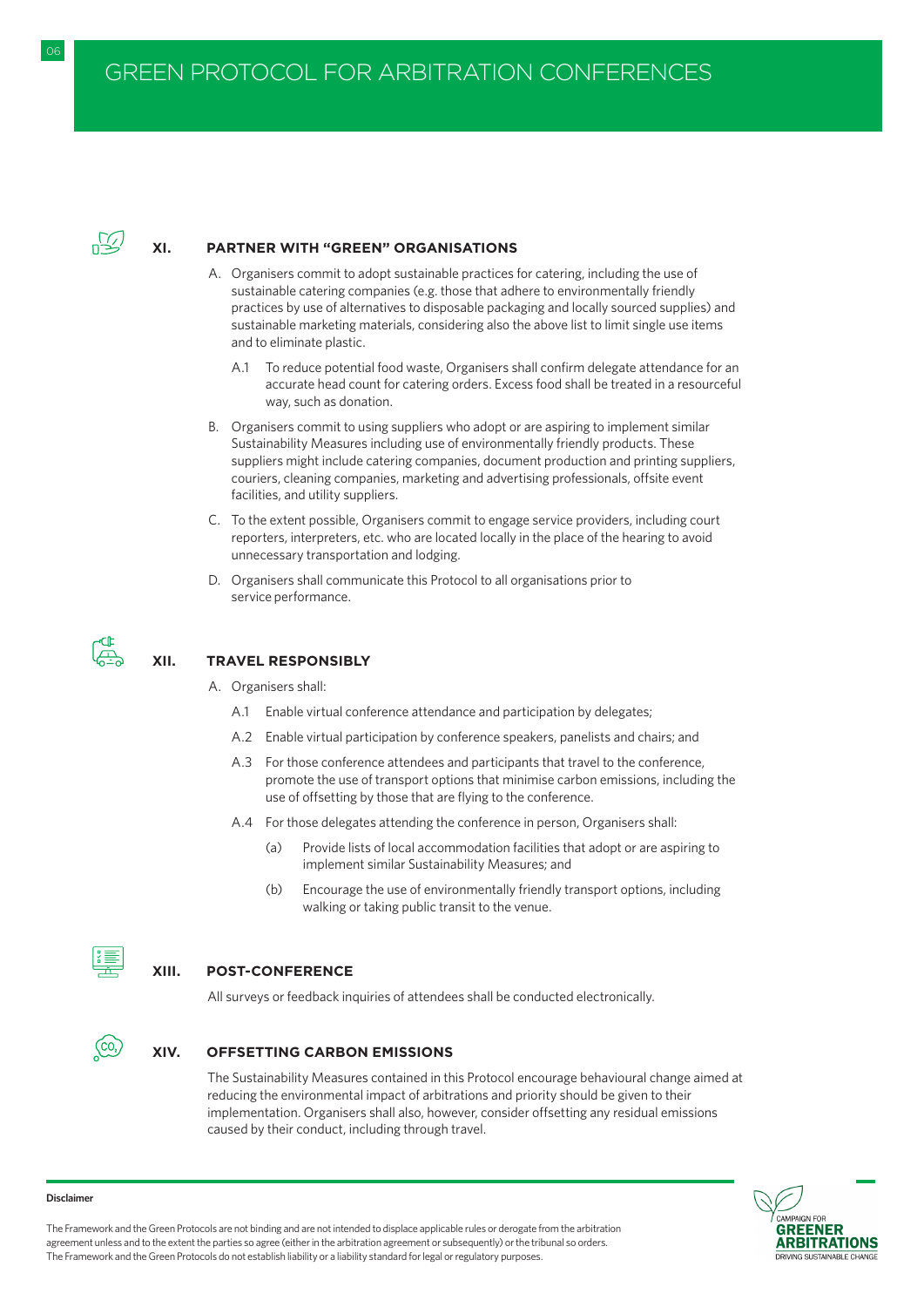<span id="page-47-0"></span>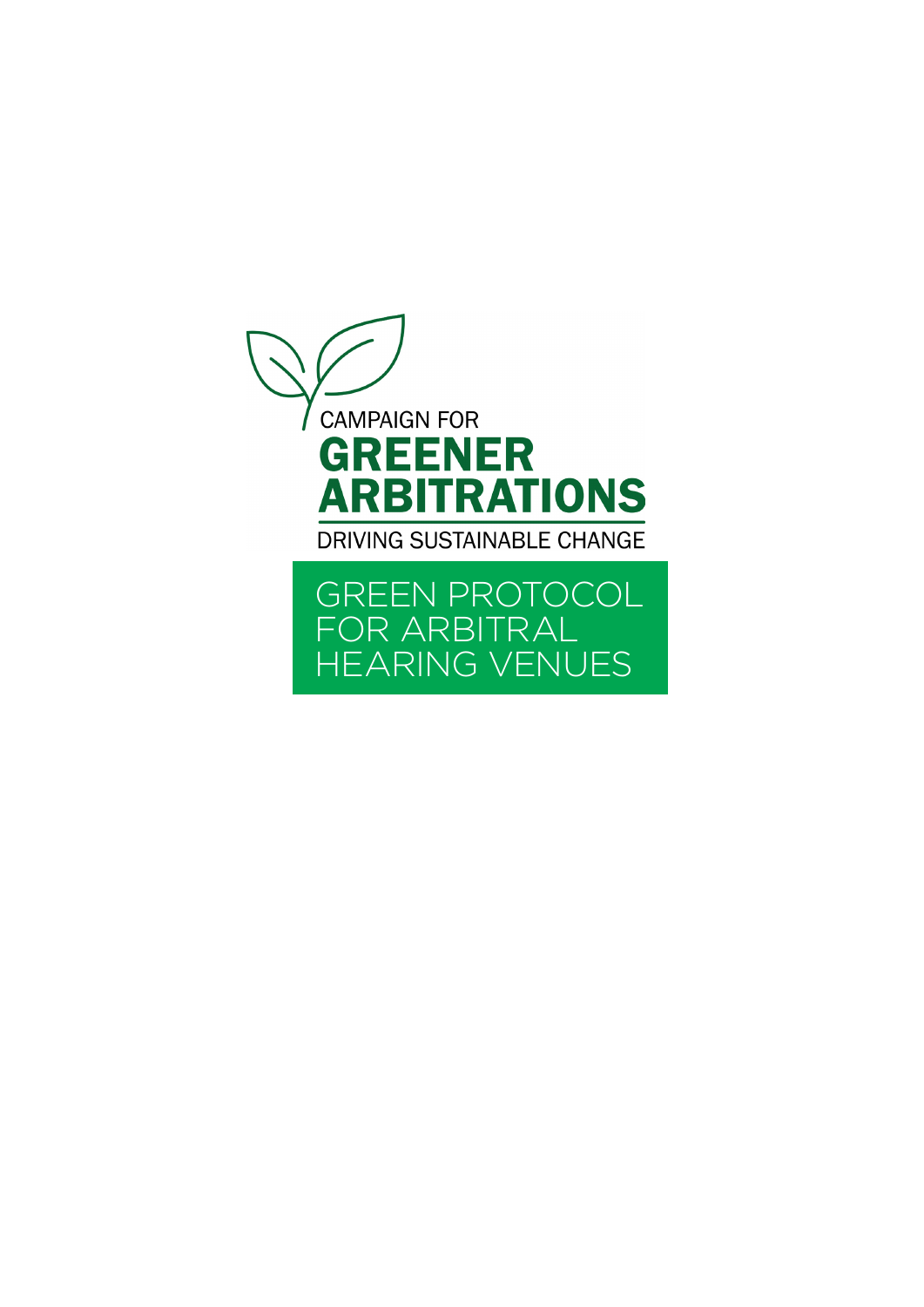02 GREEN PROTOCOL FOR ARBITRATORS IN A GREEN PROTOCOL FOR ARBITRATORS IN A GREEN PROTOCOL FOR ARBITRATORS IN A

This Green Protocol for Arbitration Hearing Venues contains suggested Sustainability Measures for minimising the environmental impact of arbitration facilities and hearing centers. These Sustainability Measures can be adopted by Hearing Center Facilitators ("**Facilitators**") individually or in their entirety, as appropriate.

Additional guidance may be found in related Campaign for Greener Arbitration Protocols: **[Green Protocol for Arbitral Proceedings;](#page-8-0) [Green](#page-21-0) [Protocol for Law Firms, Chambers and Legal Service Providers Working](#page-21-0) [in Arbitration;](#page-21-0) [Green Protocol for Arbitrators;](#page-29-0) [Green Protocol for](#page-41-0) [Arbitration Conferences;](#page-41-0)[Green Protocol for Arbitral Institutions](#page-34-0)**.

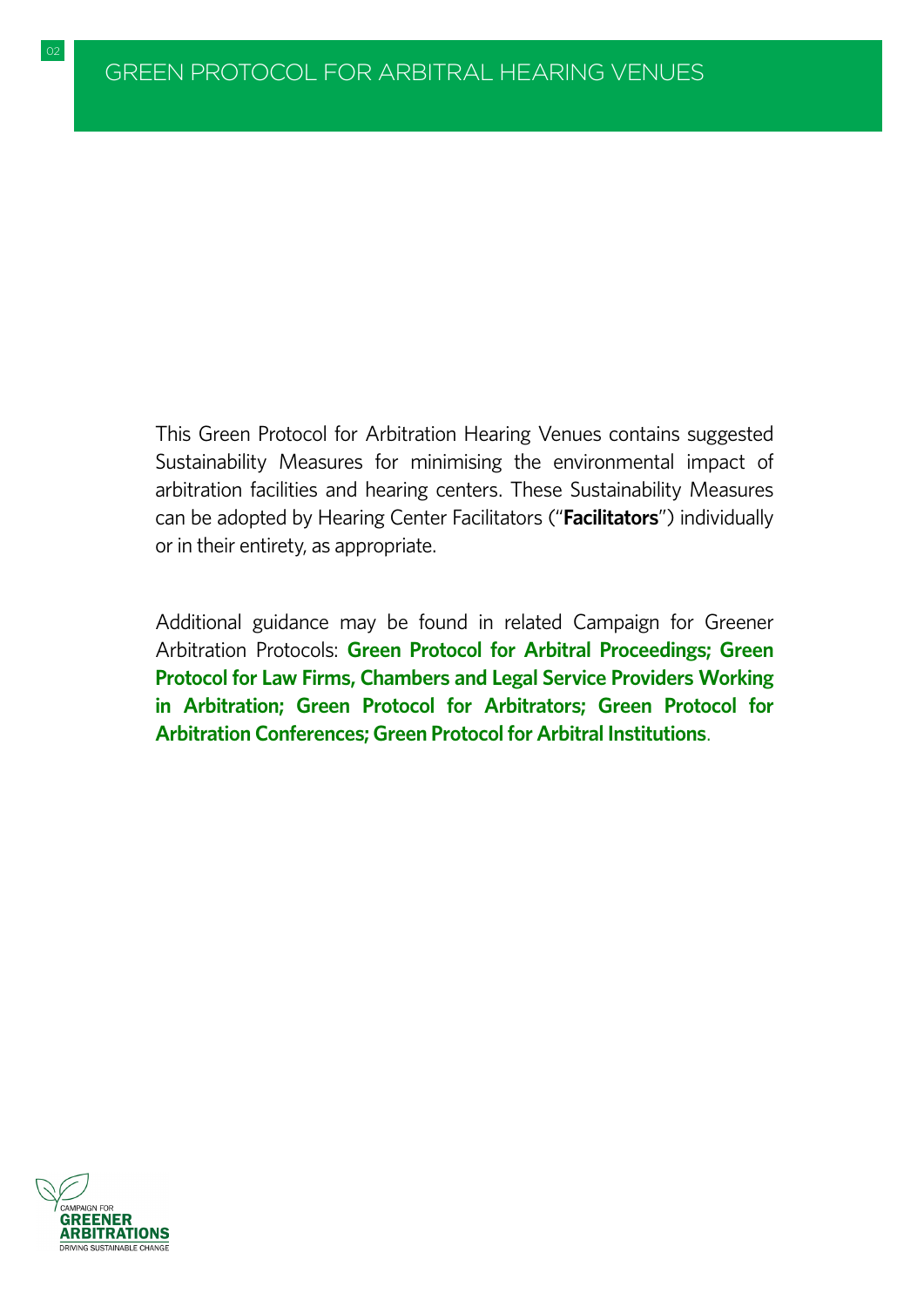

#### **I. INITIAL COMMITMENT**

- A. Facilitators commit to adopt this Green Protocol for Arbitration Hearing Venues or component parts thereof as part of daily operating procedures.
- B. Alternatively, Parties may request venue adherence to this Green Protocol for Arbitration Hearing Venues or component parts thereof, in preparation of and for the duration of a particular matter.

#### **II. USE OF GREEN ENERGY**

Facilitators commit to use clean or renewable energy sources wherever possible.

首の

# **III. REDUCE ENERGY CONSUMPTION**

- A. Facilitators shall endeavour to reduce the energy consumption and environmental footprint of venue and equipment. Examples of energy-saving measures and environmentally friendly practices include:
	- A.1 Investigate options for clean or renewable energy as primary facility energy source;
	- A.2 Use LED lights;
	- A.3 Use natural light sources wherever practical;
	- A.4 Use plants to reduce humidity levels and increase oxygen;
	- A.5 Introduction of sensors and timed lighting systems in offices;
	- A.6 Encourage staff and visitors to power down rather than use screen savers during extended breaks;
	- A.7 Install smart power strips to reduce phantom power consumption when electronic equipment is not in use;
	- A.8 Use recycling facilities;
	- A.9 Use eco-friendly air conditioning and heating systems;
	- A.10 Use water-saving facilities in kitchens and restrooms;
	- A.11 Use energy-efficient hand-dryers or roller towels in kitchens and restrooms;
	- A.12 Use eco-friendly cleaning materials; and/or
	- A.13 Demonstrate an ongoing commitment to reducing consumption, reusing and repurposing materials, recycling where possible, and to offsetting greenhouse gas emissions.



#### **IV. CONDUCT OF PROCEEDINGS**

- A. Communication and correspondence among Facilitators, Parties and Tribunal shall be made electronically wherever practical.
- B. Throughout proceedings, Facilitators shall implement technology platforms and devices for evidence display in the hearing venue.
- C. Limit the number of in person participants to what is strictly necessary and, where agreed between the Parties or ordered by the Tribunal, make video-conferencing facilities available to enable additional relevant participants (for example, supplemental client or counsel attendees) to participate in the hearing.

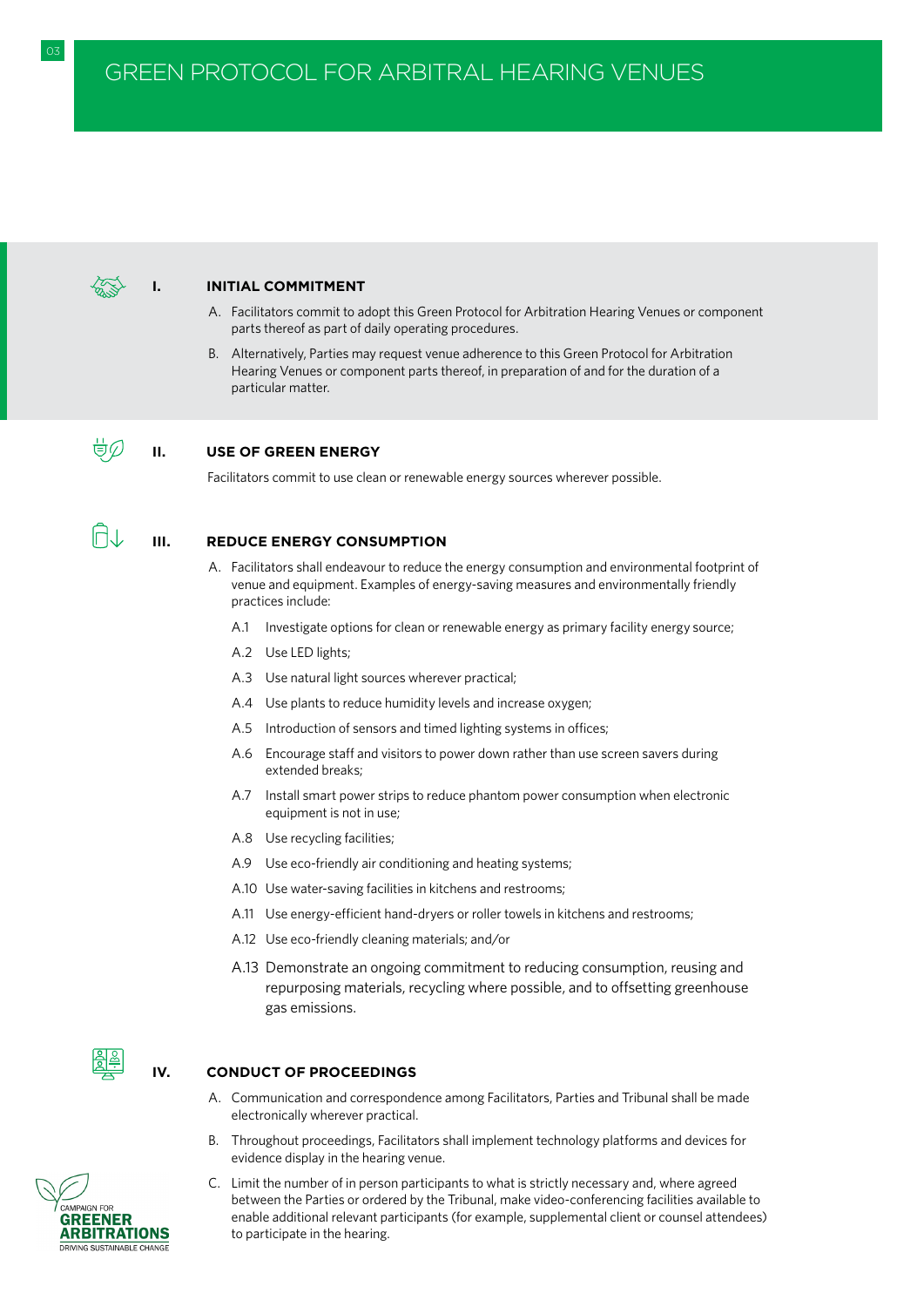# FAT

#### **V. MINIMISE PRINTING AND USE OF PAPER**

- A. Facilitators shall endeavour to:
	- A.1 Use digital options for paper-free hearings and conferences.
	- A.2 Carefully consider whether hard copy documents are necessary, taking into account the environmental footprint of printing.
	- A.3 Encourage Parties, Tribunals, conference attendees and employees to bring laptops or tablets to use for review and electronic note taking in lieu of printing materials, and to display information using screens/projectors rather than by printing documents. Stationery shall only be provided upon request.
	- A.4 Individual printers within offices and breakout rooms are to be discouraged with limited floor printers being made available.
	- A.5 Produce business development and marketing materials in digital form.
	- A.6 Consider using multi-purpose machines for printing, copying, scanning and faxing.
	- A.7 Regularly update subscriber mailing lists to reduce the volume of general communications, via both electronic and paper transmission, and endeavour to eliminate or reduce printed mailing wherever practical. This step shall also serve to confirm current contact information.
	- A.8 Wherever available for accounts payable and receivable, implement digital funding transfers to reduce the need for printed checks and mailings.
	- A.9 Where printing is deemed necessary, Facilitators shall endeavour to minimise the environmental footprint of the printing. Examples include:
		- (a) Use of A5 paper, grayscale and double-sided format where appropriate;
		- (b) Use environmentally friendly toner and ink; and
		- (c) Use of recycled and recyclable paper where possible.
		- (d) Disposing of printed documents and associated materials (e.g., toner bottles) in an environmentally friendly way, where appropriate. Examples of printing disposal, whilst adhering to confidentiality obligations, might include recycling and compositing.



# **VI. ENCOURAGE RECYCLING**

- A. Facilitators shall endeavour to implement environmentally friendly disposal practices. Examples of such practices include:
	- A.1 Providing clearly marked recycling bins in facilities and instructions on best practices for recycling;
	- A.2 Eliminating plastic bags in bins or for any other purposes, unless sourced from recycled products; and
	- A.3 Proper disposal or recycling of outdated or broken electronic equipment and furniture.
	- A.4 Subject to local regulatory requirements and individual matter confidentiality obligations compliance, Facilitators shall recycle all files that have not been used or are not being used after an established period of time.

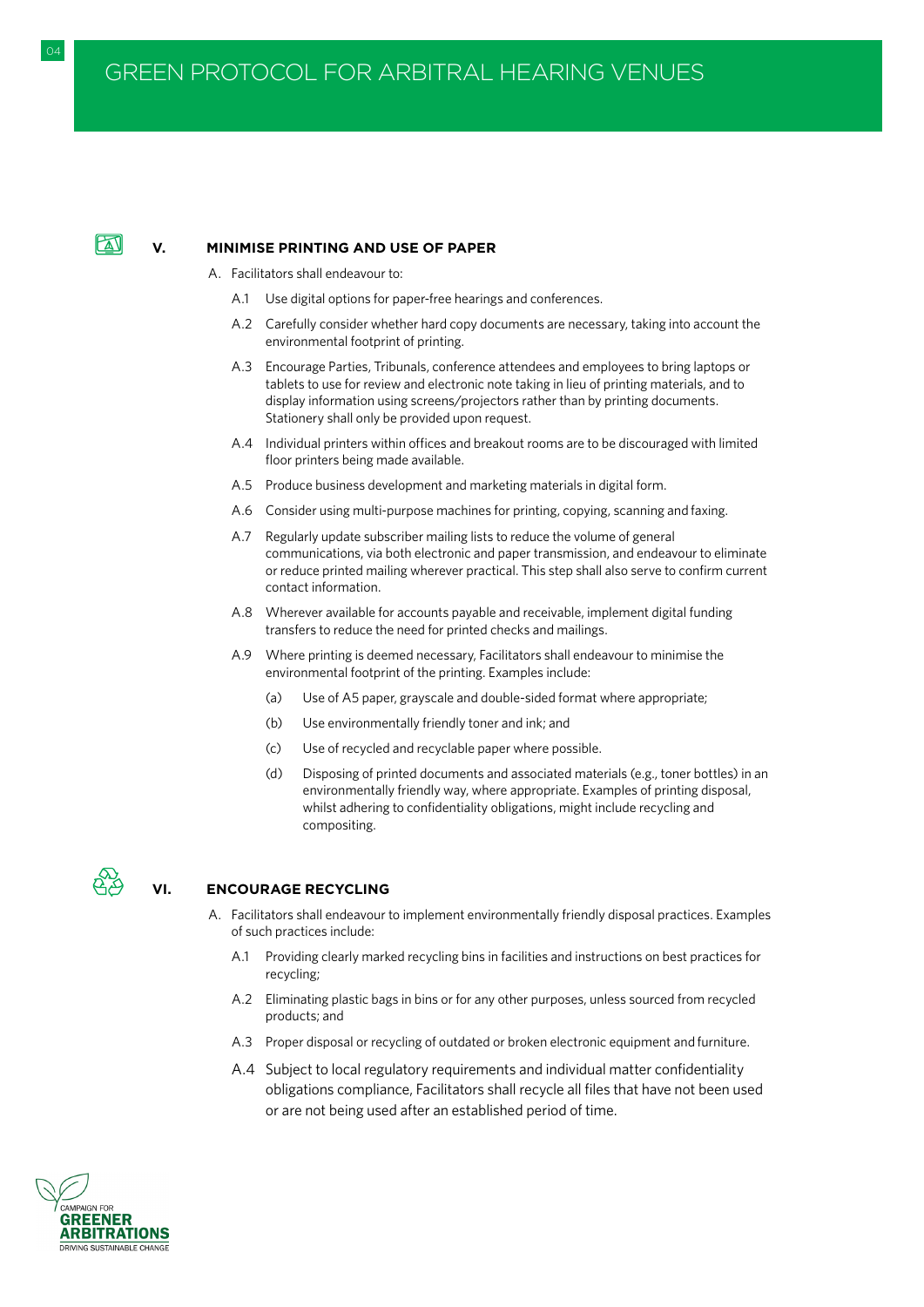05 GREEN PROTOCOL FOR ARBITRATORS IN A GREEN PROTOCOL FOR ARBITRATORS IN A GREEN PROTOCOL FOR ARBITRATORS IN A

# **VII. LIMIT USE OF SINGLE USE ITEMS/ELIMINATE PLASTIC**

Facilitators shall eliminate or limit the use of single-use and/or plastic items, where possible and where deemed safe. In doing so, Facilitators may be guided by the non-exhaustive list of items below to be eliminated or limited, with alternatives suggested where appropriate. Facilitators shall share this list with canteens and in-house restaurants to diminish waste.

| <b>ITEM</b>    | Request                                                                                               | <b>Alternative</b>                                                              |
|----------------|-------------------------------------------------------------------------------------------------------|---------------------------------------------------------------------------------|
| 1              | No plastic water bottles                                                                              | Non-plastic water jugs (e.g., glass or metal)                                   |
| $\overline{2}$ | No plastic straws                                                                                     | Metal straws or no straws                                                       |
| 3              | No individually wrapped confectionery                                                                 | No confectionery required                                                       |
| 4              | No canned drinks                                                                                      | Non-plastic jugs of fruit juice (or just water)                                 |
| 5              | No plastic cutlery                                                                                    | Non-disposable cutlery (silver ware)                                            |
| 6              | No paper plates or cups                                                                               | Non-disposable plates and glasses/cups                                          |
| 7              | No single portion items e.g. tomato<br>sauce packets/single jams jars/sugar<br>packets/butter packets | A single container/jar/dispenser                                                |
| 8              | No styrofoam or plastic food containers                                                               | Serve food on non-disposable plates/bowls                                       |
|                |                                                                                                       | Alternatively, re-useable containers or<br>cardboard boxes                      |
| 9              | No paper napkins                                                                                      | Cloth napkins                                                                   |
| 10             | No plastic cocktail sticks in finger foods                                                            |                                                                                 |
| 11             | No unnecessary decorative mini<br>cupcake/bakery liners                                               |                                                                                 |
| 12             | No individually wrapped tea bags                                                                      | Pot/dispenser of hot tea                                                        |
| 13             | No Nespresso (or equivalent)<br>coffee capsules if no policy of recycling                             | Pot/dispenser of coffee                                                         |
| 14             | No plastic stirrers                                                                                   | Small metal teaspoons                                                           |
| 15             | No stationery/writing paper/note pads                                                                 | Attendees to provide their own stationery/<br>writing paper/note pads if needed |
| 16             | No promotional leaflets                                                                               |                                                                                 |



 $\bigcirc$